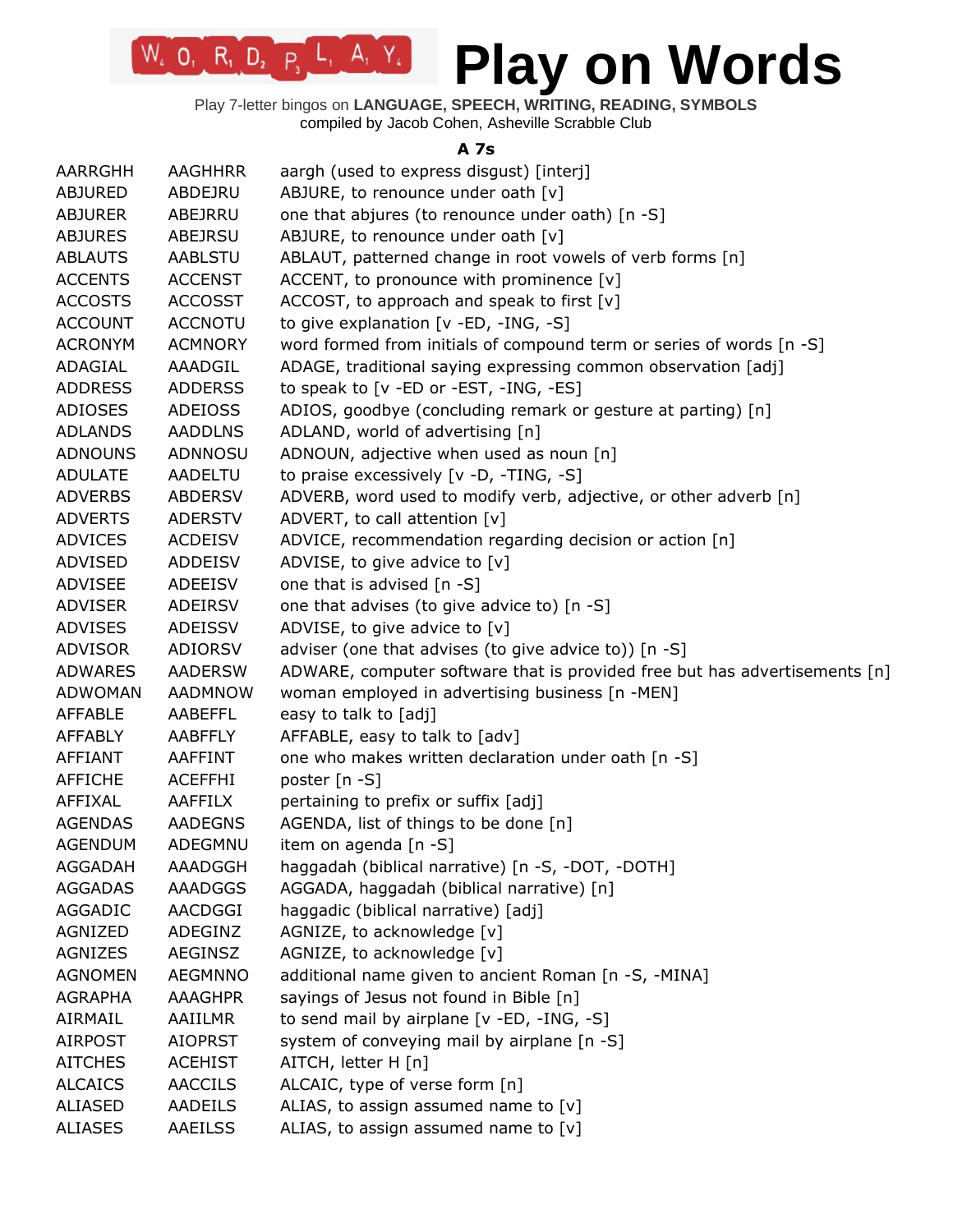| <b>ALLONGE</b> | <b>AEGLLNO</b> | addition to document $[n - S]$                                                                                                            |
|----------------|----------------|-------------------------------------------------------------------------------------------------------------------------------------------|
| <b>ALLONYM</b> | <b>ALLMNOY</b> | name of one person assumed by another [n -S]                                                                                              |
| <b>ALLUDED</b> | ADDELLU        | ALLUDE, to make indirect reference [v]                                                                                                    |
| <b>ALLUDES</b> | <b>ADELLSU</b> | ALLUDE, to make indirect reference [v]                                                                                                    |
| <b>ALMANAC</b> | <b>AAACLMN</b> | annual publication containing general information [n -S]                                                                                  |
| ANAGOGE        | AAEGGNO        | spiritual interpretation of words [n -S]                                                                                                  |
| ANAGOGY        | AAGGNOY        | anagoge (spiritual interpretation of words) [n -GIES]                                                                                     |
| ANAGRAM        | <b>AAAGMNR</b> | to transpose letters of word or phrase to form new one [v -MMED, -MMING, -S]                                                              |
| <b>ANALOGS</b> | <b>AAGLNOS</b> | ANALOG, analogue (something that bears analogy to something else) [n]                                                                     |
| <b>ANALOGY</b> | <b>AAGLNOY</b> | resemblance in some respect between things otherwise unlike [n -GIES]                                                                     |
| <b>ANAPEST</b> | <b>AAENPST</b> | type of metrical foot [n -S]                                                                                                              |
| <b>ANAPHOR</b> | <b>AAHNOPR</b> | word or phrase that takes reference from preceding word or phrase [n -S]                                                                  |
| <b>ANGELUS</b> | <b>AEGLNSU</b> | Roman Catholic prayer [n -ES]                                                                                                             |
| ANGLICE        | <b>ACEGILN</b> | in readily understood English [adv]                                                                                                       |
| <b>ANNUALS</b> | <b>AALNNSU</b> | ANNUAL, publication issued once year [n]                                                                                                  |
| <b>ANONYMS</b> | <b>AMNNOSY</b> | ANONYM, false or assumed name [n]                                                                                                         |
| <b>ANSWERS</b> | <b>AENRSSW</b> | ANSWER, to say, write, or act in return $[v]$                                                                                             |
| <b>ANTHROS</b> | <b>AHNORST</b> | ANTHRO, anthropology (study of human sociocultural, biological, archaeological, and linguistic characteristics and their development) [n] |
| <b>ANTONYM</b> | <b>AMNNOTY</b> | word opposite in meaning to another [n -S]                                                                                                |
| <b>AORISTS</b> | <b>AIORSST</b> | AORIST, verb tense [n]                                                                                                                    |
| <b>APAGOGE</b> | <b>AAEGGOP</b> | establishment of thesis by showing its contrary to be absurd [n -S]                                                                       |
| <b>APERCUS</b> | <b>ACEPRSU</b> | APERCU, brief summary [n]                                                                                                                 |
| <b>APHASIA</b> | <b>AAAHIPS</b> | loss of ability to use words [n -S]                                                                                                       |
| <b>APHASIC</b> | <b>AACHIPS</b> | aphasiac (one suffering from aphasia (loss of ability to use words)) [n -S]                                                               |
| <b>APHESIS</b> | <b>AEHIPSS</b> | loss of unstressed vowel from beginning of word [n -SES]                                                                                  |
| APHETIC        | <b>ACEHIPT</b> | APHESIS, loss of unstressed vowel from beginning of word [adj]                                                                            |
| <b>APICALS</b> | <b>AACILPS</b> | APICAL, sound articulated with apex (tip) of tongue [n]                                                                                   |
| <b>APOCOPE</b> | <b>ACEOOPP</b> | omission of last sound of word [n -S]                                                                                                     |
| <b>APOLOGS</b> | <b>AGLOOPS</b> | APOLOG, apologue (allegory (story presenting moral principle)) [n]                                                                        |
| <b>APOLOGY</b> | <b>AGLOOPY</b> | expression of regret for some error or offense [n -GIES]                                                                                  |
| <b>APORIAS</b> | <b>AAIOPRS</b> | APORIA, expression of doubt for rhetorical effect [n]                                                                                     |
| <b>APOSTIL</b> | <b>AILOPST</b> | marginal note $[n - S]$                                                                                                                   |
| <b>APPEALS</b> | <b>AAELPPS</b> | APPEAL, to make earnest request $[v]$                                                                                                     |
| APPRISE        | <b>AEIPPRS</b> | to notify (to inform (to supply with information)) [v -D, -SING, -S]                                                                      |
| <b>ARCHIVE</b> | <b>ACEHIRV</b> | to file in archive (place where records are kept) [v -D, -VING, -S]                                                                       |
| ARGLING        | <b>AGGILNR</b> | ARGLE, to argue (to present reasons for or against) $[v]$                                                                                 |
| ARGOTIC        | <b>ACGIORT</b> | ARGOT, specialized vocabulary [adj]                                                                                                       |
| <b>ARGUERS</b> | <b>AEGRRSU</b> | ARGUER, one that argues (to present reasons for or against) [n]                                                                           |
| <b>ARRAIGN</b> | <b>AAGINRR</b> | to call before court of law to answer indictment [v -ED, -ING, -h]                                                                        |
| <b>ARTWORK</b> | <b>AKORRTW</b> | illustrative or decorative work in printed matter [n -S]                                                                                  |
| <b>ARUSPEX</b> | <b>AEPRSUX</b> | haruspex (soothsayer of ancient Rome) [n -ICES]                                                                                           |
| <b>ASKINGS</b> | <b>AGIKNSS</b> | ASKING, act of one who asks [n]                                                                                                           |
| <b>ASPERSE</b> | <b>AEEPRSS</b> | to spread false charges against [v -D, -SING, -S]                                                                                         |
| <b>ASSENTS</b> | <b>AENSSST</b> | ASSENT, to express agreement [v]                                                                                                          |
| <b>ASSERTS</b> | <b>AERSSST</b> | ASSERT, to state positively [v]                                                                                                           |
| <b>ATONICS</b> | <b>ACINOST</b> | ATONIC, unaccented syllable or word [n]                                                                                                   |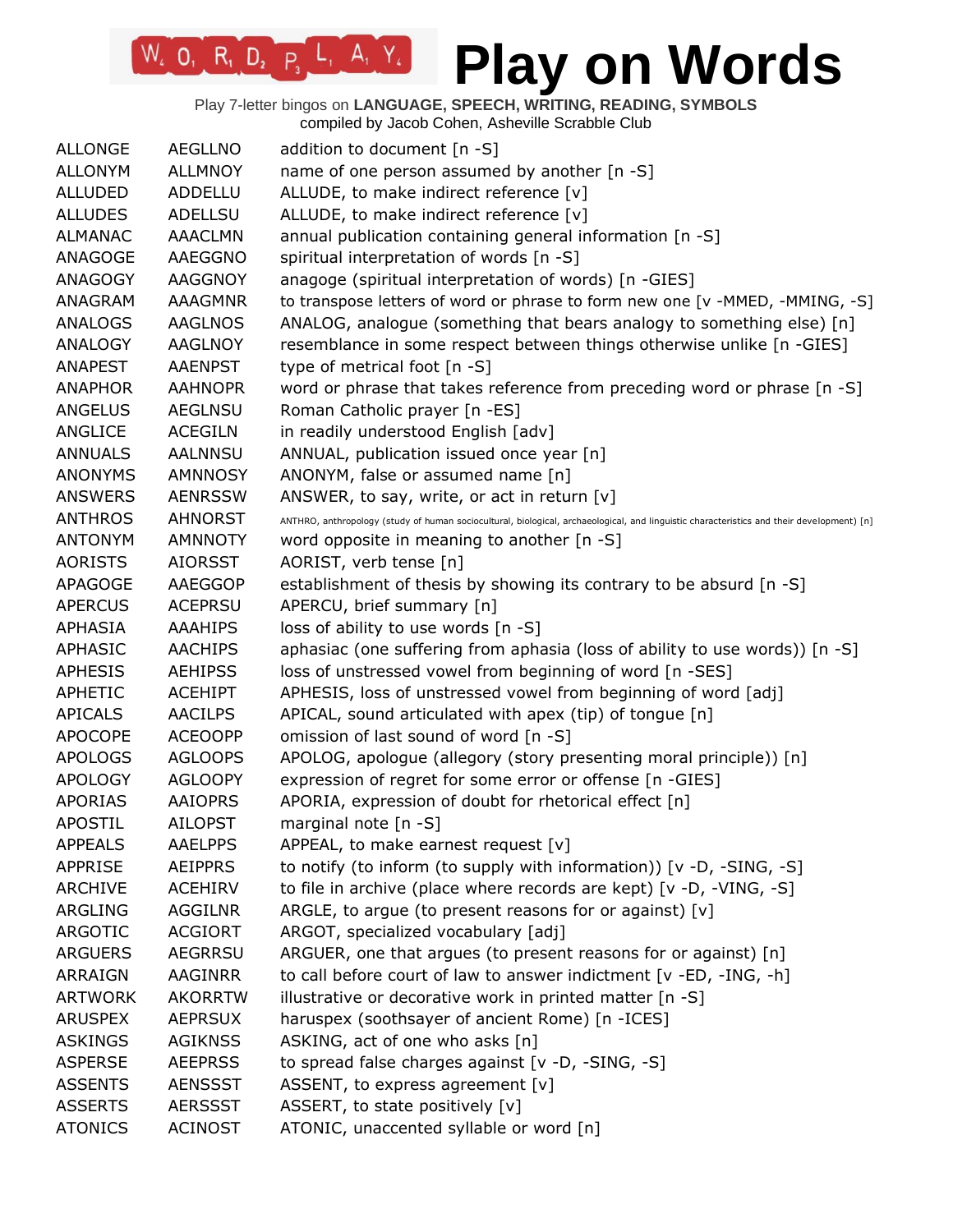# **Play on Words**

| <b>ATTABOY</b>                   | <b>AABOTTY</b> | expression of encouragement or approval to man or boy [n -S]                    |
|----------------------------------|----------------|---------------------------------------------------------------------------------|
| <b>AUDINGS</b>                   | ADGINSU        | AUDING, process of hearing, recognizing, and interpreting spoken language [n]   |
| <b>AUTHORS</b>                   | <b>AHORSTU</b> | AUTHOR, to write (to form characters or symbols on surface with instrument) [v] |
| <b>AUTONYM</b>                   | <b>AMNOTUY</b> | name by which people refers to itself [n -S]                                    |
| <b>AUTOPEN</b>                   | <b>AENOPTU</b> | device for imitating signatures [n -S]                                          |
| <b>AVERRED</b>                   | <b>ADEERRV</b> | AVER, to declare positively [v]                                                 |
| <b>AVOWALS</b>                   | <b>AALOSVW</b> | AVOWAL, open declaration [n]                                                    |
| <b>AVOWERS</b>                   | <b>AEORSVW</b> | AVOWER, one that avows (to declare openly) [n]                                  |
| <b>AVOWING</b>                   | <b>AGINOVW</b> | AVOW, to declare openly [v]                                                     |
|                                  |                | <b>B</b> 7s                                                                     |
| <b>BABBLED</b>                   | ABBBDEL        | BABBLE, to talk idly or excessively [v]                                         |
| <b>BABBLER</b>                   | <b>ABBBELR</b> | one that babbles (to talk idly or excessively) [n -S]                           |
| <b>BABBLES</b>                   | <b>ABBBELS</b> | BABBLE, to talk idly or excessively [v]                                         |
| <b>BADGERS</b>                   | <b>ABDEGRS</b> | BADGER, to harass (to bother persistently) [v]                                  |
| <b>BAHADUR</b>                   | AABDHRU        | Hindu title of respect [n -S]                                                   |
| <b>BALLADE</b>                   | AABDELL        | type of poem $[n - S]$                                                          |
| <b>BALLADS</b>                   | <b>AABDLLS</b> | BALLAD, narrative poem or song [n]                                              |
| <b>BANTERS</b>                   | <b>ABENRST</b> | BANTER, to exchange mildly teasing remarks [v]                                  |
| <b>BARCODE</b>                   | <b>ABCDEOR</b> | automatically scannable geometric identifying code [n -S]                       |
| <b>BAWDIER</b>                   | ABDEIRW        | BAWDY, obscene (indecent (not decent)) [adj]                                    |
| <b>BAWDIES</b>                   | <b>ABDEISW</b> | BAWDY, obscene language [n]                                                     |
| <b>BAWDILY</b>                   | ABDILWY        | in bawdy (obscene (indecent (not decent))) manner [adv]                         |
| <b>BEDAMNS</b>                   | <b>ABDEMNS</b> | BEDAMN, to swear at [v]                                                         |
| <b>BEDUMBS</b>                   | <b>BBDEMSU</b> | BEDUMB, to render speechless [v]                                                |
| <b>BEGORAH</b>                   | <b>ABEGHOR</b> | begorra (mild oath) [interj]                                                    |
| <b>BEGORRA</b>                   | <b>ABEGORR</b> | mild oath [interj]                                                              |
| <b>BEJASUS</b>                   | ABEJSSU        | bejesus (exclamation used as mild oath) [n -ES]                                 |
| <b>BEJESUS</b>                   | <b>BEEJSSU</b> | exclamation used as mild oath [n -ES]                                           |
| <b>BELAUDS</b>                   | <b>ABDELSU</b> | BELAUD, to praise (to express approval or admiration of) [v]                    |
| <b>BELLMAN</b>                   | ABELLMN        | town crier [n -MEN]                                                             |
| <b>BELLOWS</b>                   | <b>BELLOSW</b> | BELLOW, to shout in deep voice [v]                                              |
| <b>BEMADAM</b>                   | <b>AABDEMM</b> | to call by title of madam [v -ED, -ING, -S]                                     |
| <b>BEMOANS</b>                   | <b>ABEMNOS</b> | BEMOAN, to lament (to express sorrow or regret for) [v]                         |
| <b>BEMOCKS</b>                   | <b>BCEKMOS</b> | BEMOCK, to mock (to ridicule (to make fun of)) [v]                              |
| <b>BENAMED</b>                   | ABDEEMN        | BENAME, to name (to give title to) [v]                                          |
| <b>BENAMES</b>                   | <b>ABEEMNS</b> | BENAME, to name (to give title to) [v]                                          |
| <b>BENEMPT</b>                   | <b>BEEMNPT</b> | BENAME, to name (to give title to) [v]                                          |
|                                  |                | legacy (something bequeathed (to grant by testament)) [n -S]                    |
| <b>BEQUEST</b><br><b>BERATED</b> | <b>BEEQSTU</b> |                                                                                 |
|                                  | ABDEERT        | BERATE, to scold severely [v]                                                   |
| <b>BERATES</b>                   | <b>ABEERST</b> | BERATE, to scold severely [v]                                                   |
| <b>BERHYME</b>                   | <b>BEEHMRY</b> | to compose in rhyme [v -D, -MING, -S]                                           |
| <b>BERIMED</b>                   | <b>BDEEIMR</b> | BERIME, to berhyme [v]                                                          |
| <b>BERIMES</b>                   | <b>BEEIMRS</b> | BERIME, to berhyme [v]                                                          |
| <b>BESEECH</b>                   | <b>BCEEEHS</b> | TO IMPLORE [V -ED, -SOUGHT, -ING, -ES]                                          |
| <b>BESHOUT</b>                   | <b>BEHOSTU</b> | to shout at $[v - ED, -ING, -S]$                                                |
| <b>BESHREW</b>                   | <b>BEEHRSW</b> | to curse (to wish evil upon) [v -ED, -ING, -S]                                  |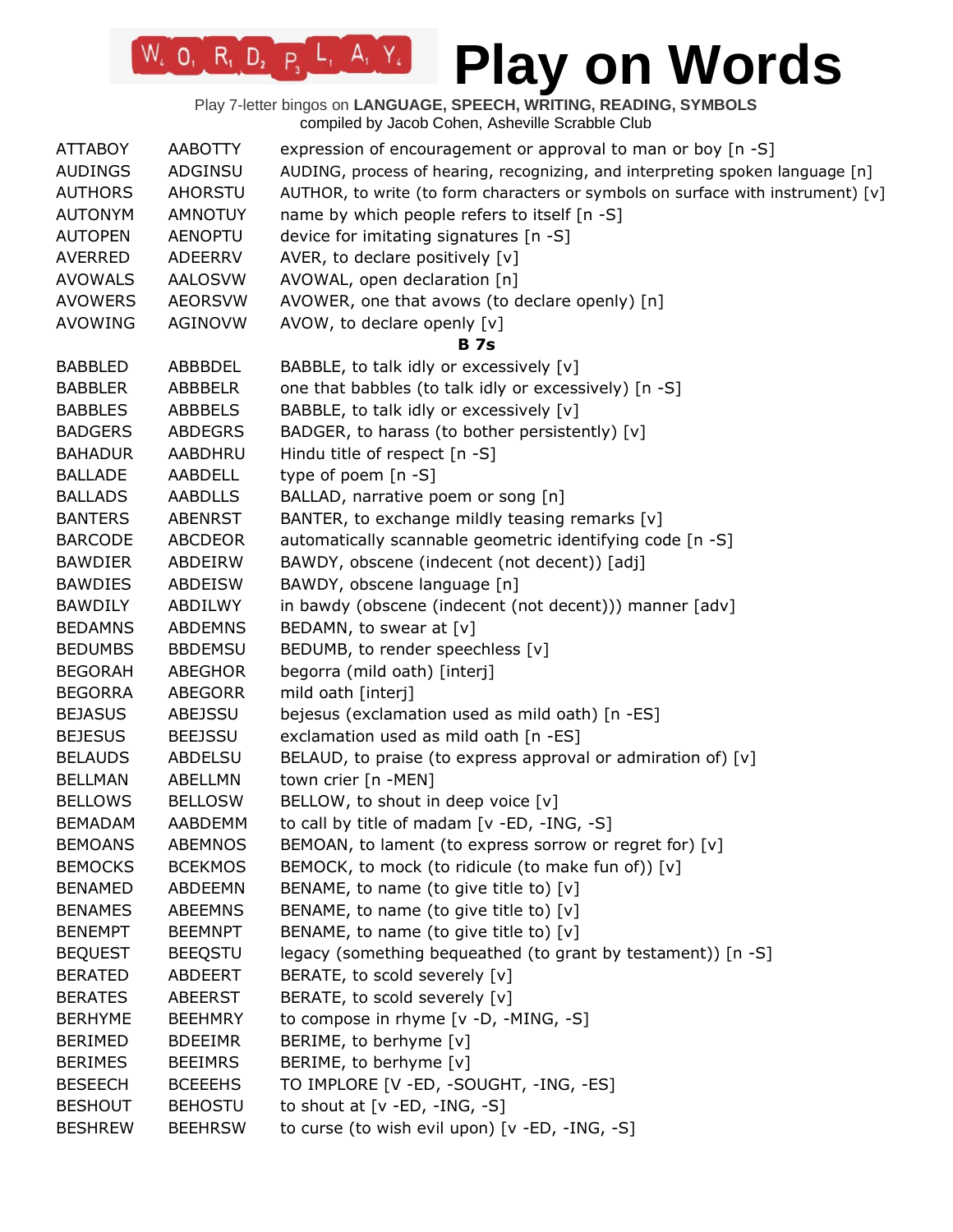| <b>BESPEAK</b> | <b>ABEEKPS</b> | to claim in advance [v -POKE or -PAKE, -POKEN, -ING, -S]                          |
|----------------|----------------|-----------------------------------------------------------------------------------|
| <b>BETHANK</b> | <b>ABEHKNT</b> | to thank (to express gratitude to) [v -ED, -KING, -S]                             |
| <b>BEWAILS</b> | ABEILSW        | BEWAIL, to lament (to express sorrow or regret for) [v]                           |
| <b>BEWEEPS</b> | <b>BEEEPSW</b> | BEWEEP, to lament (to express sorrow or regret for) [v]                           |
| <b>BIBLIST</b> | <b>BBIILST</b> | one who takes words of Bible literally [n -S]                                     |
| <b>BINDERY</b> | <b>BDEINRY</b> | place where books are bound [n -RIES]                                             |
| <b>BINDING</b> | <b>BDGIINN</b> | cover and fastenings of book [n -S]                                               |
| <b>BIOPICS</b> | <b>BCIIOPS</b> | BIOPIC, biographical movie [n]                                                    |
| <b>BITCHED</b> | <b>BCDEHIT</b> | BITCH, to complain (to express discontent) [v]                                    |
| <b>BITCHES</b> | <b>BCEHIST</b> | BITCH, to complain (to express discontent) [v]                                    |
| <b>BLABBED</b> | ABBBDEL        | BLAB, to talk idly [v]                                                            |
| <b>BLABBER</b> | ABBBELR        | to blab (to talk idly) [v -ED, -ING, -S]                                          |
| <b>BLANKED</b> | <b>ABDEKLN</b> | BLANK, to delete (to remove written or printed matter) [v]                        |
| <b>BLARNEY</b> | ABELNRY        | to beguile with flattery [v -ED, -ING, -S]                                        |
| <b>BLATHER</b> | <b>ABEHLRT</b> | to talk foolishly [v -ED, -ING, -S]                                               |
| <b>BLATTER</b> | ABELRTT        | to chatter $[v - ED, -ING, -S]$                                                   |
| <b>BLAZONS</b> | <b>ABLNOSZ</b> | BLAZON, to proclaim (to make known publicly or officially) [v]                    |
| <b>BLELLUM</b> | <b>BELLLMU</b> | babbler (one that babbles (to talk idly or excessively)) [n -S]                   |
| <b>BLETHER</b> | <b>BEEHLRT</b> | to blather (to talk foolishly) [v -ED, -ING, -S]                                  |
| <b>BLITHER</b> | <b>BEHILRT</b> | to blather (to talk foolishly) [v -ED, -ING, -S]                                  |
| <b>BLOGGED</b> | <b>BDEGGLO</b> | BLOG, to record personal comments on Web site [v]                                 |
| <b>BLOGGER</b> | <b>BEGGLOR</b> | one who blogs [n -S]                                                              |
| <b>BLOOPER</b> | <b>BELOOPR</b> | public blunder [n -S]                                                             |
| <b>BLOTTER</b> | <b>BELORTT</b> | piece of ink-absorbing paper [n -S]                                               |
| <b>BLURBED</b> | <b>BBDELRU</b> | BLURB, to praise in publicity notice $[v]$                                        |
| <b>BLURTED</b> | <b>BDELRTU</b> | BLURT, to speak abruptly [v]                                                      |
| <b>BLURTER</b> | <b>BELRRTU</b> | one that blurts (to speak abruptly) [n -S]                                        |
| <b>BOASTED</b> | <b>ABDEOST</b> | BOAST, to brag (to speak vainly of one's deeds) [v]                               |
| <b>BOASTER</b> | <b>ABEORST</b> | one that boasts (to brag (to speak vainly of one's deeds)) [n -S]                 |
| <b>BOLDING</b> | <b>BDGILNO</b> | BOLD, to boldface (to print in thick type) [v]                                    |
| <b>BOMBAST</b> | <b>ABBMOST</b> | pompous language [n -S]                                                           |
| <b>BOOKBAG</b> | <b>ABBGKOO</b> | bag for carrying books [n -S]                                                     |
| <b>BOOKFUL</b> | <b>BFKLOOU</b> | as much as book can hold [n -S]                                                   |
| <b>BOOKISH</b> | <b>BHIKOOS</b> | pertaining to books [adj]                                                         |
| <b>BOOKLET</b> | <b>BEKLOOT</b> | small book [n -S]                                                                 |
| <b>BOOKMAN</b> | <b>ABKMNOO</b> | scholar (learned person) [n -MEN]                                                 |
| <b>BRAGGED</b> | <b>ABDEGGR</b> | BRAG, to speak vainly of one's deeds [v]                                          |
| <b>BRAILLE</b> | <b>ABEILLR</b> | to write in braille (raised writing for blind) [v -D, -LLING, -S]                 |
| <b>BRANDED</b> | <b>ABDDENR</b> | BRAND, to mark with hot iron [v]                                                  |
| <b>BRANDER</b> | <b>ABDENRR</b> | one that brands (to mark with hot iron) [n -S]                                    |
| <b>BREVETS</b> | <b>BEERSTV</b> | BREVET, to confer honorary rank upon [v]                                          |
| <b>BREVIER</b> | <b>BEEIRRV</b> | size of type [n -S]                                                               |
| <b>BRIEFED</b> | <b>BDEEFIR</b> | BRIEF, to summarize [v]                                                           |
| <b>BRIEFER</b> | <b>BEEFIRR</b> | BRIEF, short (having little length) [adj] / one that briefs (to summarize) [n -S] |
| <b>BROGUES</b> | <b>BEGORSU</b> | BROGUE, Irish accent [n]                                                          |
| <b>BRUITED</b> | <b>BDEIRTU</b> | BRUIT, to spread news of [v]                                                      |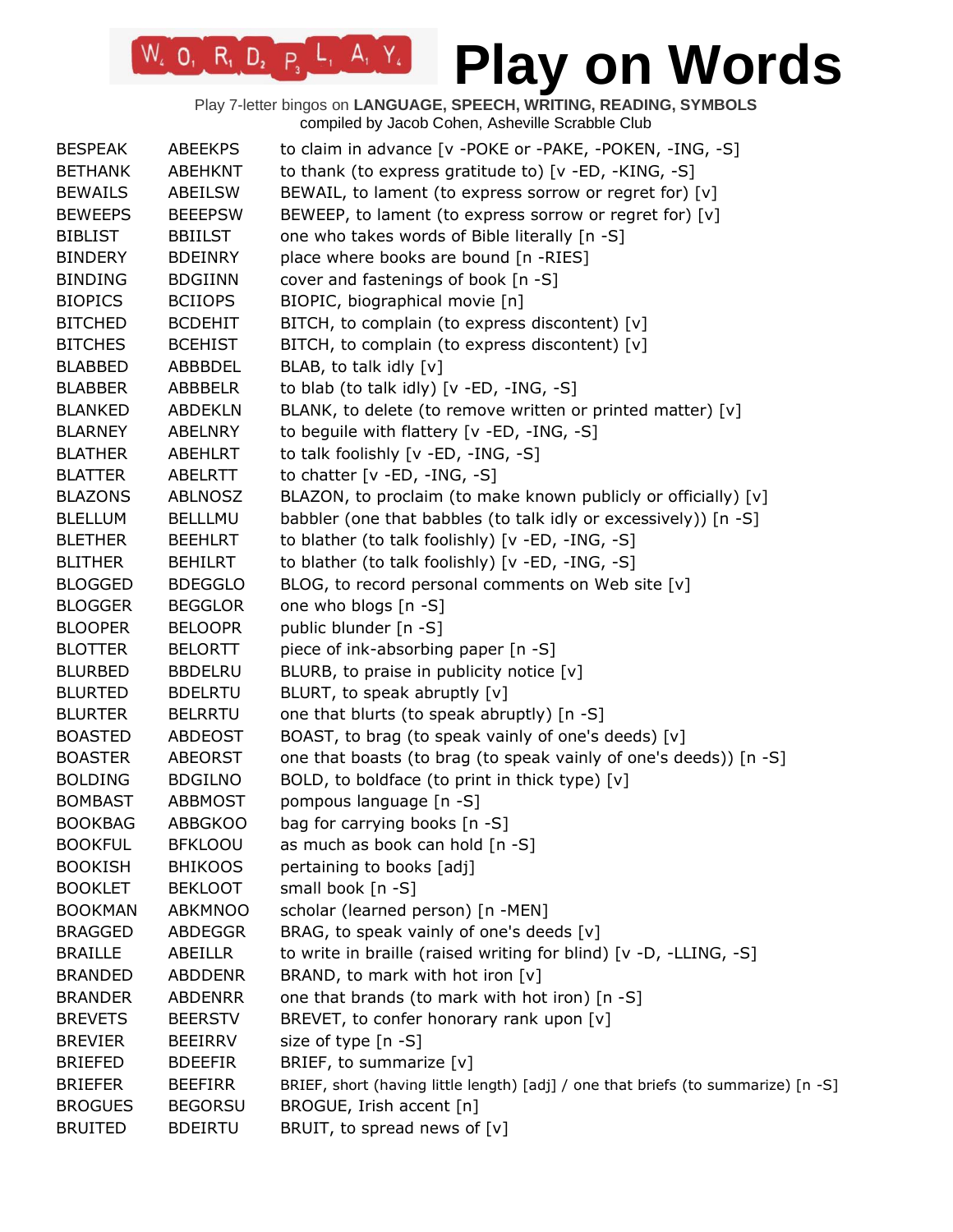Play 7-letter bingos on **LANGUAGE, SPEECH, WRITING, READING, SYMBOLS** compiled by Jacob Cohen, Asheville Scrabble Club

 $W_4$  0, R<sub>1</sub> D<sub>2</sub> P<sub>3</sub> L<sub>1</sub> A<sub>1</sub> Y<sub>4</sub>

| <b>BRUITER</b> | <b>BEIRRTU</b>                   | one that bruits (to spread news of) [n -S]                                          |
|----------------|----------------------------------|-------------------------------------------------------------------------------------|
| <b>BRULYIE</b> | <b>BEILRUY</b>                   | noisy quarrel [n -S]                                                                |
| <b>BRULZIE</b> | <b>BEILRUZ</b>                   | brulyie (noisy quarrel) [n -S]                                                      |
| <b>BUCOLIC</b> | <b>BCCILOU</b>                   | pastoral poem [n -S]                                                                |
| <b>BUNKUMS</b> | <b>BKMNSUU</b>                   | BUNKUM, nonsense (behavior or language that is meaningless or absurd) [n]           |
| <b>BURBLED</b> | <b>BBDELRU</b>                   | BURBLE, to speak quickly and excitedly [v]                                          |
| <b>BURBLER</b> | <b>BBELRRU</b>                   | one that burbles (to speak quickly and excitedly) [n -S]                            |
| <b>BURBLES</b> | <b>BBELRSU</b>                   | BURBLE, to speak quickly and excitedly [v]                                          |
| <b>BUSHWAH</b> | <b>ABHHSUW</b>                   | bushwa (nonsense (behavior or language that is meaningless or absurd)) [n -S]       |
| <b>BUSHWAS</b> | <b>ABHSSUW</b>                   | BUSHWA, nonsense (behavior or language that is meaningless or absurd) [n]           |
| <b>BYLINED</b> | <b>BDEILNY</b>                   | BYLINE, to write under byline (line giving author's name) [v]                       |
| <b>BYLINER</b> | <b>BEILNRY</b>                   | one that writes under byline [n -S]                                                 |
| <b>BYLINES</b> | <b>BEILNSY</b>                   | BYLINE, to write under byline (line giving author's name) [v]                       |
| <b>BYNAMES</b> | <b>ABEMNSY</b>                   | BYNAME, secondary name [n]                                                          |
| <b>BYTALKS</b> | <b>ABKLSTY</b>                   | BYTALK, small talk [n]                                                              |
| <b>BYWORDS</b> | <b>BDORSWY</b>                   | BYWORD, well-known saying [n]                                                       |
|                |                                  | C <sub>7s</sub>                                                                     |
| <b>CACONYM</b> | <b>ACCMNOY</b>                   | erroneous name [n -S]                                                               |
| <b>CAESURA</b> | <b>AACERSU</b>                   | pause in line of verse [n -E, -S]                                                   |
| <b>CAHIERS</b> | <b>ACEHIRS</b>                   | CAHIER, notebook (book in which to write) [n]                                       |
| <b>CAJOLED</b> | <b>ACDEJLO</b>                   | CAJOLE, to persuade by flattery [v]                                                 |
| <b>CAJOLER</b> | <b>ACEJLOR</b>                   | one that cajoles (to persuade by flattery) [n -S]                                   |
| <b>CAJOLES</b> | <b>ACEJLOS</b>                   | CAJOLE, to persuade by flattery [v]                                                 |
| <b>CALLEES</b> | <b>ACEELLS</b>                   | CALLEE, one that is called [n]                                                      |
| <b>CALLERS</b> | <b>ACELLRS</b>                   | CALLER, one that calls [n]                                                          |
| <b>CALLING</b> |                                  |                                                                                     |
| CALLOUT        | <b>ACGILLN</b><br><b>ACLLOTU</b> | CALL, to summon [v]<br>inset in printed article [n -S]                              |
|                |                                  |                                                                                     |
| CALQUED        | ACDELQU                          | CALQUE, to model word's meaning upon that of analogous word in another language [v] |
| <b>CALQUES</b> | <b>ACELQSU</b>                   | CALQUE, to model word's meaning upon that of analogous word in another language [v] |
| <b>CANARDS</b> | <b>AACDNRS</b>                   | CANARD, false story [n]                                                             |
| <b>CANDORS</b> | <b>ACDNORS</b>                   | CANDOR, frankness; sincerity [n]                                                    |
| <b>CANDOUR</b> | <b>ACDNORU</b>                   | candor (frankness; sincerity) [n -S]                                                |
| CANZONA        | <b>AACNNOZ</b>                   | canzone (form of lyric poetry) $[n -S]$                                             |
| CANZONE        | <b>ACENNOZ</b>                   | form of lyric poetry [n -S]                                                         |
| <b>CAPEESH</b> | <b>ACEEHPS</b>                   | capisce (used to ask if one understands) [interj]                                   |
| <b>CAPICHE</b> | ACCEHIP                          | to capisce (used to ask if one understands) $[v]$                                   |
| <b>CAPTION</b> | <b>ACINOPT</b>                   | to provide with title [v -ED, -ING, -S]                                             |
| <b>CARAMBA</b> | <b>AAABCMR</b>                   | used to express surprise or dismay [interj]                                         |
| <b>CARNETS</b> | <b>ACENRST</b>                   | CARNET, official permit [n]                                                         |
| <b>CARPING</b> | <b>ACGINPR</b>                   | act of one who carps [n -S] / CARP, to find fault unreasonably [v]                  |
| <b>CASELAW</b> | <b>AACELSW</b>                   | law established by previous cases [n -S]                                            |
| <b>CATALOG</b> | <b>AACGLOT</b>                   | to classify information descriptively [v -ED, -ING, -S]                             |
| CATENAE        | <b>AACEENT</b>                   | CATENA, closely linked series of texts [n]                                          |
| <b>CATENAS</b> | <b>AACENST</b>                   | CATENA, closely linked series of texts [n]                                          |
| <b>CAUSALS</b> | <b>AACLSSU</b>                   | CAUSAL, word expressing cause or reason [n]                                         |
| CAUTION        | <b>ACINOT</b>                    | to warn $[v - ED, -ING, -S]$                                                        |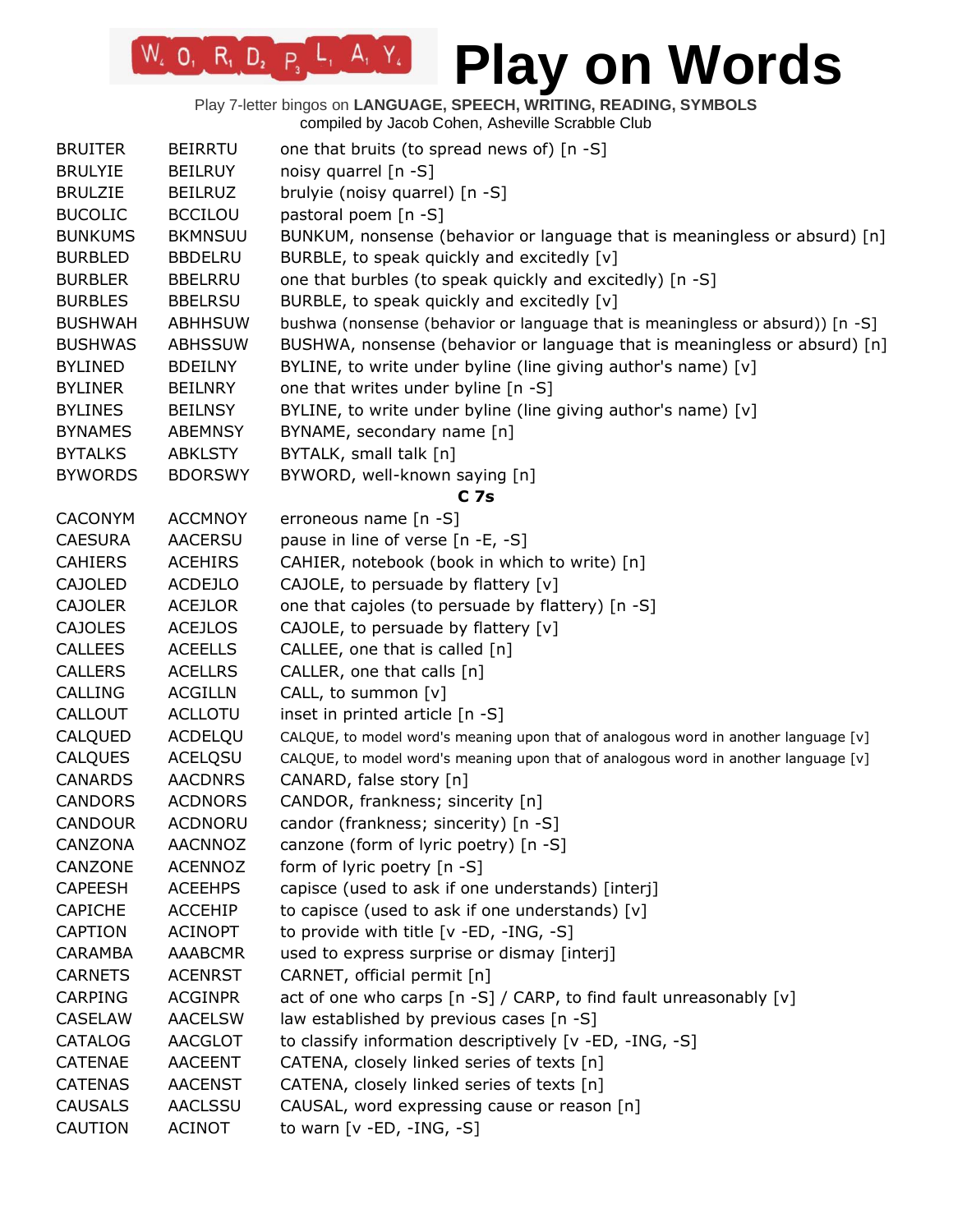| <b>CAVEATS</b> | <b>AACESTV</b> | CAVEAT, to enter type of legal notice $[v]$                                              |
|----------------|----------------|------------------------------------------------------------------------------------------|
| CAVILED        | <b>ACDEILV</b> | CAVIL, to carp (to find fault unreasonably) [v]                                          |
| <b>CAVILER</b> | <b>ACEILRV</b> | one that cavils (to carp (to find fault unreasonably)) [n -S]                            |
| <b>CEDILLA</b> | <b>ACDEILL</b> | pronunciation mark [n -S]                                                                |
| <b>CENSORS</b> | <b>CENORSS</b> | CENSOR, to delete objectionable word or passage [v]                                      |
| <b>CENSURE</b> | <b>CEENRSU</b> | to criticize severely [v -D, -RING, -S]                                                  |
| <b>CERIPHS</b> | <b>CEHIPRS</b> | CERIPH, serif (fine line used to finish off main stroke of letter) [n]                   |
| <b>CESURAE</b> | <b>ACEERSU</b> | CESURA, (caesura (pause in line of verse)) [n]                                           |
| <b>CESURAS</b> | <b>ACERSSU</b> | CESURA, (caesura (pause in line of verse)) [n]                                           |
| CHAMADE        | <b>AACDEHM</b> | signal made with drum [n -S]                                                             |
| <b>CHANSON</b> | <b>ACHNNOS</b> | song (musical composition written or adapted for singing) [n -S]                         |
| <b>CHAPTER</b> | <b>ACEHPRT</b> | to divide book into chapters (main sections) [v -ED, -ING, -S]                           |
| <b>CHARADE</b> | <b>AACDEHR</b> | word represented by pantomime [n -S]                                                     |
| <b>CHATTED</b> | <b>ACDEHTT</b> | CHAT, to converse informally [v]                                                         |
| <b>CHATTER</b> | <b>ACEHRTT</b> | to talk rapidly and trivially [v -ED, -ING, -S]                                          |
| <b>CHEEKED</b> | <b>CDEEEHK</b> | CHEEK, to speak impudently to [v]                                                        |
| <b>CHEERIO</b> | <b>CEEHIOR</b> | greeting [n -S]                                                                          |
| <b>CHEQUES</b> | <b>CEEHQSU</b> | CHEQUE, written order directing bank to pay money [n]                                    |
| <b>CHIDDEN</b> | <b>CDDEHIN</b> | CHIDE, to scold (to rebuke harshly) [v]                                                  |
| <b>CHIDERS</b> | <b>CDEHIRS</b> | CHIDER, one that chides (to scold (to rebuke harshly)) [n]                               |
| <b>CHIDING</b> | <b>CDGHIIN</b> | CHIDE, to scold (to rebuke harshly) [v]                                                  |
| <b>CHINWAG</b> | <b>ACGHINW</b> | to gossip (to talk idly about affairs of others) [v -GGED, -GGING, -S]                   |
| <b>CHUFFER</b> | <b>CEFFHRU</b> | CHUFF, gruff (low and harsh in speech) [adj]                                             |
| <b>CHUNTER</b> | <b>CEHNRTU</b> | to mutter (to speak unclearly) [v -ED, -ING, -S]                                         |
| <b>CHYRONS</b> | <b>CHNORSY</b> | CHYRON, type of digital graphic video overlay [n]                                        |
| <b>CICEROS</b> | <b>CCEIORS</b> | CICERO, unit of measure in printing [n]                                                  |
| <b>CIPHONY</b> | <b>CHINOPY</b> | electronic scrambling of voice transmissions [n -NIES]                                   |
| <b>CITABLE</b> | ABCEILT        | citeable (suitable for citation (act of citing (to quote as authority or example)) [adj] |
| <b>CITATOR</b> | <b>ACIORTT</b> | one that cites (to quote as authority or example) [n-S]                                  |
| <b>CLAIMED</b> | <b>ACDEILM</b> | CLAIM, to demand as one's due $[v]$                                                      |
| <b>CLAIMER</b> | <b>ACEILMR</b> | one that claims (to demand as one's due) [n -S]                                          |
| <b>CLAMORS</b> | <b>ACLMORS</b> | CLAMOR, to make loud outcries [v]                                                        |
| <b>CLAMOUR</b> | <b>ACLMORU</b> | to clamor (to make loud outcries) [v -ED, -ING, -S]                                      |
| <b>CLARIFY</b> | <b>ACFILRY</b> | to make clear [v -FIED, -ING, -FIES]                                                     |
| <b>CLAUSAL</b> | <b>AACLLSU</b> | CLAUSE, distinct part of composition [adj]                                               |
| <b>CLAUSES</b> | <b>ACELSSU</b> | CLAUSE, distinct part of composition [n]                                                 |
| <b>CLAVERS</b> | <b>ACELRSV</b> | CLAVER, to gossip (to talk idly about affairs of others) [v]                             |
| <b>CLEPING</b> | <b>CEGILNP</b> | CLEPE, to call by name [v]                                                               |
| <b>CLERKED</b> | <b>CDEEKLR</b> | CLERK, to serve as clerk (office worker) [v]                                             |
| <b>CLERKLY</b> | <b>CEKLLRY</b> | pertaining to clerk [adj -LIER, -LIEST]                                                  |
| <b>CLICHED</b> | <b>CCDEHIL</b> | CLICHE, trite expression [adj]                                                           |
| <b>CLICHES</b> | <b>CCEHILS</b> | CLICHE, trite expression [n]                                                             |
| <b>CLITICS</b> | <b>CCIILST</b> | CLITIC, word pronounced as part of neighboring word [n]                                  |
| <b>CLUEING</b> | CEGILNU        | CLUE, to give guiding information [v]                                                    |
| <b>COAXING</b> | <b>ACGINOX</b> | act of cajoling (to persuade by flattery) [n -S]                                         |
| CODABLE        | <b>ABCDELO</b> | capable of being coded (to convert into symbols) [adj]                                   |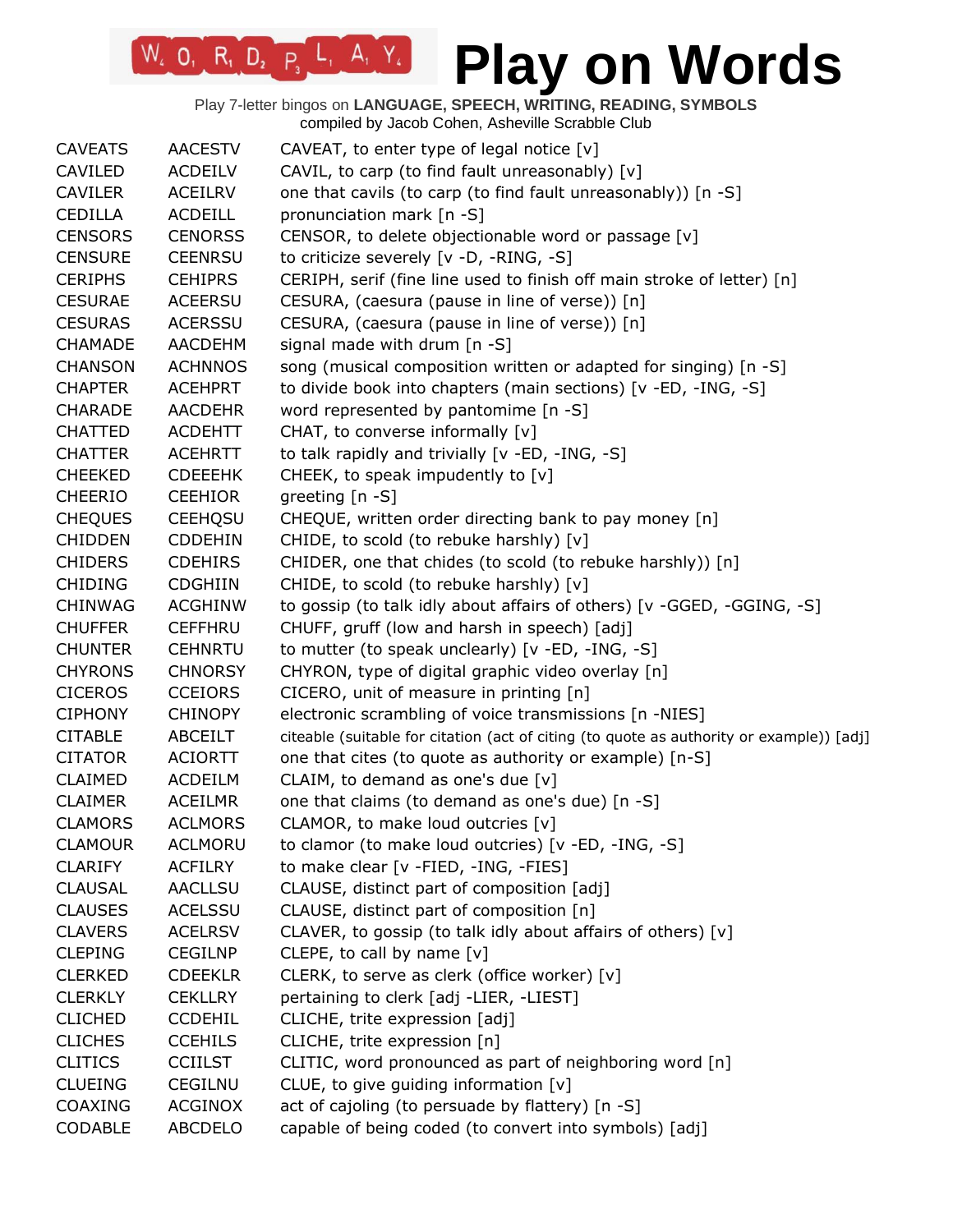| <b>CODEXES</b> | <b>CDEEOSX</b> | CODEX, ancient manuscript [n]                                       |
|----------------|----------------|---------------------------------------------------------------------|
| <b>CODICES</b> | <b>CCDEIOS</b> | CODES, ancient manuscript [n]                                       |
| CODICIL        | <b>CCDIILO</b> | supplement to will [n -S]                                           |
| <b>CODINGS</b> | <b>CDGINOS</b> | CODING, process of converting into symbols [n]                      |
| <b>COEDITS</b> | <b>CDEIOST</b> | COEDIT, to edit with another person [v]                             |
| <b>COGENCY</b> | <b>CCEGNOY</b> | state of being cogent (convincing) [n -CIES]                        |
| <b>COGNATE</b> | <b>ACEGNOT</b> | one that is related to another [n -S]                               |
| <b>COLLATE</b> | <b>ACELLOT</b> | to compare critically [v -D, -TING, -S]                             |
| <b>COLLUDE</b> | CDELLOU        | to conspire $[v -D, -DING, -S]$                                     |
| <b>COMMATA</b> | <b>AACMMOT</b> | COMMA, fragment of few words or feet in ancient prosody [n]         |
| <b>COMMEND</b> | <b>CDEMMNO</b> | to praise (to express approval or admiration of) [v -ED, -ING, -S]  |
| <b>COMMENT</b> | <b>CEMMNOT</b> | to remark (to say or write briefly or casually) [v -ED, -ING, -S]   |
| <b>COMMUNE</b> | CEMMNOU        | to converse intimately [v -D, -NING, -S]                            |
| <b>COMPELS</b> | <b>CELMOPS</b> | COMPEL, go urge forcefully [v]                                      |
| <b>COMPEND</b> | <b>CDEMNOP</b> | brief summary [n -S]                                                |
| <b>COMPILE</b> | <b>CEILMOP</b> | to collect into volume [v -D, -LING, -S]                            |
| CONCISE        | <b>CCEINOS</b> | succinct (clearly expressed in few words) [adj -R, -ST]             |
| <b>CONDEMN</b> | <b>CDEMNNO</b> | to criticize severely [v -ED, -ING, -S]                             |
| CONDOLE        | <b>CDELNOO</b> | to mourn (to feel or express grief or sorrow) [v -D, -LING, -S]     |
| <b>CONFABS</b> | <b>ABCFNOS</b> | CONFAB, to chat (to converse informally) [v]                        |
| <b>CONFESS</b> | <b>CEFNOSS</b> | to acknowledge or disclose [v -ED, -ING, -ES]                       |
| <b>CONFIDE</b> | <b>CDEFINO</b> | to reveal in trust or confidence [v -D, -DING, -S]                  |
| <b>CONFIRM</b> | <b>CFIMNOR</b> | to assure validity of $[v - ED, -ING, -S]$                          |
| <b>CONLANG</b> | <b>ACGLNNO</b> | constructed language [n -S]                                         |
| <b>CONSULT</b> | <b>CLNOSTU</b> | to ask opinion of [v -ED, -ING, -S]                                 |
| <b>CONTACT</b> | <b>ACCNOTT</b> | to communicate with [v -ED, -ING, -S]                               |
| <b>CONTEXT</b> | <b>CENOTTX</b> | part of discourse in which particular word or phrase appears [n -S] |
| <b>COPIERS</b> | <b>CEIOPRS</b> | COPIER, one that copies (to imitate (to behave in same way as) [n]  |
| <b>COPYBOY</b> | <b>BCOOPYY</b> | boy who runs errands in newspaper office [n -S]                     |
| <b>COSIGNS</b> | <b>CGINOSS</b> | COSIGN, to sign jointly [v]                                         |
| <b>COUCHED</b> | <b>CCDEHOU</b> | COUCH, to put into words [v]                                        |
| <b>COUCHER</b> | <b>CCEHORU</b> | one that couches (to put into words) [n -S]                         |
| <b>COUCHES</b> | <b>CCEHOSU</b> | COUCH, to put into words [v]                                        |
| <b>COUNSEL</b> | CELNOSU        | to advise (to give advice to) [v -LLED, -LED, -LLING, -LING, -S]    |
| <b>COUPLET</b> | <b>CELOPTU</b> | pair of successive lines of verse [n -S]                            |
| <b>COURIER</b> | <b>CEIORRU</b> | to send or transport by messenger [v -ED, -ING, -S]                 |
| <b>COWRITE</b> | <b>CEIORTW</b> | to collaborate in writing [v -ROTE, -TTEN, -TING, -S]               |
| <b>CRABBED</b> | <b>ABBCDER</b> | CRAB, to complain (to express discontent) [v]                       |
| <b>CRABBER</b> | <b>ABBCERR</b> | one that crabs (to complain (to express discontent)) [n -S]         |
| <b>CRAMBOS</b> | <b>ABCMORS</b> | CRAMBO, word game [n]                                               |
| <b>CRAPOLA</b> | <b>AACLOPR</b> | nonsense, drivel [n -S]                                             |
| <b>CREEDAL</b> | <b>ACDEELR</b> | statement of belief [n -S]                                          |
| <b>CREOLES</b> | <b>CEELORS</b> | CREOLE, type of mixed language [n]                                  |
| <b>CRETICS</b> | <b>CCEIRST</b> | CRETIC, type of metrical foot [n]                                   |
| <b>CRICKEY</b> | <b>CCEIKRY</b> | used as mild oath [interj]                                          |
| CRICOID        | <b>CCDIIOR</b> | cartilage of larynx [n -S]                                          |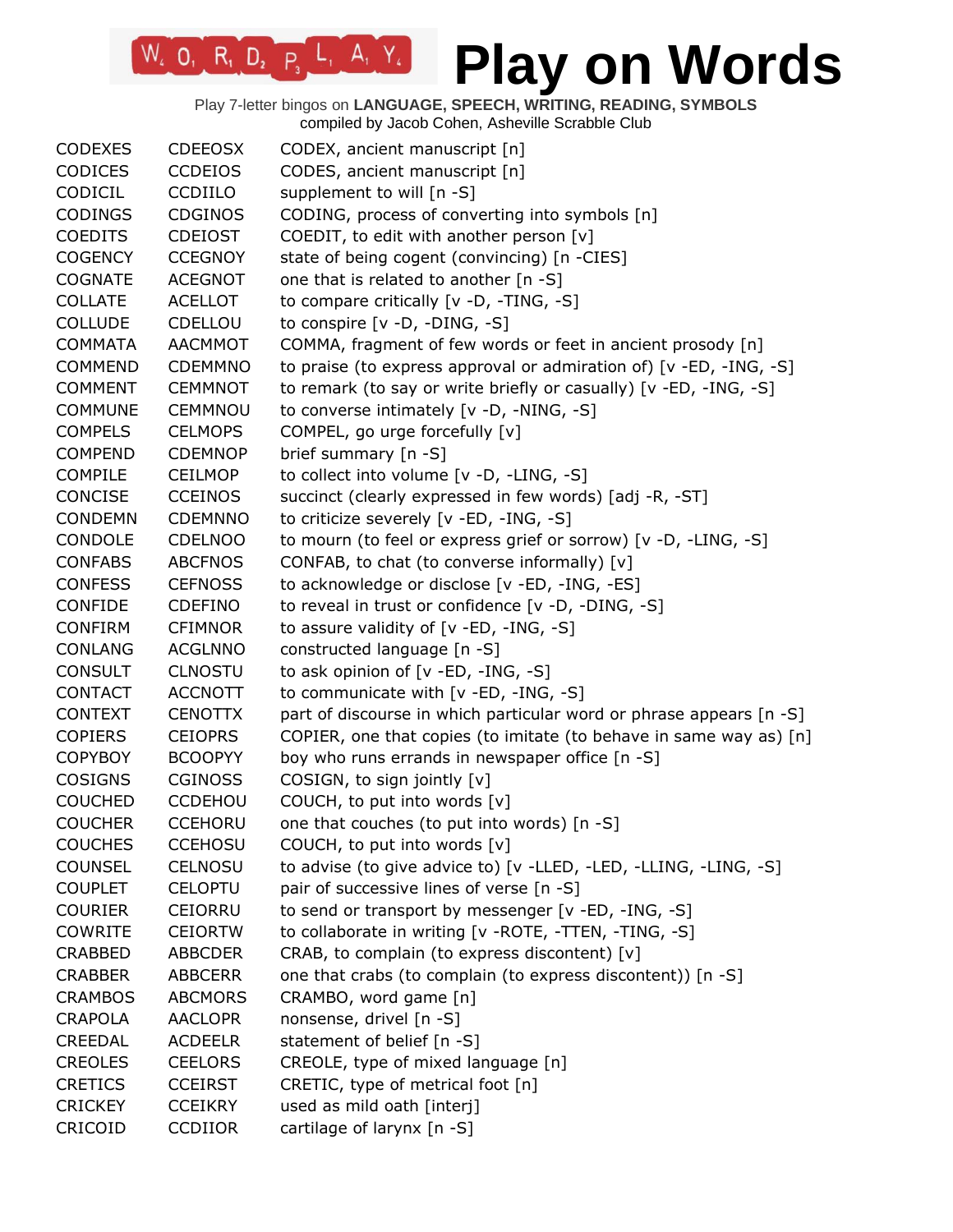# **Play on Words**

| <b>CRIMINE</b> | <b>CEIIMNR</b> | --used to express surprise or anger [interj]                                     |
|----------------|----------------|----------------------------------------------------------------------------------|
| <b>CRIMINY</b> | <b>CIIMNRY</b> | crimine (--used to express surprise or anger) [interj]                           |
| <b>CRITICS</b> | <b>CCIIRST</b> | CRITIC, one who judges merits of something [n]                                   |
| <b>CROWERS</b> | <b>CEORRSW</b> | CROWER, one that boast (to brag) [n]                                             |
| <b>CROWING</b> | <b>CGINORW</b> | CROW, to boast (to brag (to speak vainly of one's deeds)) [v]                    |
| <b>CRYPTIC</b> | <b>CCIPRTY</b> | mysterious [adj]                                                                 |
| <b>CUCKOOS</b> | <b>CCKOOSU</b> | CUCKOO, to repeat monotonously [v]                                               |
| <b>CUITTLE</b> | CEITTLU        | to coax (to cajole (to persuade by flattery)) [v -D, -LING, -S]                  |
| <b>CULLIED</b> | <b>CDEILLU</b> | CULLY, to trick (to deceive (to mislead by falsehood) [v]                        |
| <b>CULLIES</b> | <b>CEILLSU</b> | CULLY, to trick (to deceive (to mislead by falsehood) [v]                        |
| <b>CURIOSA</b> | <b>ACIORSU</b> | pornographic books [n CURIOSA]                                                   |
| <b>CURIOUS</b> | <b>CIORSUU</b> | eager for information [adj -ER, -EST]                                            |
| <b>CURSING</b> | <b>CGINRSU</b> | CURSE, to wish evil upon [v]                                                     |
| <b>CURSIVE</b> | <b>CEIRSUV</b> | style of print [n -S]                                                            |
| <b>CURSORS</b> | <b>CORRSSU</b> | CURSOR, light indicator on computer display [n]                                  |
| <b>CUSSERS</b> | <b>CERSSSU</b> | CUSSER, one that cusses (to curse (to wish evil upon) [n]                        |
| <b>CUSSING</b> | <b>CGINSSU</b> | CUSS, curse (to wish evil upon) [v]                                              |
| <b>CUTLINE</b> | <b>CEILNTU</b> | caption $[n - S]$                                                                |
|                |                | <b>D</b> 7s                                                                      |
| <b>DACTYLS</b> | <b>ACDLSTY</b> | DACTYL, type of metrical foot [n]                                                |
| <b>DADAISM</b> | <b>AADDIMS</b> | dada movement (art & literary) [n -S                                             |
| <b>DADAIST</b> | AADDIST        | follower of dadaism (dada movement (art &literary) [n -S]                        |
| <b>DAILIES</b> | <b>ADEIILS</b> | DAILY, newspaper published every weekday [n]                                     |
| <b>DALEDHS</b> | <b>ADDEHLS</b> | DALEDH, daleth (Hebrew letter) [n]                                               |
| <b>DALETHS</b> | <b>ADEHLST</b> | DALETH, Hebrew letter [n]                                                        |
| <b>DAMNEST</b> | <b>ADEMNST</b> | damndest (utmost (greatest degree or amount) [adj]                               |
| <b>DANGEST</b> | <b>ADEGNST</b> | DANG, damn [adj]                                                                 |
| <b>DARESAY</b> | <b>AADERSY</b> | to venture to say -- DARESAY is only form of this verb; it is not conjugated [v] |
| <b>DARSHAN</b> | <b>AADHNRS</b> | Hindu blessing [n -S]                                                            |
| DATIVAL        | <b>AADILTV</b> | DATIVE, grammatical case [adj]                                                   |
| <b>DATIVES</b> | <b>ADEISTV</b> | DATIVE, grammatical case [n]                                                     |
| <b>DAVENED</b> | <b>ADDEENV</b> | DAVEN, to utter Jewish prayer [v]                                                |
| <b>DAYBOOK</b> | <b>ABDKOOY</b> | diary (personal journal) [n -S]                                                  |
| <b>DEACONS</b> | <b>ACDENOS</b> | DEACON, to read hymn aloud [v]                                                   |
| <b>DEBATED</b> | ABDDEET        | DEBATE, to argue about [v]                                                       |
| <b>DEBATER</b> | ABDEERT        | one that debates (to argue about) [n -S]                                         |
| <b>DEBATES</b> | <b>ABDEEST</b> | DEBATE, to argue about [v]                                                       |
| <b>DEBRIEF</b> | <b>BDEEFIR</b> | to question after mission [v -ED, -ING, -S]                                      |
| <b>DEBUNKS</b> | <b>BDEKNSU</b> | DEBUNK, to expose sham or falseness of [v]                                       |
| <b>DECALOG</b> | <b>ACDEGLO</b> | Ten Commandments [n -S]                                                          |
| <b>DECEIVE</b> | <b>CDEEEIV</b> | to mislead by falsehood [v]                                                      |
| <b>DECERNS</b> | <b>CDEENRS</b> | DECERN, to decree by judicial sentence [v]                                       |
| <b>DECKELS</b> | <b>CDEEKLS</b> | DECKEL, deckle (frame used to make paper by hand [n]                             |
| <b>DECKLES</b> | <b>CDEEKLS</b> | DECKLE, frame used to make paper by hand [n]                                     |
| <b>DECLAIM</b> | <b>ACDEILM</b> | to speak formally [v -ED, -ING, -S]                                              |
| <b>DECLARE</b> | <b>ACDEELR</b> | to make known clearly [v -D, -RING, -S]                                          |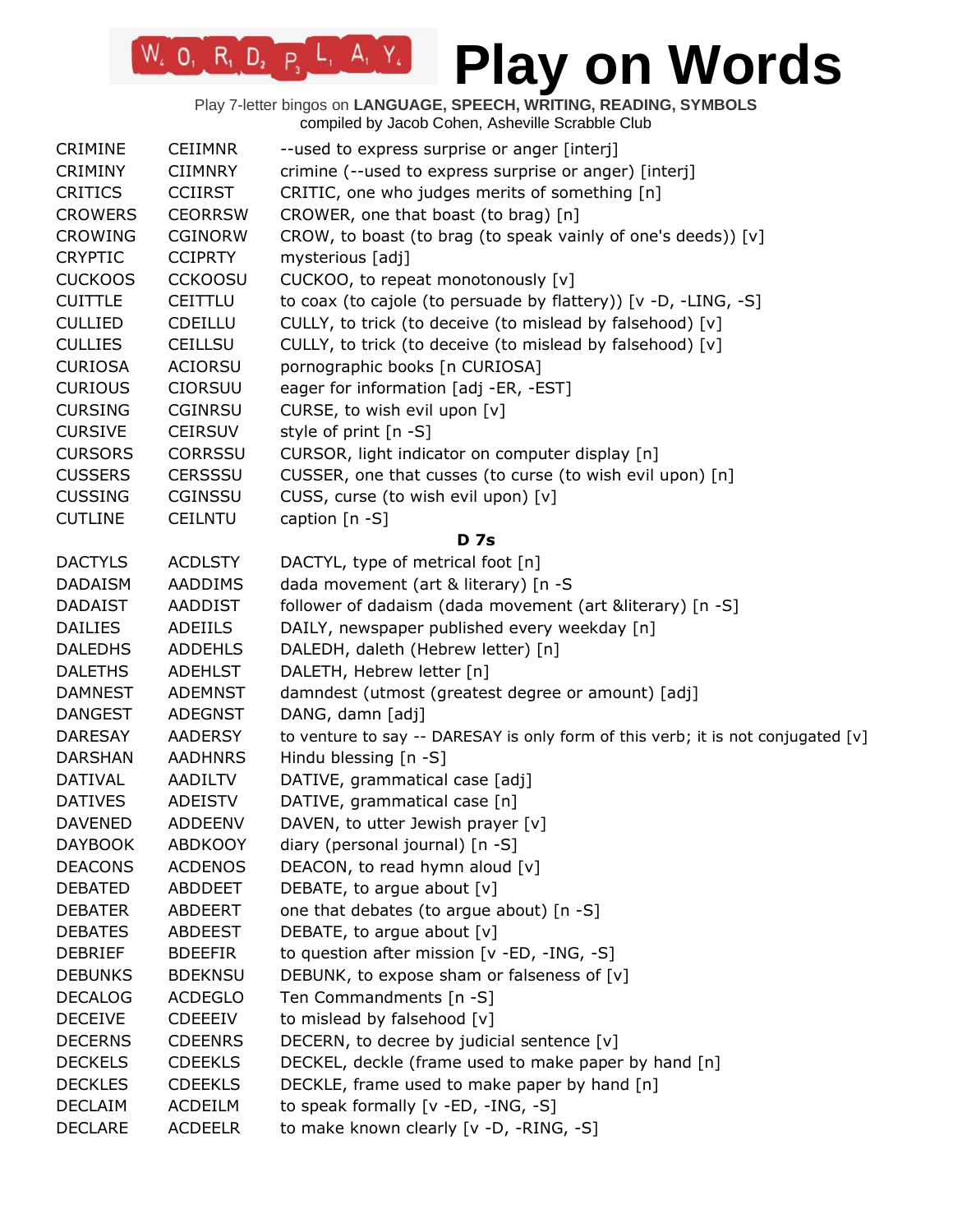| <b>DECLINE</b> | <b>CDEEILN</b> | to refuse (to express oneself as unwilling to accept, do, or comply with) [v -D, -NING, -S] |
|----------------|----------------|---------------------------------------------------------------------------------------------|
| <b>DECODED</b> | <b>CDDDEEO</b> | DECODE, to convert coded message into plain language [v]                                    |
| <b>DECODER</b> | <b>CDDEEOR</b> | one that decodes (to convert coded message into plain language) [n -S]                      |
| <b>DECODES</b> | <b>CDDEEOS</b> | DECODE, to convert coded message into plain language [v]                                    |
| <b>DECREED</b> | <b>CDDEEER</b> | DECREE, to order or establish by law or edict [v]                                           |
| <b>DECREER</b> | <b>CDEEERR</b> | ne that decrees (to order or establish by law or edict) [v]                                 |
| <b>DECREES</b> | <b>CDEEERS</b> | DECREE, to order or establish by law or edict [v]                                           |
| <b>DECRIAL</b> | <b>ACDEILR</b> | act of decrying (to denounce (to condemn openly)) [n -S]                                    |
| <b>DECRIED</b> | <b>CDDEEIR</b> | DECRY, to denounce (to condemn openly) [v]                                                  |
| <b>DECRIER</b> | <b>CDEEIRR</b> | one that decries (to denounce (to condemn openly)) [n -S]                                   |
| <b>DECRIES</b> | <b>CDEEIRS</b> | DECRY, to denounce (to condemn openly) [v]                                                  |
| <b>DECRYPT</b> | <b>CDEPRTY</b> | to decode (to convert coded message into plain language) [v -ED, -ING, -S]                  |
| <b>DEEDING</b> | <b>DDEEGIN</b> | DEED, to transfer by deed (legal document) [v]                                              |
| <b>DEFAMED</b> | <b>ADDEEFM</b> | DEFAME, to attack good name of [v]                                                          |
| <b>DEFAMER</b> | <b>ADEEFMR</b> | one that defames (to attack good name of) [n -S]                                            |
| <b>DEFAMES</b> | <b>ADEEFMS</b> | DEFAME, to attack good name of $[v]$                                                        |
| <b>DEFINED</b> | <b>DDEEFIN</b> | DEFINE, to state meaning of $[v]$                                                           |
| <b>DEFINER</b> | <b>DEEFINR</b> | one that defines (to state meaning of) [n -S]                                               |
| <b>DEFINES</b> | <b>DEEFINS</b> | DEFINE, to state meaning of [v]                                                             |
| <b>DEHORTS</b> | <b>DEHORST</b> | DEHORT, to try to dissuade [v]                                                              |
| <b>DEICTIC</b> | <b>CCDEIIT</b> | word or phrase that specifies identity or location [n -S]                                   |
| <b>DELATED</b> | <b>ADDEELT</b> | DELATE, to accuse [v]                                                                       |
| <b>DELATES</b> | <b>ADEELST</b> | DELATE, to accuse [v]                                                                       |
| <b>DELATOR</b> | <b>ADELORT</b> | one that delates (to accuse) [n -S]                                                         |
| <b>DELEING</b> | <b>DEEGILN</b> | DELE, to delete (to remove written or printed matter) [v]                                   |
| <b>DELETED</b> | <b>DDEEELT</b> | DELETE, to remove written or printed matter [v]                                             |
| <b>DELETES</b> | <b>DEEELST</b> | DELETE, to remove written or printed matter [v]                                             |
| <b>DELISTS</b> | <b>DEILSST</b> | DELIST, to remove from list [v]                                                             |
| <b>DEMANDS</b> | <b>ADDEMNS</b> | DEMAND, to ask for with authority [v]                                                       |
| <b>DEMENTI</b> | <b>DEEIMNT</b> | official denial of published statement [n -S]                                               |
| <b>DEMOTIC</b> | <b>CDEIMOT</b> | pertaining to simplified form of ancient Egyptian writing [adj]                             |
| <b>DENIALS</b> | <b>ADEILNS</b> | DENIAL, act of denying (to declare to be untrue) [n]                                        |
| <b>DENIERS</b> | <b>DEEINRS</b> | DENIER, one that denies (to declare to be untrue) [n]                                       |
| <b>DENOTED</b> | <b>DDEENOT</b> | DENOTE, to indicate [v]                                                                     |
| <b>DENOTED</b> | <b>DEENOST</b> | DENOTE, to indicate [v]                                                                     |
| <b>DENTALS</b> | <b>ADELNST</b> | DENTAL, dentally produced sound [n]                                                         |
| <b>DEPONED</b> | <b>DDEENOP</b> | DEPONE, to testify under oath [v]                                                           |
| <b>DEPONES</b> | <b>DEENOPS</b> | DEPONE, to testify under oath [v]                                                           |
| <b>DERAIGN</b> | <b>ADEGINR</b> | to dispute claim [v -ED, -ING, -S]                                                          |
| DERIDED        | <b>DDDEEIR</b> | DERIDE, to ridicule (to make fun of) [v]                                                    |
| <b>DERIDES</b> | <b>DDEEIRS</b> | DERIDE, to ridicule (to make fun of) [v]                                                    |
| <b>DERRIES</b> | <b>DEEIRRS</b> | DERRY, meaningless word used in chorus of old songs [n]                                     |
| <b>DETAILS</b> | ADEILST        | DETAIL, to report with complete particulars [v]                                             |
| <b>DIALECT</b> | <b>ACDEILT</b> | regional variety of language [n -S]                                                         |
| <b>DIALOGS</b> | ADGILOS        | DIALOG, to dialogue (to carry on conversation) [v]                                          |
| <b>DIARIES</b> | ADEIIRS        | DIARY, personal journal [n]                                                                 |
|                |                |                                                                                             |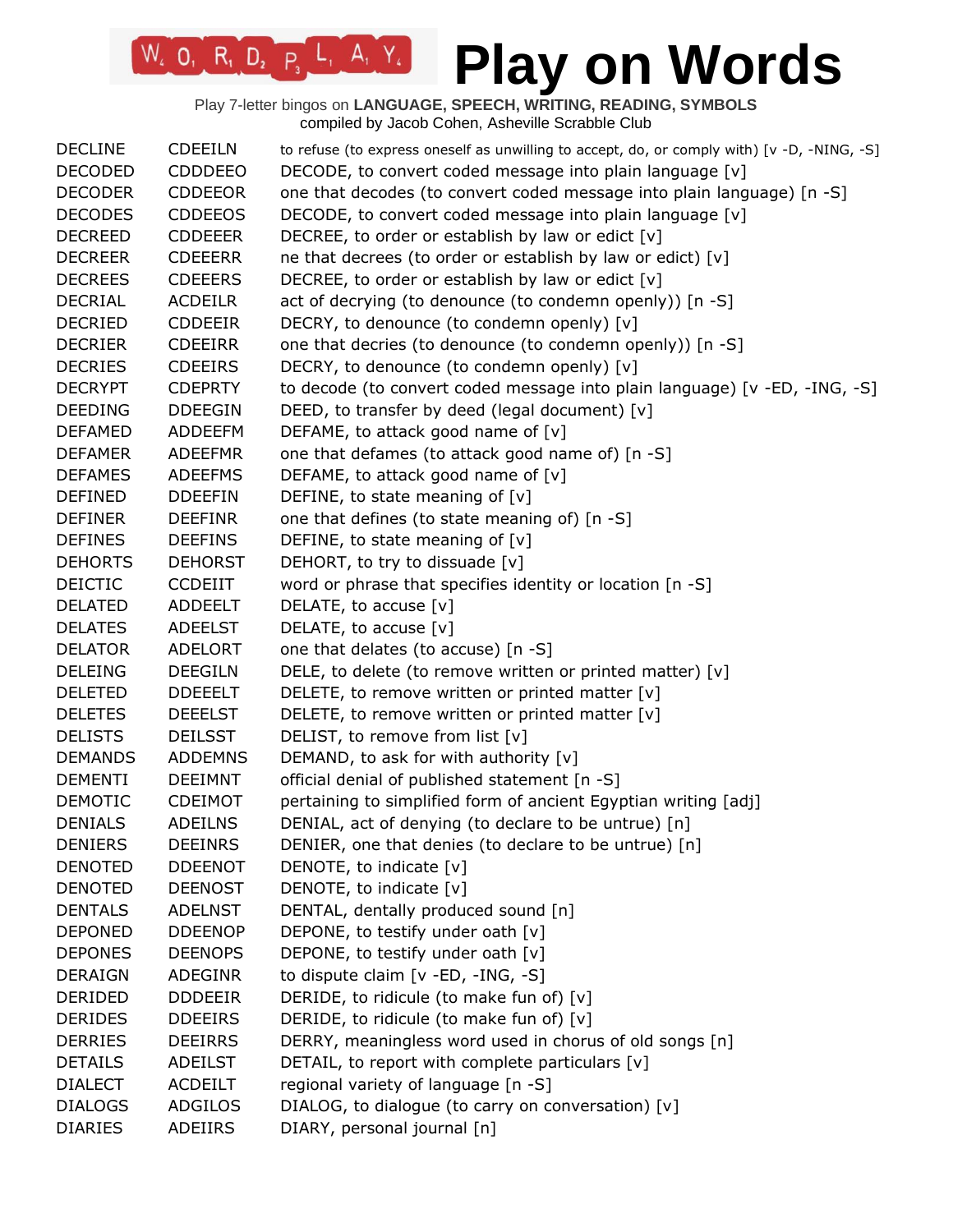| <b>DIARIST</b> | <b>ADIIRST</b> | one who keeps diary (personal journal) [n -S]                                                        |
|----------------|----------------|------------------------------------------------------------------------------------------------------|
| <b>DICTATE</b> | <b>ACDEITT</b> | to read aloud for recording [v -D, -TING, -S]                                                        |
| <b>DICTION</b> | <b>CDIINOT</b> | choice and use of words in speech or writing [n -S]                                                  |
| <b>DICTUMS</b> | <b>CDIMSTU</b> | DICTUM, authoritative statement [n]                                                                  |
| <b>DIDDUMS</b> | <b>DDDIMSU</b> | used to express sympathy to child [interj]                                                           |
| <b>DIGAMMA</b> | AADGIMM        | Greek letter [n -S]                                                                                  |
| <b>DIGLOTS</b> | <b>DGILOST</b> | DIGLOT, bilingual book or edition [n]                                                                |
| <b>DIGRAPH</b> | <b>ADGHIPR</b> | pair of letters representing single speech sound [n -S]                                              |
| <b>DIGRESS</b> | <b>DEGIRSS</b> | to stray from main topic [v -ED, -ING, -ES]                                                          |
| <b>DILLIES</b> | <b>DEIILLS</b> | DILLY, something remarkable [n]                                                                      |
| <b>DIMETER</b> | <b>DEEIMRT</b> | verse of two metrical feet [n -S]                                                                    |
| <b>DINGBAT</b> | <b>ABDGINT</b> | typographical ornament [n -S]                                                                        |
| <b>DIPODIC</b> | CDDIIOP        | DIPODY, dimeter (verse of two metrical feet) [adj]                                                   |
| <b>DIPTYCA</b> | <b>ACDIPTY</b> | diptych (ancient writing tablet) [n -S]                                                              |
| <b>DIPTYCH</b> | <b>CDHIPTY</b> | ancient writing tablet [n -S]                                                                        |
| <b>DISCEPT</b> | <b>CDEIPST</b> | to debate (to argue about) $[v - ED, -ING, -S]$                                                      |
| <b>DISCORD</b> | <b>CDDIORS</b> | to disagree [v -ED, -ING, -S]                                                                        |
| <b>DISCUSS</b> | CDISSSU        | to talk over or write about [v -ED, -ING, -ES]                                                       |
| <b>DISEURS</b> | <b>DEIRSSU</b> | DISEUR, skilled reciter [n]                                                                          |
| <b>DISSENT</b> | <b>DEINSST</b> | to disagree [v -ED, -ING, -S]                                                                        |
| <b>DISSERT</b> | <b>DEIRSST</b> | to discuss in learned or formal manner [v -ED, -ING, -S]                                             |
| <b>DISSING</b> | <b>DGIINSS</b> | DIS, to insult or criticize [v] / DISS, to dis (to insult or criticize) [v]                          |
| <b>DISTICH</b> | <b>CDHIIST</b> | couplet (pair of successive lines of verse) [n -S]                                                   |
| <b>DITTOED</b> | <b>DDEIOTT</b> | DITTO, to repeat (to say or do again) [v]                                                            |
| <b>DOCKETS</b> | <b>CDEKOST</b> | DOCKET, to supply with identifying statement [v]                                                     |
| <b>DODOISM</b> | <b>DDIMOOS</b> | stupid remark [n -S]                                                                                 |
| <b>DOGGREL</b> | <b>DEGGLOR</b> | doggerel (trivial, awkwardly written verse) [n -S]                                                   |
| <b>DOLEFUL</b> | <b>DEFLLOU</b> | mournful (expressing grief or sorrow) [adj -LLER, -LLEST]                                            |
| <b>DONNEES</b> | <b>DEENNOS</b> | DONNEE, set of assumptions upon which story proceeds [n]                                             |
| <b>DOODADS</b> | <b>ADDDOOS</b> |                                                                                                      |
| <b>DOSSIER</b> | <b>DEIORSS</b> | DOODAD, article whose name is unknown or forgotten [n]<br>file of papers on single subject $[n - S]$ |
| <b>DRAMADY</b> | <b>AADDMRY</b> | dramedy (sitcom having dramatic scenes) [n -DIES]                                                    |
|                |                |                                                                                                      |
| <b>DRAMEDY</b> | <b>ADDEMRY</b> | sitcom having dramatic scenes [n -DIES]                                                              |
| <b>DRAWLED</b> | <b>ADDELRW</b> | DRAWL, to speak slowly with vowels greatly prolonged [v]                                             |
| <b>DRAWLER</b> | <b>ADELRRW</b> | one that drawls (to speak slowly with vowels greatly prolonged) [n -S]                               |
| <b>DROLLED</b> | <b>DDELLOR</b> | DROLL, to jest (to joke (to say something amusing)) [v]                                              |
| <b>DUMBEST</b> | <b>BDEMSTU</b> | DUMB, incapable of speech [adj]                                                                      |
| <b>DUOLOGS</b> | <b>DGLOOSU</b> | DUOLOG, duologue (conversation between two persons) [n]<br><b>E</b> 7s                               |
| <b>EARFULS</b> | <b>AEFLRSU</b> | EARFUL, flow of information [n]                                                                      |
| <b>EARWIGS</b> | <b>AEGIRSW</b> | EARWIG, to sinuate against in secret $[v]$                                                           |
|                |                |                                                                                                      |
| <b>EBONICS</b> | <b>BCEINOS</b> | dialect of English spoken by some African-Americans [n]                                              |
| <b>ECHOISM</b> | <b>CEHIMOS</b> | formation of words in imitation of sounds [n -S]                                                     |
| <b>ECLOGUE</b> | CEEGLOU        | pastoral poem [n -S]                                                                                 |
| <b>ECTASIS</b> | <b>ACEISST</b> | lengthening of usually short syllable [n -S]                                                         |
| <b>ECTATIC</b> | <b>ACCEITT</b> | ECTASIS, lengthening of usually short syllable [adj]                                                 |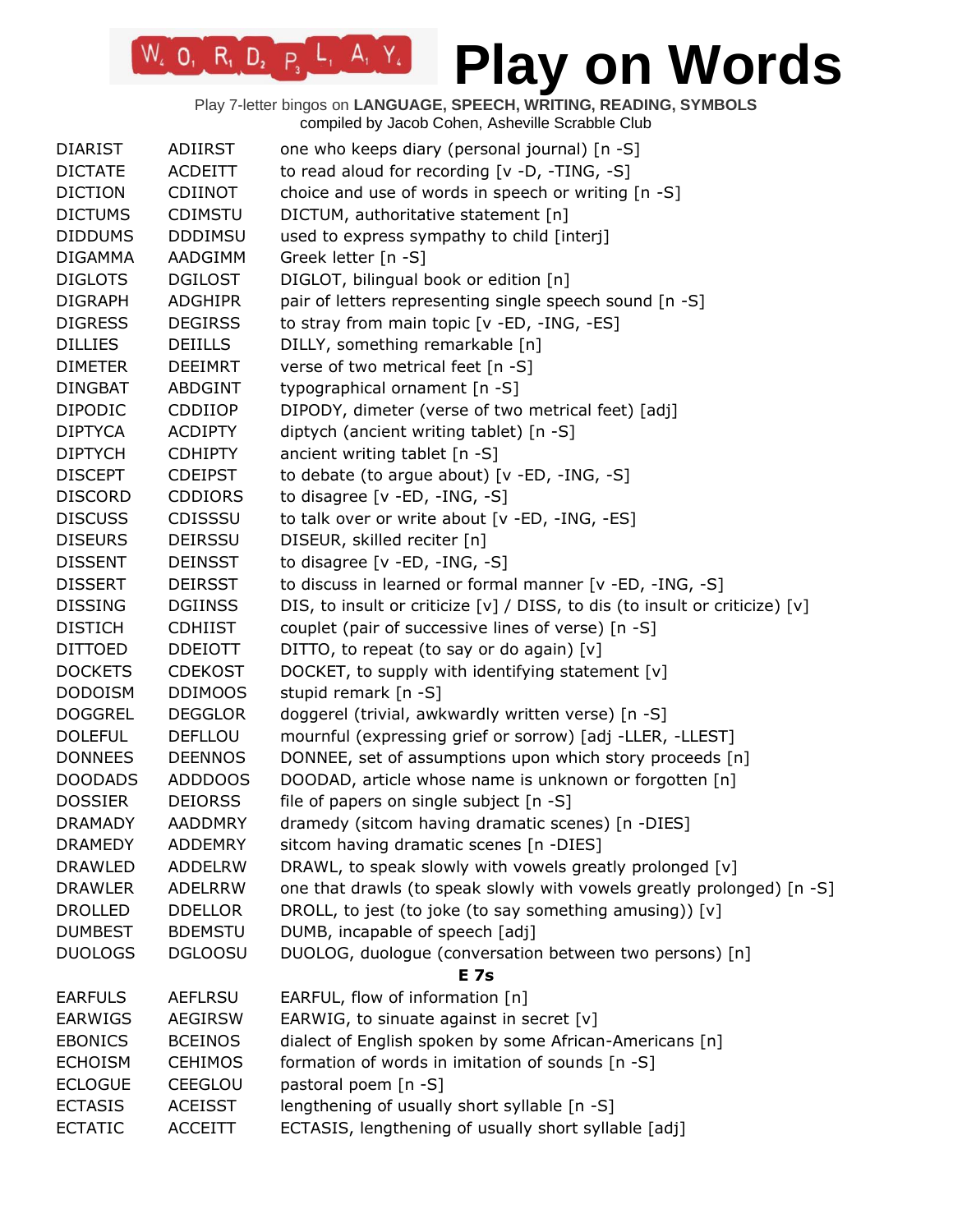### **Play on Words**

| <b>EDICTAL</b>  | <b>ACDEILT</b> | EDICT, authoritative order having force of law [adj]                                     |
|-----------------|----------------|------------------------------------------------------------------------------------------|
| <b>EDIFIED</b>  | <b>DDEEFII</b> | EDIFY, to enlighten [v]                                                                  |
| <b>EDIFIER</b>  | <b>DEEFIIR</b> | one that edifies (to enlighten) [n -S]                                                   |
| <b>EDIFIES</b>  | <b>DEEFIIS</b> | EDIFY, to enlighten [v]                                                                  |
| <b>EDITING</b>  | <b>DEGIINT</b> | EDIT, to correct and prepare for publication [v]                                         |
| <b>EDITION</b>  | <b>DEIINOT</b> | particular series of printed material [n -S]                                             |
| <b>EDITORS</b>  | <b>DEIORST</b> | EDITOR, one that edits (to correct and prepare for publication) [n]                      |
| <b>EDITRIX</b>  | DEIIRTX        | female editor (one that edits (to correct and prepare for publication)) [n -ES or -ICES] |
| <b>EFFABLE</b>  | <b>ABEEFFL</b> | capable of being uttered or expressed [adj]                                              |
| <b>EFFENDI</b>  | <b>DEEFFIN</b> | Turkish title of respect [n -S]                                                          |
| EGOTIZE         | <b>EEGIOTZ</b> | to talk and think about oneself excessively [v -D, -ZING, -S]                            |
| <b>ELATIVE</b>  | AEEILTV        | adjectival form in some languages [n -S]                                                 |
| <b>ELECTRO</b>  | <b>CEELORT</b> | to make metallic copy of page of type for printing [v -ED, -ING, -S]                     |
| <b>ELEGIAC</b>  | ACEEGIL        | type of verse $[n - S]$                                                                  |
| <b>ELEGIES</b>  | <b>EEEGILS</b> | ELEGY, mournful poem for one who is dead [n]                                             |
| <b>ELEGISE</b>  | <b>EEEGILS</b> | to elegize (to write elegy) [v -D, -SING, -S]                                            |
| <b>ELEGIST</b>  | <b>EEGILST</b> | one that writes elegies [n -S]                                                           |
| <b>ELEGITS</b>  | <b>EEGILST</b> | ELEGIT, type of judicial writ [n]                                                        |
| <b>ELEGIZE</b>  | EEEGILZ        | to write elegy [v -D, -ZING, -S]                                                         |
| <b>EMAILED</b>  | ADEEILM        | EMAIL, to send message to by computer [v]                                                |
| <b>EMBLEMS</b>  | <b>BEELMMS</b> | EMBLEM, to represent with emblem (graphical symbol) [v]                                  |
| <b>EMENDED</b>  | <b>DDEEEMN</b> | EMEND, to correct (to make free from error) [v]                                          |
| <b>EMENDER</b>  | <b>DEEEMNR</b> | one that emends (to correct (to make free from error)) [n -S]                            |
| <b>EMERITA</b>  | AEEIMRT        | retired woman who retains honorary title [n -E, -S]                                      |
| <b>EMERITUS</b> | EEIMRSTU       | retired person who retains honorary title [n -TI]                                        |
| <b>EMOTERS</b>  | <b>EEMORST</b> | EMOTER, one that emotes (to express emotion in exaggerated manner) [n]                   |
| <b>EMOTING</b>  | <b>EGIMNOT</b> | EMOTE, to express emotion in exaggerated manner $[v]$                                    |
| <b>ENCODED</b>  | CDDEENO        | ENCODE, to put into code [v]                                                             |
| <b>ENCODER</b>  | <b>CDEENOR</b> | one that encodes (to put into code) [n -S]                                               |
| <b>ENCODES</b>  | <b>CDEENOS</b> | ENCODE, to put into code [v]                                                             |
| <b>ENCRYPT</b>  | <b>CENPRTY</b> | to encipher (to write in characters of hidden meaning) [v -ED, -ING, -S]                 |
| <b>ENDITED</b>  | <b>DDEEINT</b> | ENDITE, to indite (to write or compose) [v]                                              |
| <b>ENDITES</b>  | <b>DEEINST</b> | ENDITE, to indite (to write or compose) [v]                                              |
| <b>ENDLEAF</b>  | <b>ADEEFLN</b> | endpaper (sheet of paper used in bookbinding) [n -S, -AVES]                              |
| <b>ENDNOTE</b>  | <b>DEENNOT</b> | note placed at end of text [n -S]                                                        |
| <b>ENDORSE</b>  | <b>DEENORS</b> | to sign back of negotiable document [v -D, -SING, -S]                                    |
| <b>ENFACED</b>  | <b>ACDEEFN</b> | ENFACE, to write on front of [v]                                                         |
| <b>ENFACES</b>  | <b>ACEEFNS</b> | ENFACE, to write on front of $[v]$                                                       |
| <b>ENJAMBS</b>  | ABEJMNS        | ENJAMB, to continue sentence from one line of poem to next [v]                           |
| <b>ENOUNCE</b>  | CEENNOU        | to announce (to make known publicly) [v -D, -CING, -S]                                   |
| <b>ENQUIRE</b>  | EEINQRU        | to inquire (to ask about) [v -D, -RING, -S]                                              |
| <b>ENQUIRY</b>  | <b>EINQRUY</b> | inquiry (question) [n -RIES]                                                             |
| <b>ENROLLS</b>  | <b>ELLNORS</b> | ENROLL, to enter name of in register, record, or roll [v]                                |
| <b>ENTITLE</b>  | EEILNTT        | to give title to $[v -D, -LING, -S]$                                                     |
| EPIGRAM         | <b>AEGIMPR</b> | brief, witty remark [n -S]                                                               |
| <b>EPILOGS</b>  | <b>EGILOPS</b> | EPILOG, concluding section [n]                                                           |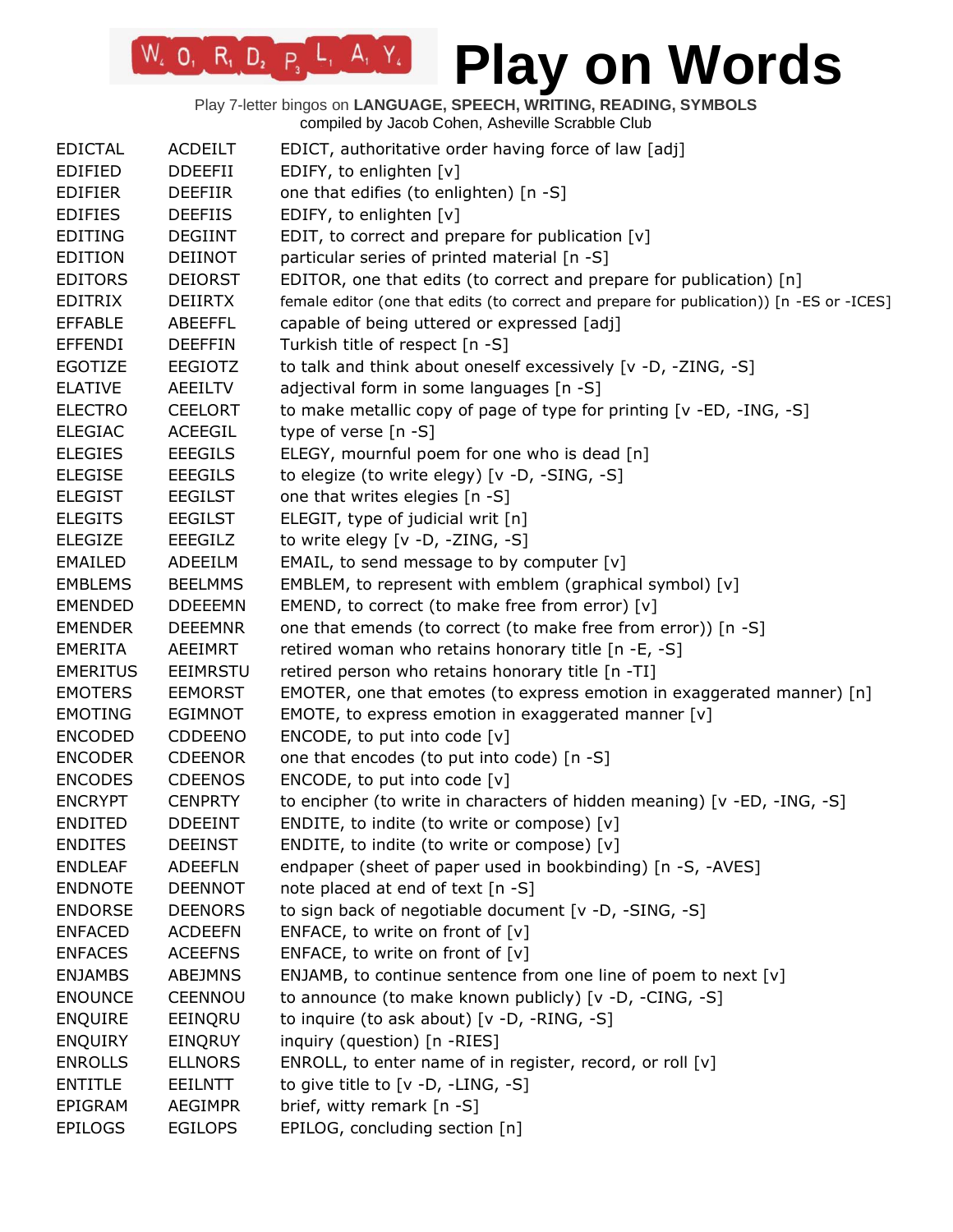| <b>EPISTLE</b> | <b>EEILPST</b> | long or formal letter [n -S]                                                         |
|----------------|----------------|--------------------------------------------------------------------------------------|
| <b>EPITAPH</b> | AEHIPPT        | inscription on tomb [n -S]                                                           |
| <b>EPITHET</b> | <b>EEHIPTT</b> | tyerm used to characterize person or thing [n -S]                                    |
| <b>EPONYMS</b> | <b>EMNOPSY</b> | EPONYM, person for whom something is named [n]                                       |
| <b>EPONYMY</b> | <b>EMNOPYY</b> | derivation of eponymic name [n -MIES]                                                |
| <b>EPOPEES</b> | <b>EEEOPPS</b> | EPOPEE, epic poem [n]                                                                |
| <b>EPSILON</b> | <b>EILNOPS</b> | Greek letter [n -S]                                                                  |
| <b>ERISTIC</b> | <b>CEIIRST</b> | expert in debate [n -S]                                                              |
| <b>EROTICA</b> | <b>ACEIORT</b> | literature or art dealing with sexual love [n]                                       |
| <b>EROTICS</b> | <b>CEIORST</b> | EROTIC, amatory poem [n]                                                             |
| <b>ERRATAS</b> | <b>AAERRST</b> | ERRATA, list of printing errors [n]                                                  |
| <b>ERRATUM</b> | AEMRRTU        | printing error [n -TA]                                                               |
| <b>ESTREAT</b> | <b>AEERSTT</b> | to copy from court records to use in prosecution [v -ED, -ING, -S]                   |
| <b>ETYMONS</b> | <b>EMNOSTY</b> | ETYMON, earliest known form of word [n]                                              |
| <b>EULOGIA</b> | AEGILOU        | blessing (prayer (devout petition to deity)) [n -S]                                  |
| <b>EXAMENS</b> | <b>AEEMNSX</b> | EXAMEN, critical study [n]                                                           |
| <b>EXCERPT</b> | <b>CEEPRTX</b> | to pick out passage from for quoting [v -ED, -ING, -S]                               |
| <b>EXCLAIM</b> | <b>ACEILMX</b> | to cry out suddenly [v -ED, -ING, -S]                                                |
| <b>EXEGETE</b> | <b>EEEEGTX</b> | one skilled at exegesis (critical explanation or analysis) [n -S]                    |
| <b>EXHORTS</b> | <b>EHORSTX</b> | EXHORT, to advise urgently [v]                                                       |
| <b>EXONYMS</b> | <b>EMNOSXY</b> | EXONYM, name for people used by outsiders and not by people themselves [n]           |
| <b>EXPOUND</b> | <b>DENOPUX</b> | to explain in detail [v -ED, -ING, -S]                                               |
| <b>EXPRESS</b> | <b>EEPRSSX</b> | to set forth in words [v -ED, -ING, -ES]                                             |
| <b>EXPUNGE</b> | <b>EEGNPUX</b> | to delete (to remove written or printed matter) [v -D, -GING, -S]                    |
| <b>EXULTED</b> | <b>DEELTUX</b> | EXULT, to rejoice greatly [v]                                                        |
|                |                | <b>F7s</b>                                                                           |
| <b>FABLERS</b> | <b>ABEFLRS</b> | FABLER, one that fables (to compose or tell fictitious tales) [n -S]                 |
| FABLIAU        | AABFILU        | short metrical tale popular in medieval France [n -X]                                |
| <b>FABLING</b> | <b>ABFGILN</b> | FABLE, to compose or tell fictitious tales [v]                                       |
| <b>FABULAR</b> | <b>AABFLRU</b> | legendary [adj]                                                                      |
| <b>FACTOID</b> | <b>ACDFIOT</b> | brief news item [n -S]                                                               |
| <b>FACTUMS</b> | <b>ACFMSTU</b> | FACTUM, statement of facts of case being appealed [n]                                |
| <b>FANFICS</b> | <b>ACFFINS</b> | FANFIC, fiction written by fans of admired work [n]                                  |
| <b>FANZINE</b> | AEFINNZ        | magazine written by and for enthusiastic devotees [n -S]                             |
| <b>FARCEUR</b> | <b>ACEFRRU</b> | joker (one that jokes (to say something amusing)) [n -S]                             |
| <b>FAULTED</b> | <b>ADEFLTU</b> | FAULT, to criticize [v]                                                              |
| <b>FAXABLE</b> | AABEFLX        | FAX, to transmit and reproduce by electronic means [adj]                             |
| <b>FERMATA</b> | <b>AAEFMRT</b> | sustaining of musical note, chord, or rest beyond its written time value [n -S, -TE] |
| <b>FESSING</b> | <b>EFGINSS</b> | FESS, to confess [v]                                                                 |
| <b>FIBBERS</b> | <b>BBEFIRS</b> | FIBBER, one that fibs (to tell trivial lie) [n]                                      |
| <b>FIBBING</b> | <b>BBFGIIN</b> | FIB, to tell trivial lie [v]                                                         |
| <b>FIBSTER</b> | <b>BEFIRST</b> | one that fibs (to tell trivial lie) [n -S]                                           |
| <b>FICTION</b> | <b>CFIINOT</b> | literary work whose content is produced by imagination [n -S]                        |
| <b>FICTIVE</b> | <b>CEFIITV</b> | imaginary [adj]                                                                      |
| <b>FINKING</b> | <b>FGIIKNN</b> | FINK, to inform to police [v]                                                        |
| <b>FIRMANS</b> | <b>AFIMNRS</b> | FIRMAN, edict issued by Middle Eastern sovereign [n]                                 |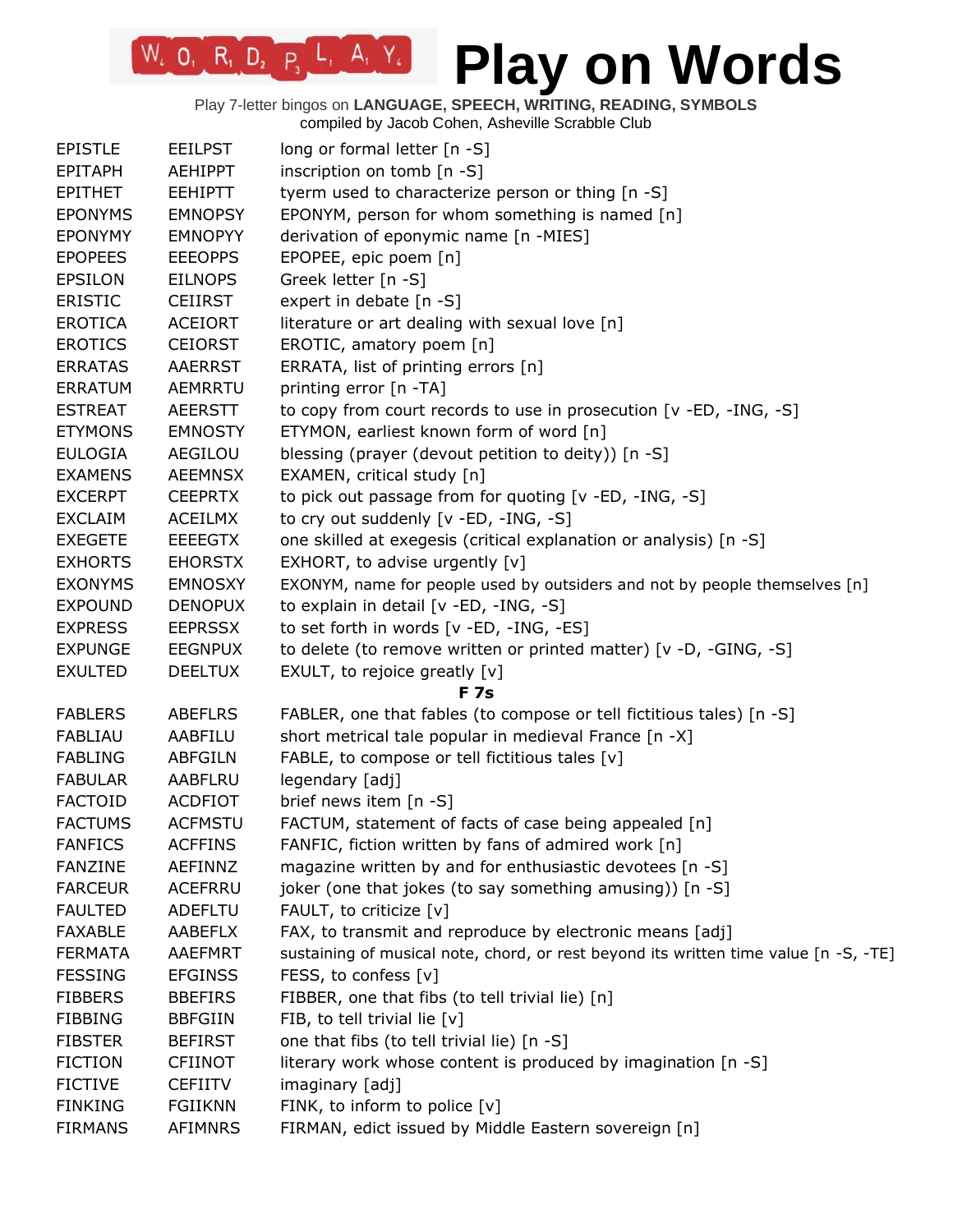Play 7-letter bingos on **LANGUAGE, SPEECH, WRITING, READING, SYMBOLS** compiled by Jacob Cohen, Asheville Scrabble Club

 $W_4$  0, R<sub>1</sub> D<sub>2</sub> P<sub>3</sub> L<sub>1</sub> A<sub>1</sub> Y<sub>4</sub>

| <b>FLACKED</b> | <b>ACDEFKL</b> | FLACK, to work as press agent [v]                                             |
|----------------|----------------|-------------------------------------------------------------------------------|
| <b>FLAGGED</b> | ADEFGGL        | FLAG, to mark with flag (piece of cloth used as symbol) [v]                   |
| <b>FLAGGER</b> | <b>AEFGGLR</b> | one that flags (to mark with flag (piece of cloth used as symbol)) [n -S]     |
| <b>FLOREAT</b> | <b>AEFLORT</b> | to express desire that someone may flourish [v -S, -ED, -ING]                 |
| <b>FLORUIT</b> | <b>FILORTU</b> | to describe time period when someone is known to have lived [v -ED, -ING, -S] |
| <b>FLUBDUB</b> | <b>BBDFLUU</b> | pretentious nonsense [n -S]                                                   |
| <b>FLUENCY</b> | <b>CEFLNUY</b> | quality of being fluent (spoken or written with effortless ease) [n -CIES]    |
| <b>FLYLEAF</b> | <b>AEFFLLY</b> | blank leaf at beginning or end of book [n -AVES]                              |
| <b>FLYTING</b> | <b>FGILNTY</b> | FLYTE, dispute in verse form [n -S]                                           |
| <b>FOLDOUT</b> | <b>DFLOOTU</b> | gatefold (folded insert in book or magazine) [n -S]                           |
| <b>FOLIOED</b> | <b>DEFILOO</b> | FOLIO, to number pages of $[v]$                                               |
| <b>FOOLERY</b> | <b>EFLOORY</b> | foolish behavior or speech [n -RIES]                                          |
| <b>FORBADE</b> | <b>BDFIORS</b> | FORBID, to command not to do something [v]                                    |
| <b>FORBIDS</b> | <b>BDFIORS</b> | FORBID, to command not to do something [v]                                    |
| <b>FORMANT</b> | <b>AFMNORT</b> | characteristic component of quality of speech sound [n -S]                    |
| <b>FRACTUR</b> | <b>ACFRRTU</b> | fraktur (style of type) [n -S]                                                |
| <b>FRAKTUR</b> | <b>AFKRRTU</b> | style of type [n -S]                                                          |
| <b>FRANKER</b> | <b>AEFKNRR</b> | FRANK, honest and unreserved in speech [adj]                                  |
| <b>FRANKLY</b> | <b>AFKLNRY</b> | in frank (honest and unreserved in speech) manner [adv]                       |
|                |                |                                                                               |
| <b>FRISKET</b> | <b>EFIKRST</b> | frame used to protect paper in printing press [n -S]                          |
| <b>FRONTER</b> | <b>EFNORRT</b> | FRONT, articulated at front of oral passage [adj]                             |
| <b>FUTHARC</b> | <b>ACFHRTU</b> | futhark (ancient alphabet) [n -S]                                             |
| <b>FUTHARK</b> | <b>AFHKRTU</b> | ancient alphabet [n -S]                                                       |
| <b>FUTHORC</b> | <b>CFHORTU</b> | futhark (ancient alphabet) [n -S]                                             |
| <b>FUTHORK</b> | <b>FHKORTU</b> | futhark (ancient alphabet) [n -S]                                             |
| <b>FYLFOTS</b> | <b>FFLOSTY</b> | FYLFOT, swastika (geometrical figure used as symbol or ornament) [n]          |
|                |                | <b>G</b> 7s                                                                   |
| <b>GABBERS</b> | <b>ABBEGRS</b> | GABBER, one that gabs (to chatter (to talk rapidly and trivially)) [n]        |
| <b>GABBIER</b> | ABBEGIR        | GABBY, talkative [adj]                                                        |
| <b>GABBING</b> | ABBGGIN        | GAB, to chatter (to talk rapidly and trivially) [v]                           |
| <b>GABBLED</b> | ABBDEGL        | GABBLE, to jabber (to talk rapidly) [v]                                       |
| <b>GABBLER</b> | <b>ABBEGLR</b> | one that gabbles (to jabber (to talk rapidly)) [n -S]                         |
| <b>GABBLES</b> | <b>ABBEGLS</b> | GABBLE, to jabber (to talk rapidly) [v]                                       |
| <b>GABFEST</b> | <b>ABEFGST</b> | informal gathering for general talk [n -S]                                    |
| <b>GAGSTER</b> | <b>AEGGRST</b> | gagman (one who writes jokes) [n -S]                                          |
| <b>GAINSAY</b> | AAGINSY        | to deny (to declare to be untrue) [v -AID, -ING, -S]                          |
| <b>GAMMONS</b> | <b>AGMMNOS</b> | GAMMON, to mislead by deceptive talk [v]                                      |
| <b>GAZETTE</b> | AEEGTTZ        | to announce in official journal [v -D, -TTING, -S]                            |
| <b>GEORGIC</b> | <b>CEGGIOR</b> | poem about farming [n -S]                                                     |
| <b>GERUNDS</b> | <b>DEGNRSU</b> | GERUND, verbal noun [n]                                                       |
| <b>GETOUTS</b> | <b>EGOSTTU</b> | GETOUT, excuse to avoid doing something [n]                                   |
| <b>GHAZALS</b> | <b>AAGHLSZ</b> | GHAZAL, amatory lyric poem [n]                                                |
| <b>GIBBERS</b> | <b>BBEGIRS</b> | GIBBER, to jabber (to talk rapidly) [v]                                       |
| <b>GIDDYAP</b> | <b>ADDGIPY</b> | giddap (used as command to horse to go faster [interj]                        |
| <b>GIDDYUP</b> | <b>DDGIPUY</b> | giddap (used as command to horse to go faster [interj]                        |
| <b>GLIBBER</b> | <b>BBEGILR</b> | GLIB, fluent (spoken or written with effortless ease) [adj]                   |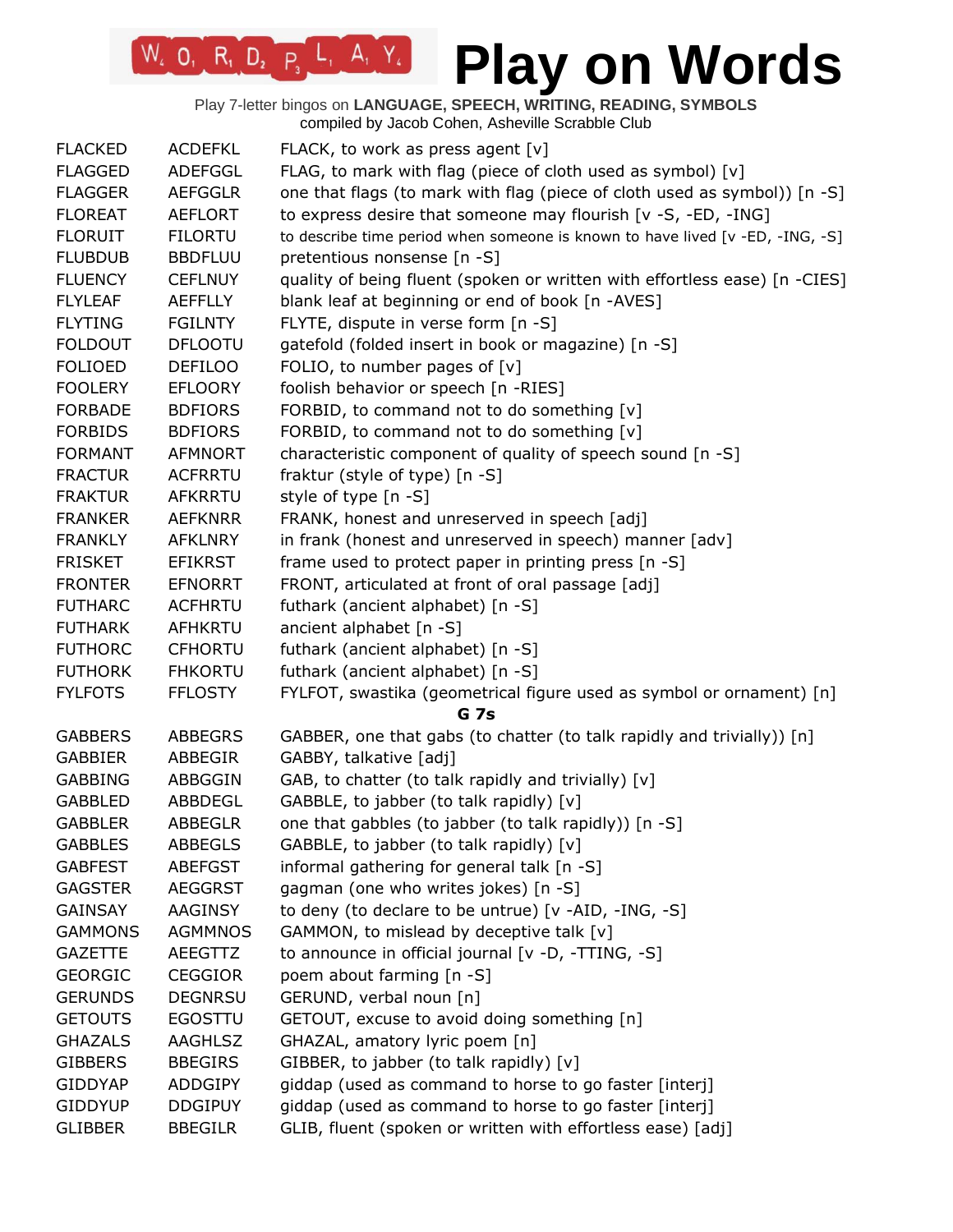| <b>GLORIED</b> | <b>DEGILOR</b> | GLORY, to rejoice proudly [v]                                                   |
|----------------|----------------|---------------------------------------------------------------------------------|
| <b>GLORIES</b> | <b>EGILORS</b> | GLORY, to rejoice proudly [v]                                                   |
| <b>GLORIFY</b> | <b>FGILORY</b> | to bestow honor or praise upon [v -FIED, -ING, -FIES]                           |
| <b>GLOZING</b> | <b>GGILNOZ</b> | GLOZE, to explain away [v]                                                      |
| <b>GNOMIST</b> | <b>GIMNOST</b> | writer of aphorisms [n -S]                                                      |
| <b>GOODBYE</b> | <b>BDEGOOY</b> | concluding remark or gesture at parting [n -S]                                  |
| <b>GOODBYS</b> | <b>BDGOOSY</b> | GOODBY, goodbye (concluding remark or gesture at parting) [n]                   |
| <b>GOSSIPS</b> | <b>GIOPSSS</b> | GOSSIP, to talk idly about affairs of others [v]                                |
| <b>GOSSIPY</b> | <b>GIOPSSY</b> | inclined to gossip (to talk idly about affairs of others) [adj]                 |
| <b>GOTHICS</b> | <b>CGHIOST</b> | GOTHIC, style of printing [n]                                                   |
| <b>GRAMMAR</b> | <b>AAGMMRR</b> | study of formal features of language [n -S]                                     |
| <b>GRAVURE</b> | <b>AEGRRUV</b> | printing process [n -S]                                                         |
| <b>GRAWLIX</b> | AGILRWX        | euphemistic symbolic typography [n -ES]                                         |
| <b>GRECIZE</b> | <b>CEEGIRZ</b> | to provide with Greek style [v -D, -ZING, -S]                                   |
| <b>GRIZZLE</b> | <b>EGILRZZ</b> | to complain (to express discontent) [v -D, -LING, -S]                           |
| <b>GROUSED</b> | <b>DEGORSU</b> | GROUSE, to complain (to express discontent) [v]                                 |
| <b>GROUSER</b> | <b>EGORRSU</b> | one that grouses (to complain (to express discontent)) [n -S]                   |
| <b>GROUSES</b> | <b>EGORSSU</b> | GROUSE, to complain (to express discontent) [v]                                 |
| <b>GRUFFER</b> | <b>EFFGRRU</b> | GRUFF, low and harsh in speech [adj]                                            |
| <b>GRUFFLY</b> | <b>FFGLRUY</b> | in gruff (low and harsh in speech) manner [adv]                                 |
| <b>GRUMBLE</b> | <b>BEGLMRU</b> | to mutter in discontent [v -D, -LING, -S]                                       |
| <b>GRUMPED</b> | <b>DEGMPRU</b> | GRUMP, to complain (to express discontent) [v]                                  |
|                |                | H 7s                                                                            |
| <b>HACKERY</b> | <b>ACEHKRY</b> | dull, unoriginal writing [n -RIES]                                              |
| <b>HADITHS</b> | <b>ADHHIST</b> | HADITH, record of sayings of Muhammed [n]                                       |
| <b>HAFTARA</b> | AAAFHRT        | haphtara (biblical selection) [n S, -ROT, -ROTH]                                |
| <b>HAGADIC</b> | AACDGHI        | haggadic (biblical narrative) [adj]                                             |
|                | AAADGGH        |                                                                                 |
| <b>HAGGADA</b> |                | haggadah (biblical narrative) [n -S, -DOT, -DOTH]                               |
| <b>HALLELS</b> | <b>AEHLLLS</b> | HALLEL, chant of praise [n]                                                     |
| <b>HAMZAHS</b> | <b>AAHHMSZ</b> | hamza (Arabic diacritical mark) [n]                                             |
| <b>HAPAXES</b> | <b>AAEHPSX</b> | HAPAX, word that occurs only once [n]                                           |
| <b>HASHTAG</b> | AAGHHST        | word or phrase preceded by symbol $#$ that categorizes accompanying text [n -S] |
| <b>HASSELS</b> | <b>AEHLSSS</b> | HASSEL, argument [n]                                                            |
| <b>HASSLED</b> | <b>ADEHLSS</b> | HASSLE, to argue [v]                                                            |
| <b>HASSLES</b> | <b>AEHLSSS</b> | HASSLE, to argue [v]                                                            |
| <b>HAVERED</b> | ADEEHRV        | HAVER, to hem and haw $[v]$                                                     |
| <b>HEADING</b> | ADEGHIN        | title $[n - S]$                                                                 |
| <b>HEARSAY</b> | <b>AAEHRSY</b> | secondhand information [n -S]                                                   |
| <b>HECKLED</b> | <b>CDEEHKL</b> | HECKLE, to harass speaker [v]                                                   |
| <b>HECKLER</b> | <b>CEEHKLR</b> | one that heckles (to harass speaker) [n -S]                                     |
| <b>HECKLES</b> | <b>CEEHKLS</b> | HECKLE, to harass speaker [v]                                                   |
| <b>HELLBOX</b> | <b>BEHLLOX</b> | printer's receptacle [n -ES]                                                    |
| <b>HELLOED</b> | <b>DEEHLLO</b> | HELLO, to greet [v]                                                             |
| <b>HERALDS</b> | <b>ADEHLRS</b> | HERALD, to proclaim (to make known publicly or officially) [v]                  |
| <b>HERBALS</b> | <b>ABEHLRS</b> | HERBAL, book about herbs and plants [n]                                         |
| <b>HEROICS</b> | <b>CEHIORS</b> | HEROIC, epic verse [n]                                                          |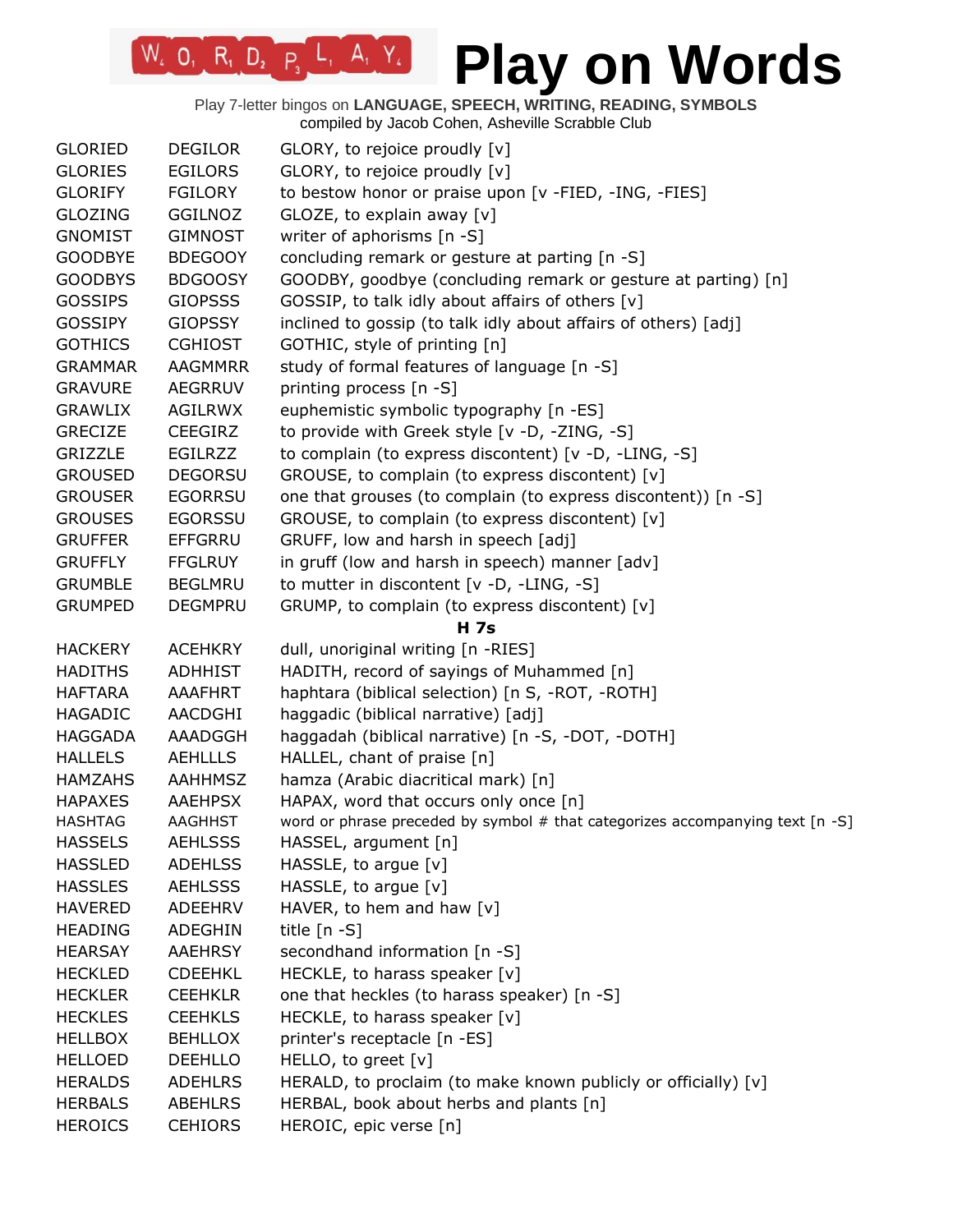| <b>HEXAPLA</b> | <b>AAEHLPX</b> | edition in which six texts are set in parallel columns [n -S]                        |
|----------------|----------------|--------------------------------------------------------------------------------------|
| <b>HIGHTED</b> | <b>DEGHHIT</b> | HIGHT, to command [v]                                                                |
| <b>HILLOAS</b> | <b>AHILLOS</b> | HILLOA, to hallo (to shout (to utter loudly)) [v]                                    |
| <b>HILLOED</b> | <b>DEHILLO</b> | HILLO, to hallo (to shout (to utter loudly)) [v]                                     |
| <b>HINTERS</b> | <b>EHINRST</b> | HINTER, one that hints (to suggest indirectly) [n]                                   |
| <b>HINTING</b> | <b>GHIINNT</b> | HINT, to suggest indirectly [v]                                                      |
| <b>HOBBITS</b> | <b>BBHIOST</b> | HOBBIT, fictitious creature that lives underground [n]                               |
| <b>HOGWASH</b> | <b>AGHHOSW</b> | meaningless talk [n -ES]                                                             |
| <b>HOLLERS</b> | <b>EHLLORS</b> | HOLLER, to yell (to cry out loudly) [v]                                              |
| <b>HOMAGED</b> | <b>ADEGHMO</b> | HOMAGE, to pay tribute to [v]                                                        |
| <b>HOMAGER</b> | <b>AEGHMOR</b> | feudal vassal [n -S]                                                                 |
| <b>HOMAGES</b> | <b>AEGHMOS</b> | HOMAGE, to pay tribute to [v]                                                        |
| <b>HOMERIC</b> | <b>CEHIMOR</b> | having large or grand quality [adj]                                                  |
| <b>HOMONYM</b> | <b>HMMNOOY</b> | namesake (one who is named after another) [n -S]                                     |
| <b>HORSIES</b> | <b>EHIORSS</b> | HORSIE, child's name for horse [n]                                                   |
| <b>HOSANNA</b> | <b>AAHNNOS</b> | to praise (to express approval or admiration of) $[v - ED, -ING, -S]$                |
| HOWDIED        | <b>DDEHIOW</b> | HOWDY, to greet with words "how do you do" [v]                                       |
| <b>HOWDIES</b> | <b>DEHIOSW</b> | HOWDIE, midwife [n] / HOWDY, to greet with words ` ` how do you do" [v]              |
| <b>HUMMERS</b> | <b>EHMMRSU</b> | HUMMER, one that hums (to sing without opening lips or saying words) [n]             |
| <b>HUMMING</b> | <b>GHIMMNU</b> | HUM, to sing without opening lips or saying words [v]                                |
| <b>HYMNALS</b> | <b>AHLMNSY</b> | HYMNAL, book of hymns [n]                                                            |
| <b>HYMNARY</b> | <b>AHMNRYY</b> | hymnal (book of hymns) [n -RIES]                                                     |
| <b>HYPHENS</b> | <b>EHHNPSY</b> | HYPHEN, to connect words or syllables with hyphen (mark of punctuation) [v]          |
|                |                |                                                                                      |
| <b>HYPONYM</b> | <b>HMNOPYY</b> | word that denotes subcategory [n -S]                                                 |
|                |                | I <sub>7s</sub>                                                                      |
| <b>IAMBICS</b> | <b>ABCIIMS</b> | IAMBIC, iamb (type of metrical foot) [n]                                             |
| <b>ICTUSES</b> | <b>CEISSTU</b> | ICTUS, recurring stress or beat in poetical form [n]                                 |
| <b>IDYLIST</b> | <b>DIILSTY</b> | writer of idyls [n -S]                                                               |
| <b>IDYLLIC</b> | <b>CDIILLY</b> | IDYLL, idyl (poem or prose work depicting scenes of rural simplicity) [adj]          |
| IMAGISM        | <b>AGIIMMS</b> | movement in poetry [n -S]                                                            |
| <b>IMAGIST</b> | <b>AGIIMST</b> | adherent of imagism (movement in poetry) [n -S]                                      |
| <b>IMPLIED</b> | DEIILMP        | IMPLY, to indicate or suggest indirectly [v]                                         |
| <b>IMPLIES</b> | <b>EIILMPS</b> | IMPLY, to indicate or suggest indirectly [v]                                         |
| <b>IMPLORE</b> | <b>EILMOPR</b> | to beg for urgently [v -D, -RING, -S]                                                |
| <b>INCANTS</b> | <b>ACINNST</b> | INCANT, to utter ritually [v]                                                        |
| <b>INCIPIT</b> | <b>CIIINPT</b> | opening words of text [n -S]                                                         |
| <b>INDEEDY</b> | <b>DDEEINY</b> | used to emphasize affirmative [interj]                                               |
| <b>INDEXED</b> | <b>DDEEINX</b> | INDEX, to provide with index [v]                                                     |
| <b>INDEXER</b> | <b>DEEINRX</b> | one that indexes (to provide with index) [n -ES]                                     |
| <b>INDEXES</b> | <b>DEEINSX</b> | INDEX, to provide with index [v] / INDEX, type of reference guide at end of book [n] |
| <b>INDICES</b> | <b>CDEIINS</b> | INDEX, type of reference guide at end of book [n]                                    |
| <b>INDITED</b> | <b>DDEIINT</b> | INDITE, to write or compose [v]                                                      |
| <b>INDITER</b> | DEIINRT        | one that indites (to write or compose) [n -S]                                        |
| <b>INDITES</b> | <b>DEIINST</b> | INDITE, to write or compose [v]                                                      |
| <b>INDORSE</b> | <b>DEINORS</b> | to endorse (to sign back of negotiable document) [v -D, -SING, -S]                   |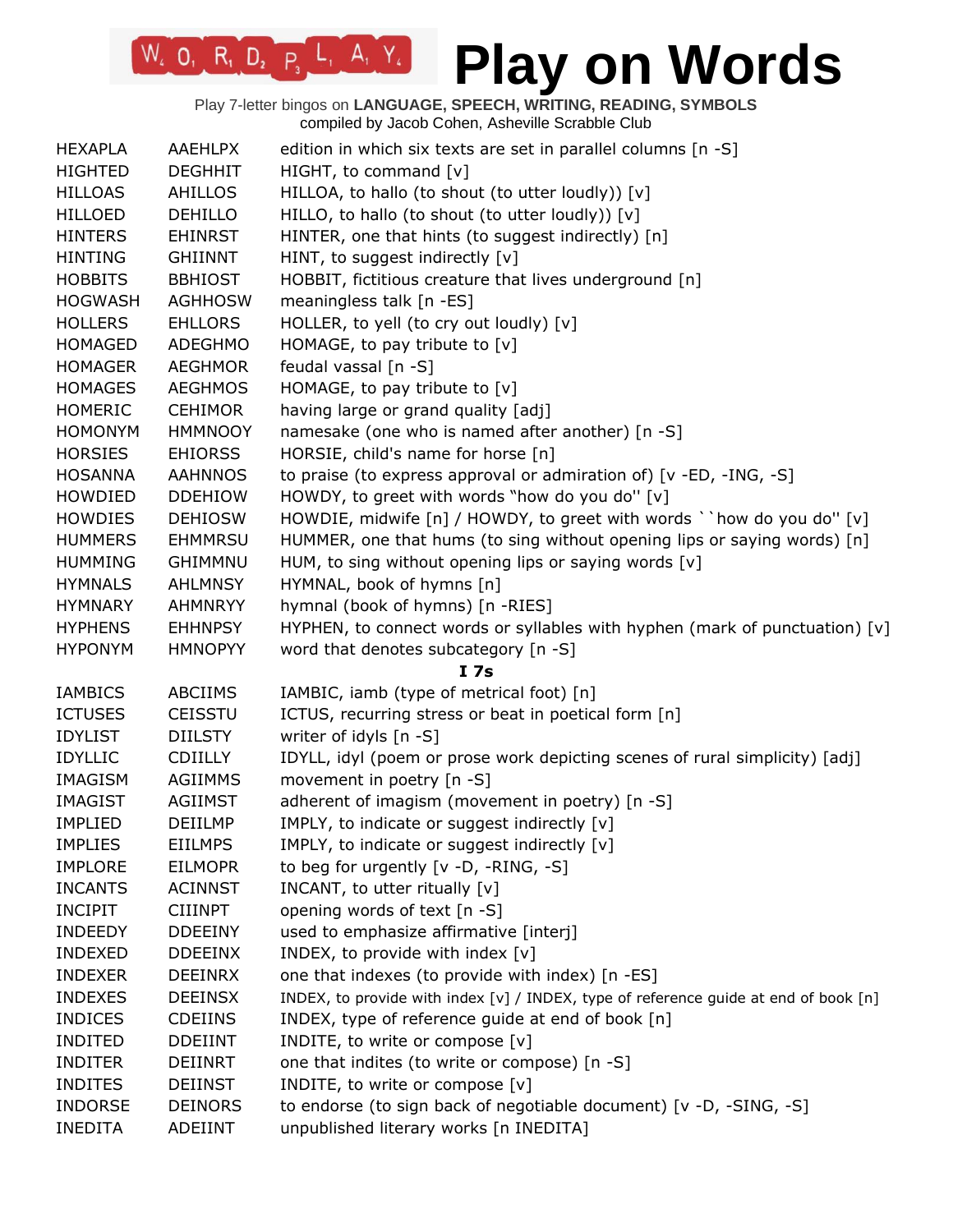| INITIAL        | <b>AIIILNT</b> | to mark with first letters of one's name [v -ED, -LLED, -ING, -LLING, -S]                           |
|----------------|----------------|-----------------------------------------------------------------------------------------------------|
| <b>INKHORN</b> | <b>HIKNNOR</b> | small container for ink [n -S]                                                                      |
| <b>INKJETS</b> | <b>EIJKNST</b> | INKJET, printer that spurts ink to form letters [n]                                                 |
| <b>INKLESS</b> | <b>EIKLNSS</b> | being without ink (colored fluid used for writing))) [n -ES]                                        |
| <b>INKLIKE</b> | <b>EIIKKLN</b> | resembling ink (colored fluid used for writing) [adj]                                               |
| <b>INKPOTS</b> | <b>IKNOPST</b> | INKPOT, inkwell (small container for ink (colored fluid used for writing)) [n]                      |
| <b>INKWELL</b> | <b>EIKLLNW</b> | small container for ink (colored fluid used for writing) [n -S]                                     |
| <b>INQUIRE</b> | EIINQRU        | to ask about $[v - D, -RING, -S]$                                                                   |
| <b>INQUIRY</b> | <b>IINQRUY</b> | question [n -RIES]                                                                                  |
| <b>INTITLE</b> | EIILNTT        | to entitle (to give title to) [v -D, -LING, -S]                                                     |
| <b>INTONED</b> | <b>DEINNOT</b> | INTONE, to speak in singing voice [v]                                                               |
| <b>INTONER</b> | <b>EINNORT</b> | one that intones (to speak in singing voice) [n -S]                                                 |
| <b>INTONES</b> | <b>EINNOST</b> | INTONE, to speak in singing voice [v]                                                               |
| <b>INVEIGH</b> | EGHIINV        | to protest angrily [v -ED, -ING, -S]                                                                |
| <b>INVITED</b> | <b>DEIINTV</b> | INVITE, to request presence of [v]                                                                  |
| <b>INVITEE</b> | EEIINTV        | one that is invited $[n - S]$                                                                       |
| <b>INVITER</b> | <b>EIINRTV</b> | one that invites (to request presence of) [n -S]                                                    |
| <b>INVITES</b> | <b>EIINSTV</b> | INVITE, to request presence of [v]                                                                  |
| <b>INVOICE</b> | <b>CEIINOV</b> | to bill (to present statement of costs to) [v -D, -CING, -S]                                        |
| <b>IRONIES</b> | <b>EIINORS</b> | IRONY, use of words to express opposite of what is literally said [n]                               |
| <b>IRONIST</b> | <b>IINORST</b> | one who uses irony (use of words to express opposite of what is literally said) [n -S]              |
| <b>ITALICS</b> | <b>ACIILST</b> | ITALIC, style of print [n]                                                                          |
| <b>ITERATE</b> | AEEIRTT        | to repeat (to say or do again) [v -D, -TING, -S]                                                    |
| <b>IZZARDS</b> | ADIRSZZ        | IZZARD, letter Z [n]                                                                                |
|                |                | J 7s                                                                                                |
| <b>JABBERS</b> | <b>ABBEJRS</b> | JABBER, to talk rapidly [v]                                                                         |
| <b>JARGONS</b> | <b>AGJNORS</b> | JARGON, to speak or write obscure and often pretentious kind of language [v]                        |
| <b>JARGONY</b> | <b>AGJNORY</b> | characterized by use of obscure language [adj -NIER, -NIEST]                                        |
| <b>JAWBONE</b> | <b>ABEJNOW</b> | to attempt to convince [v -D, -S, -NING]                                                            |
| <b>JEEPERS</b> | <b>EEEJPRS</b> | used as mild oath [interj]                                                                          |
| <b>JESTERS</b> | <b>EEJRSST</b> | JESTER, one that jests (to joke (to say something amusing)) [n]                                     |
| <b>JESTING</b> | <b>EGIJNST</b> | act of one who jests (to joke (to say something amusing)) [n -S] / JEST, to joke [v]                |
| <b>JIMMINY</b> | <b>IIJMMNY</b> | jiminy (used to express surprise) [interj]                                                          |
| <b>JOTTERS</b> | <b>EJORSTT</b> | JOTTER, one that jots (to write down quickly) [n]                                                   |
| <b>JOTTING</b> | <b>GIJNOTT</b> | brief note [n -S] / JOT, to write down quickly [v]                                                  |
| <b>JOURNAL</b> | <b>AJLNORU</b> | to enter in daily record [v -ED, -ING, -S]                                                          |
| <b>JOURNOS</b> | <b>JNOORSU</b> | JOURNO, writer for news medium [n]                                                                  |
| <b>JUDGERS</b> | <b>DEGJRSU</b> | JUDGER, one that judges (to decide on critically) [n]                                               |
| <b>JUDGING</b> | <b>DGGIJNU</b> | JUDGE, to decide on critically [v]                                                                  |
| <b>JURANTS</b> | <b>AJNRSTU</b> | JURANT, one that takes oath [n]                                                                     |
| <b>JUSSIVE</b> | EIJSSUV        | word used to express command [n -S]                                                                 |
|                |                | <b>K7s</b>                                                                                          |
| <b>KENNING</b> | <b>EGIKNNN</b> | metaphorical compound word or phrase [n -S]                                                         |
| <b>KERNING</b> | <b>EGIKNNR</b> | act of forming projecting part of typeface [n -S] / KERN, to be formed with projecting typeface [v] |
| <b>KEYNOTE</b> | <b>EEKNOTY</b> | to deliver main speech at function [v -D, -TING, -S]                                                |
| <b>KEYPADS</b> | <b>ADEKPSY</b> | KEYPAD, small keyboard [n]                                                                          |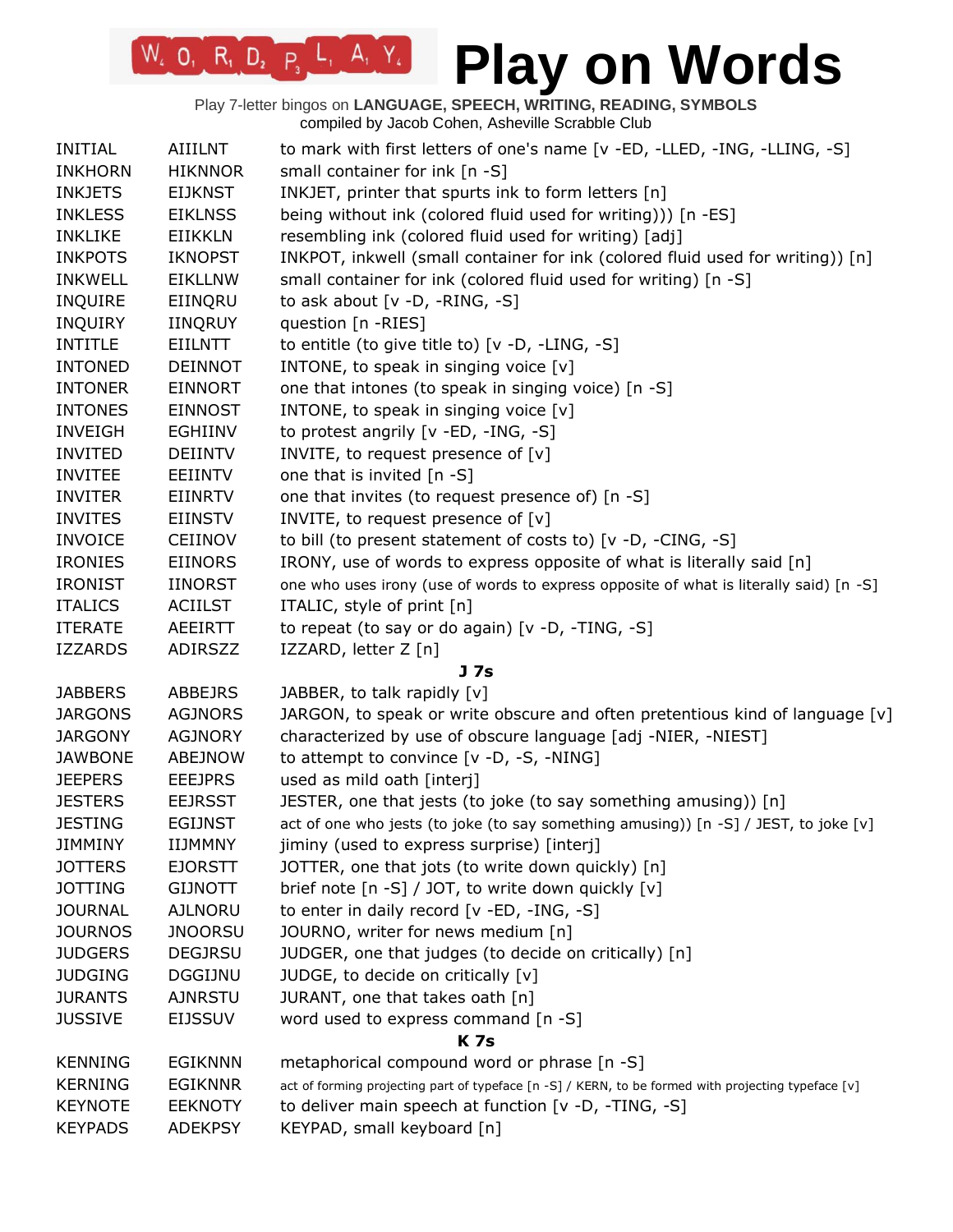Play 7-letter bingos on **LANGUAGE, SPEECH, WRITING, READING, SYMBOLS** compiled by Jacob Cohen, Asheville Scrabble Club

 $W_4$  O, R<sub>1</sub> D<sub>2</sub> P<sub>3</sub> L<sub>1</sub> A<sub>1</sub> Y<sub>4</sub>

| <b>KEYPALS</b> | <b>AEKLPSY</b> | KEYPAL, person with whom one corresponds by email [n]                                      |
|----------------|----------------|--------------------------------------------------------------------------------------------|
| <b>KEYWORD</b> | <b>DEKORWY</b> | significant word [n -S]                                                                    |
| <b>KIDDOES</b> | <b>DDEIKOS</b> | KIDDO, used as form of familiar address [n]                                                |
| <b>KIDLITS</b> | <b>DIIKLST</b> | KIDLIT, literature for children [n]                                                        |
| <b>KINESIC</b> | <b>CEIIKNS</b> | pertaining to kinesics (study of body motion in relation to communication) [adj]           |
|                |                | L 7s                                                                                       |
| <b>LABELED</b> | ABDEELL        | LABEL, to describe or designate [v]                                                        |
| <b>LABELER</b> | ABEELLR        | one that labels (to describe or designate) [n -S]                                          |
| LACONIC        | <b>ACCILNO</b> | using minimum of words [adj]                                                               |
| LALLING        | <b>AGILLLN</b> | LALL, to articulate letter $r$ as $ v $                                                    |
| <b>LAMBDAS</b> | <b>AABDLMS</b> | LAMBDA, Greek letter [n]                                                                   |
| <b>LAMEDHS</b> | <b>ADEHLMS</b> | LAMEDH, lamed (Hebrew letter) [n]                                                          |
| <b>LAMENTS</b> | <b>AELMNST</b> | LAMENT, to express sorrow or regret for [v]                                                |
| LAMINAL        | AAILLMN        | speech sound articulated with blade of tongue [n -S]                                       |
| <b>LANGUES</b> | <b>AEGLNSU</b> | LANGUE, type of language (body of words and systems serving as means of communication) [n] |
| <b>LAPTOPS</b> | <b>ALOPPST</b> | LAPTOP, small computer for use on one's lap [n]                                            |
| <b>LATTERS</b> | <b>AELRSTT</b> | LATTER, second mentioned person or thing of two [n]                                        |
| <b>LAUDERS</b> | ADELRSU        | LAUDER, one that lauds (to praise (to express approval or admiration of)) [n]              |
| LAUDING        | ADGILNU        | LAUD, to praise (to express approval or admiration of) $[v]$                               |
| <b>LAWBOOK</b> | <b>ABKLOOW</b> | book containing or dealing with laws [n -S]                                                |
| <b>LEAFLET</b> | <b>AEEFLLT</b> | to distribute printed sheets of paper [v -ED, -ING, -S or -TTED, -TTING, -S]               |
| <b>LECTION</b> | <b>CEILNOT</b> | portion of sacred writing read in church service [n -S]                                    |
| <b>LEDGERS</b> | <b>DEEGLRS</b> | LEDGER, account book of final entry [n]                                                    |
| <b>LEGENDS</b> | <b>DEEGLNS</b> | LEGEND, unverified story from earlier times [n]                                            |
| <b>LEGIBLE</b> | <b>BEEGILL</b> | capable of being read [adj]                                                                |
| <b>LEGIBLY</b> | <b>BEGILLY</b> | LEGIBLE, capable of being read [adv]                                                       |
| LENITED        | <b>DEEILNT</b> | LENITE, to articulate lenis (speech sound pronounced with little or no aspiration) [v]     |
| <b>LENITES</b> | <b>EEILNST</b> | LENITE, to articulate lenis (speech sound pronounced with little or no aspiration) [v]     |
| <b>LETTERS</b> | <b>EELRSTT</b> | LETTER, to mark with letters (written symbols representing speech sounds) $[v]$            |
| <b>LEXEMES</b> | <b>EEELMSX</b> | LEXEME, linguistic unit [n]                                                                |
| <b>LEXEMIC</b> | <b>CEEILMX</b> | LEXEME, linguistic unit [adj]                                                              |
| LEXICAL        | <b>ACEILLX</b> | pertaining to words of language [adj]                                                      |
| <b>LEXICON</b> | <b>CEILNOX</b> | dictionary [n -S or -CA]                                                                   |
| <b>LEXISES</b> | <b>EEILSSX</b> | LEXIS, vocabulary of language, group, or subject field [n]                                 |
| LIAISED        | ADEIILS        | LIAISE, to establish liaison [v]                                                           |
| <b>LIAISES</b> | <b>AEIILSS</b> | LIAISE, to establish liaison [v]                                                           |
| LIAISON        | AIILNOS        | means for maintaining communication [n -S]                                                 |
| <b>LIBELED</b> | <b>BDEEILL</b> | LIBEL, to make or publish defamatory statement about [v]                                   |
| <b>LIBELER</b> | <b>BEEILLR</b> | one that libels (to make or publish defamatory statement about) [n -S]                     |
| LIBRARY        | ABILRRY        | place where literary materials are kept for reading and reference [n -RIES]                |
|                |                |                                                                                            |
| <b>LILTING</b> | <b>GIILLNT</b> | LILT, to sing or speak rhythmically $[v]$                                                  |
| <b>LINAGES</b> | <b>AEGILNS</b> | LINAGE, number of lines of printed material [n]                                            |
| <b>LINECUT</b> | <b>CEILNTU</b> | type of printing plate [n -S]                                                              |
| <b>LINGAMS</b> | <b>AGILMNS</b> | LINGAM, Hindu phallic symbol [n]                                                           |
| <b>LINGOES</b> | <b>EGILNOS</b> | LINGO, strange or incomprehensible language [n]                                            |
| LINGUAL        | AGILLNU        | sound articulated with tongue [n -S]                                                       |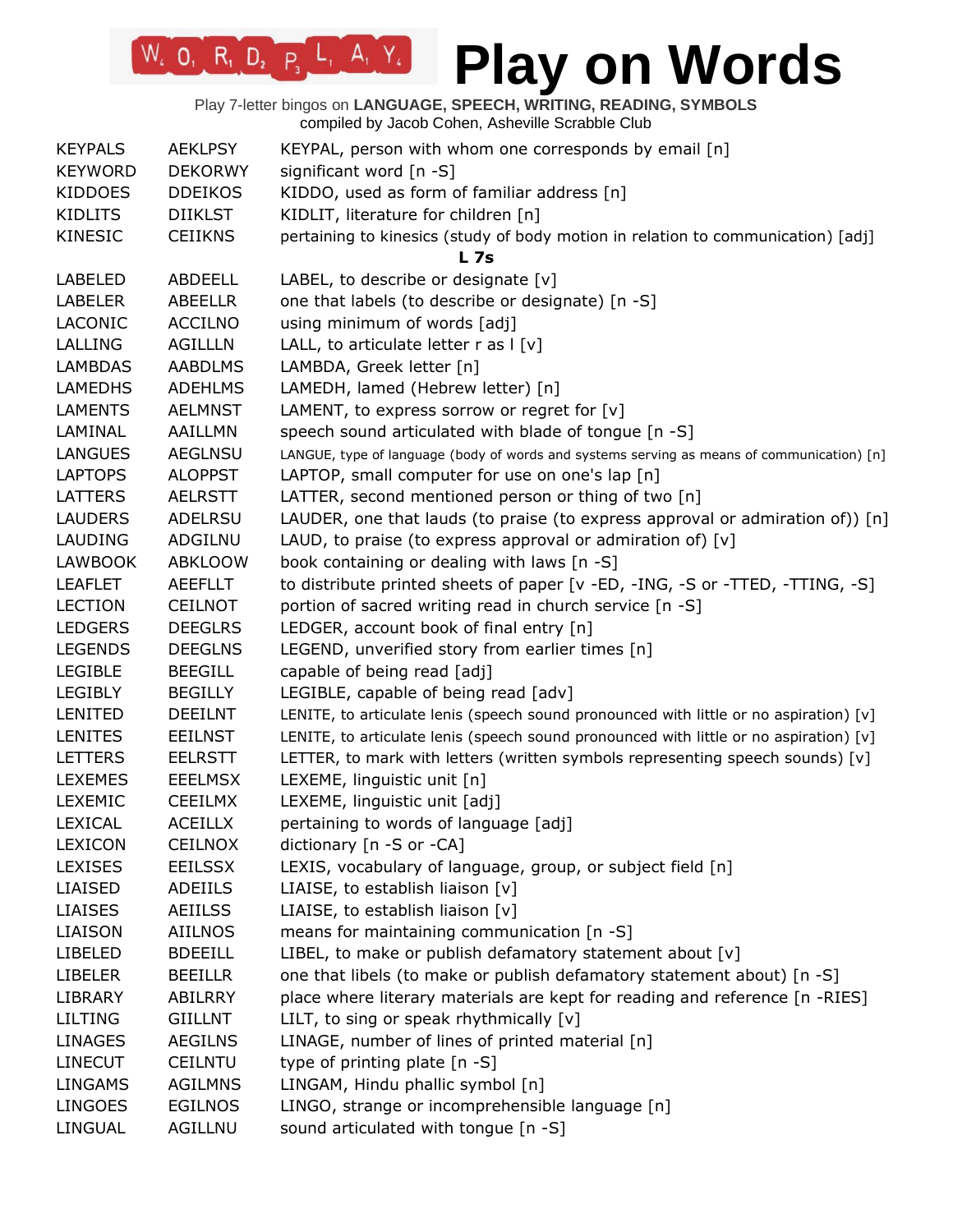# **Play on Words**

| LIPREAD        | <b>ADEILPR</b> | to understand spoken words by interpreting lip movements of speaker [n LIPREAD, -ING, -S] |
|----------------|----------------|-------------------------------------------------------------------------------------------|
| <b>LISPERS</b> | <b>EILPRSS</b> | LISPER, one that lisps (to pronounce letters s and z imperfectly) [n]                     |
| <b>LISPING</b> | <b>GIILNPS</b> | act of lisping [n -S] / LISP, to pronounce letters s and z imperfectly [v]                |
| <b>LISTING</b> | <b>GIILNST</b> | LIST, to write down in particular order $[v]$                                             |
| LITERAL        | <b>AEILLRT</b> | small error in printing or writing [n -S]                                                 |
| <b>LITHOED</b> | <b>DEHILOT</b> | LITHO, to make prints by lithography [v]                                                  |
| <b>LITHOES</b> | <b>EHILOST</b> | LITHO, to make prints by lithography [v]                                                  |
| <b>LITOTES</b> | <b>EILOSTT</b> | figure of speech in which assertion is made by negation of its opposite [n LITOTES]       |
| <b>LITOTIC</b> | <b>CIILOTT</b> | LITOTES, figure of speech in which assertion is made by negation of its opposite [adj]    |
| <b>LOGBOOK</b> | BGKLOOO        | record book of ship or aircraft [n -S]                                                    |
| <b>LOGIONS</b> | <b>GILNOOS</b> | LOGION, saying attributed to Jesus [n]                                                    |
| <b>LYCEUMS</b> | <b>CELMSUY</b> | LYCEUM, hall for public lectures or discussions [n]                                       |
|                |                | <b>M</b> 7s                                                                               |
| <b>MACHZOR</b> | <b>ACHMORZ</b> | mahzor (Jewish prayer book) [n -IM, -S]                                                   |
| <b>MACKLED</b> | <b>ACDEKLM</b> | MACKLE, to blur in printing [v]                                                           |
| <b>MACKLES</b> | <b>ACEKLMS</b> | MACKLE, to blur in printing [v]                                                           |
| <b>MACRONS</b> | <b>ACMNORS</b> | MACRON, symbol placed over vowel to show that it has long sound [n]                       |
| <b>MACULED</b> | ACDELMU        | MACULE, to mackle (to blur in printing) [v]                                               |
| <b>MACULES</b> | <b>ACELMSU</b> | MACULE, to mackle (to blur in printing) [v]                                               |
| <b>MADONNA</b> | <b>AADMNNO</b> | former Italian title of respect for woman [n -S]                                          |
| <b>MAGALOG</b> | AAGGLMO        | sales catalog resembling magazine [n -S]                                                  |
| <b>MAHZORS</b> | <b>AHMORSZ</b> | MAHZOR, Jewish prayer book [n]                                                            |
| <b>MALARKY</b> | <b>AAKLMRY</b> | malarkey (nonsense (behavior or language that is meaningless or absurd)) [n -KIES]        |
| <b>MALIGNS</b> | <b>AGILMNS</b> | MALIGN, to speak evil of [v]                                                              |
| <b>MANDALA</b> | <b>AAADLMN</b> | Hindu or Buddhist graphic symbol of universe [n -S]                                       |
| <b>MANDATE</b> | <b>AADEMNT</b> | to authorize or decree [v -D, -TING, -S]                                                  |
| <b>MANUALS</b> | AALMNSU        | MANUAL, small reference book [n]                                                          |
| <b>MARCHEN</b> | <b>ACEHMNR</b> | folktale (tale forming part of oral tradition of people) [n MARCHEN]                      |
| <b>MARROWY</b> | <b>AMORRWY</b> | pithy (concise (succinct (clearly expressed in few words))) [adj]                         |
| <b>MAUNDER</b> | ADEMNRU        | to talk incoherently [v -ED, ING, -S]                                                     |
| <b>MEANING</b> | <b>AEGIMNN</b> | something that one intends to convey by language [n -S]                                   |
| <b>MEDIALS</b> | <b>ADEILMS</b> | MEDIAL, sound, syllable, or letter in middle of word [n]                                  |
| <b>MEGILLA</b> | AEGILLM        | megillah (long, involved story) [n -S]                                                    |
| <b>MEMOIRS</b> | <b>EIMMORS</b> | MEMOIR, biography [n]                                                                     |
| <b>MENTION</b> | <b>EIMNNOT</b> | to refer to in casual manner [v -Ed, -ING, -S]                                            |
| <b>MERONYM</b> | <b>EMMNORY</b> | term for part of something that is used to denote whole of it [n -S]                      |
| <b>MESSAGE</b> | <b>AEEGMSS</b> | to send as message (oral, written, or signaled communication) [v -D, -GING, -S]           |
| <b>METONYM</b> | <b>EMMNOTY</b> | word used in metonymy [n -S]                                                              |
| <b>METRIFY</b> | <b>EFIMRTY</b> | to compose in metrical form [v -FIED, -ING, -FIES]                                        |
| <b>MIDLIST</b> | <b>DIILMST</b> | section of publisher's list of current titles [n -S]                                      |
| MILLINE        | EIILLMN        | unit of advertising space [n -S]                                                          |
| MIMEOED        | <b>DEEIMMO</b> | MIMEO, to make copies of by use of mimeograph [v]                                         |
| <b>MINUTED</b> | <b>DEIMNTU</b> | MINUTE, to make brief note of [v]                                                         |
| <b>MINUTES</b> | <b>EIMNSTU</b> | MINUTE, to make brief note of [v]                                                         |
| <b>MISAVER</b> | <b>AEIMRSV</b> | to speak erroneously [v -RRED, -RRING, -S]                                                |
| <b>MISBIND</b> | <b>BDIIMNS</b> | to bind imperfectly [v -BOUND, -ING, -S]                                                  |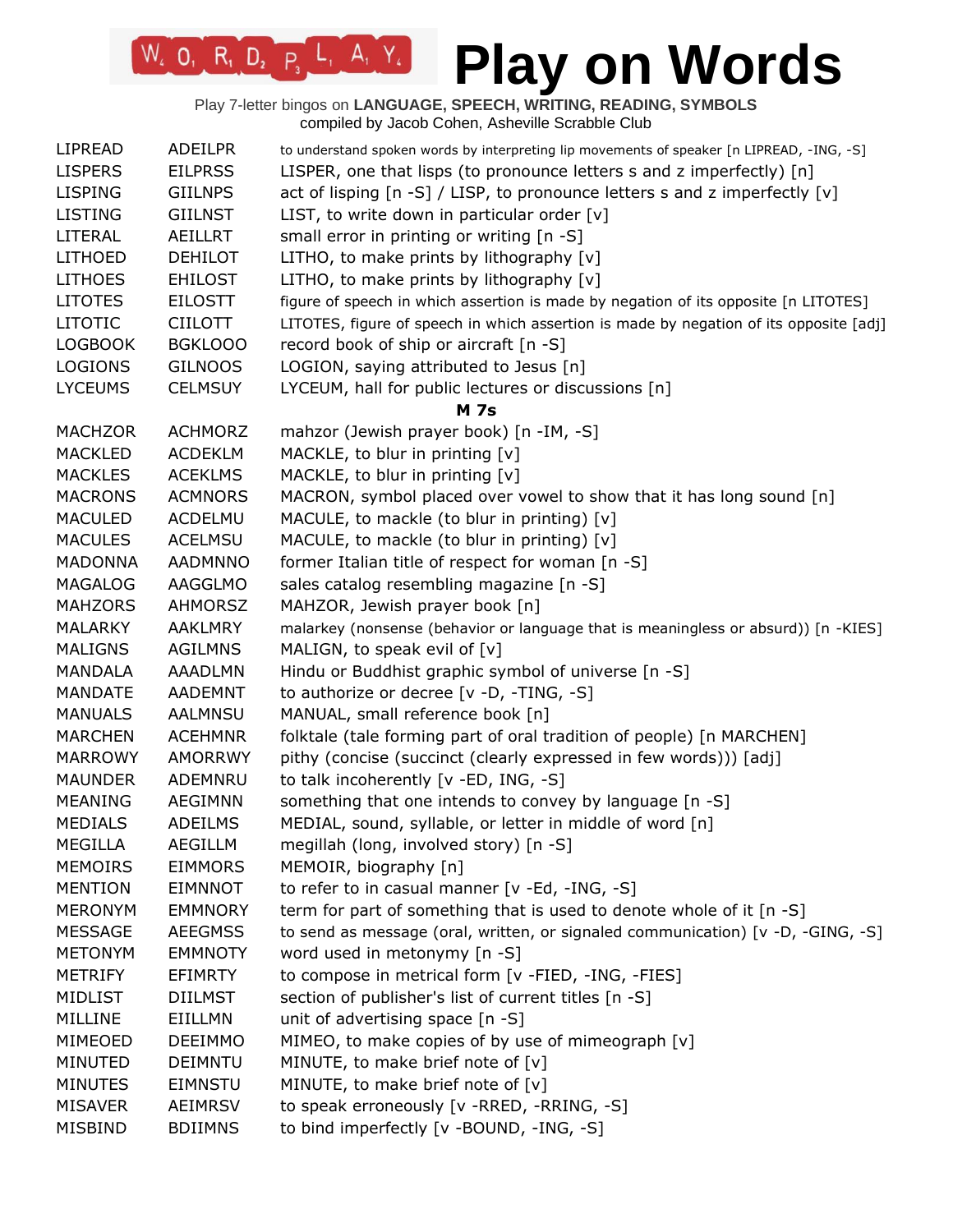Play 7-letter bingos on **LANGUAGE, SPEECH, WRITING, READING, SYMBOLS** compiled by Jacob Cohen, Asheville Scrabble Club

 $W_2$  O<sub>1</sub> R<sub>1</sub> D<sub>2</sub> P<sub>3</sub> L<sub>1</sub> A<sub>1</sub> Y<sub>4</sub>

| <b>MISCALL</b> | <b>ACILLMS</b> | to call by wrong name $[v - ED, -ING, -S]$                                                                          |
|----------------|----------------|---------------------------------------------------------------------------------------------------------------------|
| <b>MISCODE</b> | <b>CDEIMOS</b> | to code wrongly [v -D, -DING, -S]                                                                                   |
| MISEDIT        | <b>DEIIMST</b> | to edit incorrectly [v -ED, -ING, -S]                                                                               |
| <b>MISFILE</b> | <b>EFIILMS</b> | to file in wrong place [v -ED, -ING, -S]                                                                            |
| <b>MISMARK</b> | <b>AIKMMRS</b> | to mark wrongly [v -ED, -ING, -S]                                                                                   |
| <b>MISNAME</b> | <b>AEIMMNS</b> | to call by wrong name [v -D, -MING, -S]                                                                             |
| <b>MISPAGE</b> | <b>AEGIMPS</b> | to page (to summon by calling out name of) incorrectly $[v -D, -GING, -S]$                                          |
| <b>MISPENS</b> | <b>EIMNPSS</b> | MISPEN, to write incorrectly [v]                                                                                    |
| <b>MISREAD</b> | <b>ADEIMRS</b> | to read (to look at so as to take in meaning of, as something written or printed) incorrectly [v MISREAD, -ING, -S] |
| <b>MISSAID</b> | <b>ADIIMSS</b> | MISSAY, to say incorrectly [v]                                                                                      |
| <b>MISSALS</b> | <b>AILMSSS</b> | MISSAL, prayer book [n]                                                                                             |
| <b>MISSAYS</b> | <b>AIMSSSY</b> | MISSAY, to say incorrectly [v]                                                                                      |
| <b>MISSIVE</b> | <b>EIIMSSV</b> | written communication [n -S]                                                                                        |
| <b>MISTERM</b> | <b>EIMMRST</b> | to call by wrong name [v -ED, -ING, -S]                                                                             |
| <b>MISTYPE</b> | <b>EIMPSTY</b> | to type (to write with typewriter) incorrectly [v -D, -PING, -S]                                                    |
| <b>MISUSED</b> | <b>DEIMSSU</b> | MISUSE, to use (to put into service) incorrectly [v]                                                                |
| <b>MISUSER</b> | <b>EIMRSSU</b> | one that misuses (to use (to put into service) incorrectly) [n -S]                                                  |
| <b>MISUSES</b> | <b>EIMSSSU</b> | MISUSE, to use (to put into service) incorrectly [v]                                                                |
| <b>MISWORD</b> | <b>DIMORSW</b> | to word wrongly [v -ED, -ING, -S]                                                                                   |
| <b>MONIKER</b> | <b>EIKMNOR</b> | name $[n - S]$                                                                                                      |
| <b>MONOLOG</b> | <b>GLMNOOO</b> | to deliver monolog (lengthy speech by one person) [v -GGED, -GGING, -S]                                             |
| <b>MONTHLY</b> | <b>HLMNOTY</b> | publication issued once month [n -LIES]                                                                             |
| <b>MOOTERS</b> | <b>EMOORST</b> | MOOTER, one that moots (to bring up for discussion) [n]                                                             |
| <b>MOOTING</b> | <b>GIMNOOT</b> | MOOT, to bring up for discussion [v]                                                                                |
| <b>MORCEAU</b> | ACEMORU        | short literary or musical composition [n -X]                                                                        |
| MOTIFIC        | <b>CFIIMOT</b> | MOTIF, recurring thematic element in artistic work [adj]                                                            |
| <b>MOTTOES</b> | <b>EMOOSTT</b> | MOTTO, short expression of guiding principle [n]                                                                    |
| <b>MOUILLE</b> | EILLMOU        | pronounced with front of tongue against palate [adj]                                                                |
| <b>MOURNED</b> | DEMNORU        | MOURN, to feel or express grief or sorrow [v]                                                                       |
| <b>MOURNER</b> | EMNORRU        | one that mourns (to feel or express grief or sorrow) [n -S]                                                         |
| <b>MOUTHER</b> | <b>EHMORTU</b> | speaker (one that speaks (to utter words)) [n -S]                                                                   |
| <b>MUMBLED</b> | <b>BDELMMU</b> | MUMBLE, to speak unclearly [v]                                                                                      |
| <b>MUMBLER</b> | <b>BELMMRU</b> | one that mumbles (to speak unclearly) [n -S]                                                                        |
| <b>MUMBLES</b> | <b>BELMMSU</b> | MUMBLE, to speak unclearly [v]                                                                                      |
| <b>MUMPERS</b> | <b>EMMPRSU</b> | MUMPER, one that mumps (to beg (to plead)) [n]                                                                      |
| <b>MUMPING</b> | <b>GIMMNPU</b> | MUMP, to beg (to plead (to ask for earnestly)) [v]                                                                  |
| <b>MURMURS</b> | <b>MMRRSUU</b> | MURMUR, to speak unclearly [v]                                                                                      |
| <b>MUTISMS</b> | <b>IMMSSTU</b> | MUTISM, muteness (state of being mute (characterized by absence of speech)) [n]                                     |
| <b>MUTTERS</b> | <b>EMRSTTU</b> | MUTTER, to speak unclearly [v]                                                                                      |
| <b>MYNHEER</b> | <b>EEHMNRY</b> | Dutch title of courtesy for man [n -S]                                                                              |
| <b>MYTHIER</b> | <b>EHIMRTY</b> | MYTHY, resembling myth (type of traditional story) [adj]                                                            |
|                |                | <b>N</b> 7s                                                                                                         |
| <b>NAMABLE</b> | AABELMN        | NAME, to give title to [adj]                                                                                        |
| <b>NAMETAG</b> | <b>AAEGMNT</b> | tag bearing one's name worn for identification [n -S]                                                               |
| <b>NARRATE</b> | <b>AAENRRT</b> | to tell story $[v - D, -TING, -S]$                                                                                  |
| <b>NATIONS</b> | <b>AINNOST</b> | NATION, politically organized people who share territory, customs, and history [n]                                  |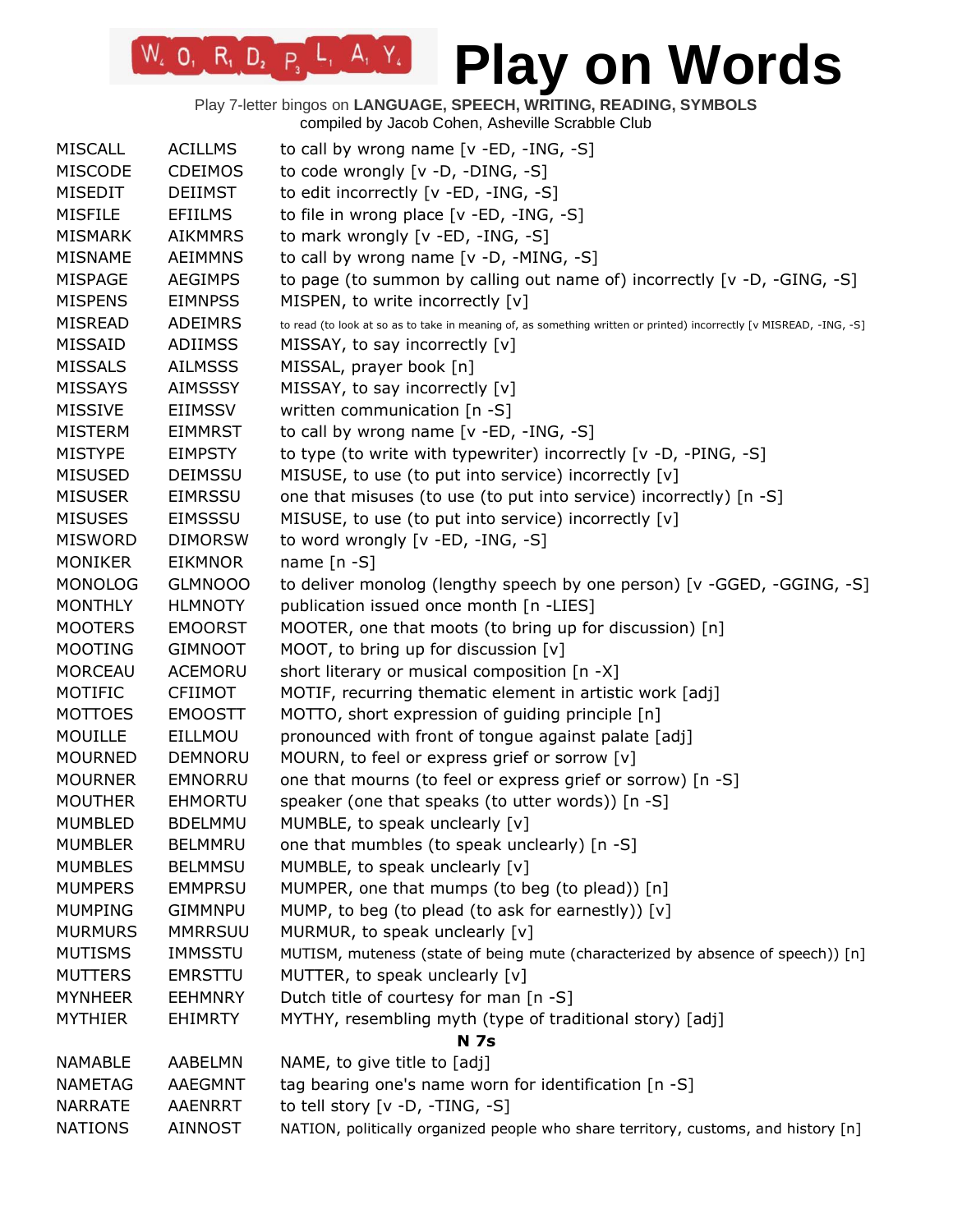Play 7-letter bingos on **LANGUAGE, SPEECH, WRITING, READING, SYMBOLS** compiled by Jacob Cohen, Asheville Scrabble Club

 $W_4$  0, R<sub>1</sub> D<sub>2</sub> P<sub>3</sub> L<sub>1</sub> A<sub>1</sub> Y<sub>4</sub>

| <b>NATTERS</b>  | <b>AENRSTT</b>  | NATTER, to chatter (to talk rapidly and trivially) [v]                          |
|-----------------|-----------------|---------------------------------------------------------------------------------|
| <b>NAYSAID</b>  | <b>AADINSY</b>  | NAYSAY, to oppose or deny [v]                                                   |
| <b>NAYSAYS</b>  | <b>AANSSYY</b>  | NAYSAY, to oppose or deny [v]                                                   |
| <b>NEOLOGY</b>  | <b>EGLNOOY</b>  | new word or phrase [n -GIES]                                                    |
| <b>NEWSBOY</b>  | <b>BENOSWY</b>  | boy who delivers or sells newspapers [n -S]                                     |
| <b>NEWSIER</b>  | <b>EEINRSW</b>  | NEWSY, full of news [adj]                                                       |
| <b>NEWSIES</b>  | <b>EEINSSW</b>  | NEWSIE, newsy (newsboy (boy who delivers or sells newspapers)) [n] / NEWSY, [n] |
| <b>NEWSMAN</b>  | <b>AEMNNSW</b>  | news reporter [n -MEN]                                                          |
| <b>NIBBING</b>  | <b>BBGIINN</b>  | NIB, to provide with penpoint [v]                                               |
| <b>NIBLIKE</b>  | <b>BEIIKLN</b>  | resembling penpoint (point of pen) [adj]                                        |
| <b>NOIRISH</b>  | <b>HIINORS</b>  | NOIR, bleak type of crime fiction [adj]                                         |
| <b>NOISING</b>  | <b>GIINNOS</b>  | NOISE, to spread as rumor or report [v]                                         |
| <b>NOMINAL</b>  | <b>AILMNNO</b>  | word used as noun [n -S]                                                        |
| <b>NOMINEE</b>  | <b>EEIMNNO</b>  | one that is nominated [n -S]                                                    |
| <b>NONBOOK</b>  | <b>BKNNOOO</b>  | book of little literary merit [n -S]                                            |
| <b>NONFACT</b>  | <b>ACFNNOT</b>  | statement not based on fact [n -S]                                              |
| <b>NONHERO</b>  | <b>EHNNOOR</b>  | antihero (protagonist who is notably lacking in heroic qualities) [n -ES]       |
| <b>NONNEWS</b>  | <b>ENNNOSW</b>  | not being news [adj]                                                            |
| <b>NONPAST</b>  | <b>ANNOPST</b>  | verb form that lacks inflection for past tense [n -S]                           |
| <b>NOTATED</b>  | ADENOTT         | NOTATE, to put into notation [v]                                                |
| <b>NOTATES</b>  | <b>AENOSTT</b>  | NOTATE, to put into notation [v]                                                |
| <b>NOTATOR</b>  | <b>ANOORTT</b>  | one that notates (to put into notation) [n -S]                                  |
| <b>NOTELET</b>  | <b>EELNOTT</b>  | small sheet of paper for informal letter [n -S]                                 |
| <b>NOTEPAD</b>  | <b>ADENOPT</b>  | number of sheets of paper glued together at one end [n -S]                      |
| <b>NOVELLA</b>  | <b>AELLNOV</b>  | short novel [n -S, -LLE]                                                        |
| <b>NUANCED</b>  | <b>ACDENNU</b>  | NUANCE, to give subtle shade of meaning to $[v]$                                |
| <b>NUANCES</b>  | <b>ACENNSU</b>  | NUANCE, to give subtle shade of meaning to [v]                                  |
| <b>NUMERAL</b>  | AELMNRU         | symbol that expresses number [n -S]                                             |
| <b>NUMERIC</b>  | <b>CEIMNRU</b>  | numeral (symbol that expresses number) [n -S]                                   |
|                 |                 | 0 7s                                                                            |
| <b>OBLOQUY</b>  | <b>BLOOQUY</b>  | abusive language [n -UIES]                                                      |
| <b>OBTESTS</b>  | <b>BEOSSTT</b>  | OBTEST, to beseech (to implore (to beg for urgently)) [v]                       |
| <b>OCTAVOS</b>  | <b>ACOOSTV</b>  | OCTAVO, page size [n]                                                           |
| <b>OCTONARY</b> | <b>ACNOORTY</b> | stanza of eight lines [n -RIES]                                                 |
| <b>OGHAMIC</b>  | <b>ACGHIMO</b>  | OGHAM, Old Irish alphabet [adj]                                                 |
| <b>OMICRON</b>  | <b>CIMNOOR</b>  | Greek letter [n -S]                                                             |
| <b>OMIKRON</b>  | IKMNOOR         | omicron (Greek letter) [n -S]                                                   |
| <b>ONOMAST</b>  | <b>AMNOOST</b>  | person who studies proper names [n -S]                                          |
| <b>OPPUGNS</b>  | <b>GNOPPSU</b>  | OPPUGN, to assail with argument [v]                                             |
| <b>ORACIES</b>  | <b>ACEIORS</b>  | ORACY, skill in oral expression and comprehension [n]                           |
| <b>ORACLES</b>  | <b>ACELORS</b>  | ORACLE, person through whom deity is believed to speak [n]                      |
| <b>ORALITY</b>  | <b>AILORTY</b>  | state of being produced orally [n -TIES]                                        |
| ORATING         | <b>AGINORT</b>  | ORATE, to speak formally [v]                                                    |
| <b>ORATION</b>  | <b>AINOORT</b>  | formal speech $[n - S]$                                                         |
| <b>ORATORS</b>  | <b>AOORRST</b>  | ORATOR, one that orates (to speak formally) [n]                                 |
| <b>ORATORY</b>  | <b>AOORRTY</b>  | art of public speaking [n -RIES]                                                |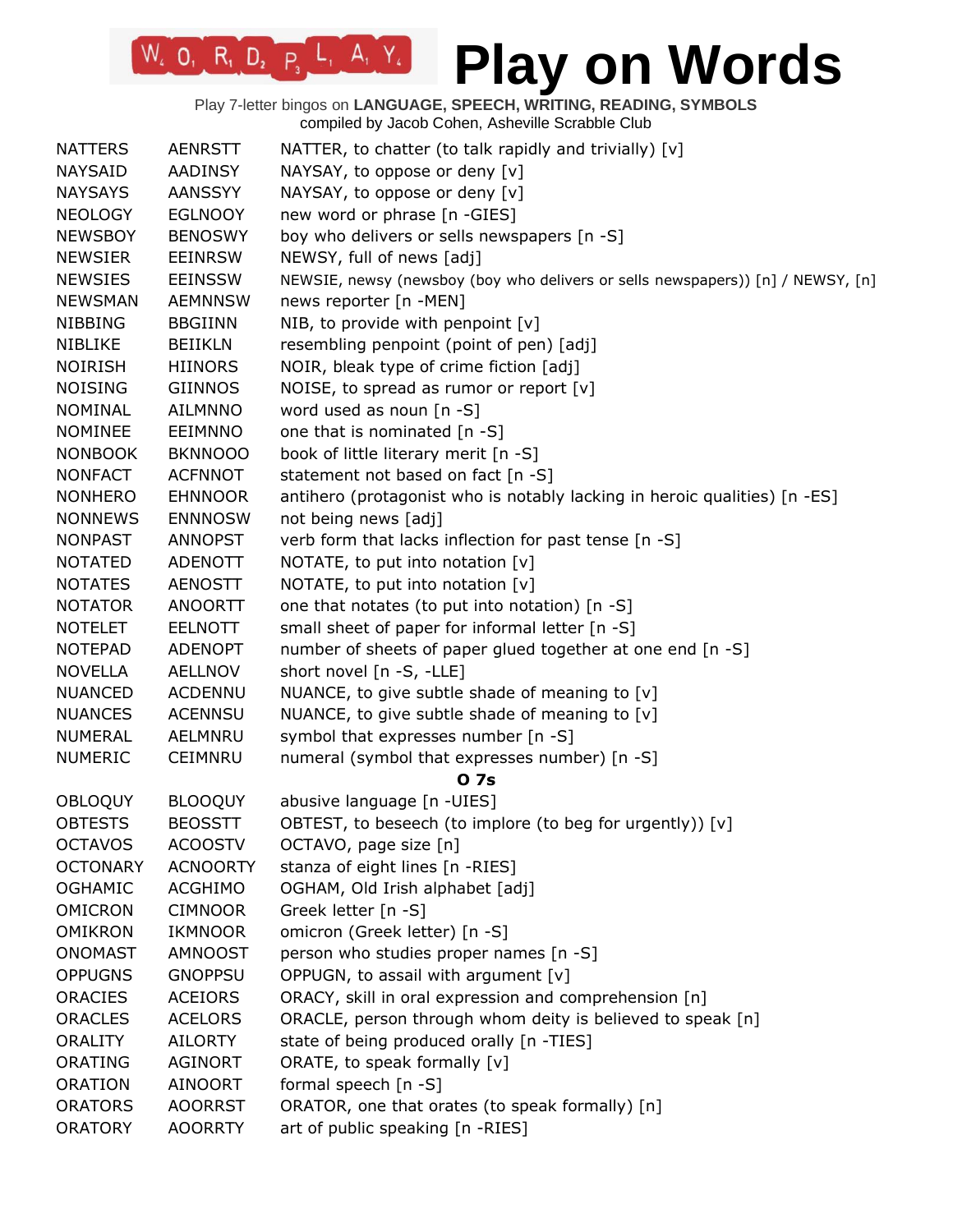Play 7-letter bingos on **LANGUAGE, SPEECH, WRITING, READING, SYMBOLS** compiled by Jacob Cohen, Asheville Scrabble Club

 $W_2$  O, R<sub>1</sub> D<sub>2</sub> P<sub>3</sub> L<sub>1</sub> A<sub>1</sub> Y<sub>4</sub>

| <b>ORATRIX</b> | <b>AIORRTX</b> | female orator (one that orates (to speak formally)) [n -ICES]          |
|----------------|----------------|------------------------------------------------------------------------|
| <b>ORATURE</b> | <b>AEORRTU</b> | oral forms of literature, such as folklore [n -S]                      |
| ORISONS        | <b>INOORSS</b> | ORISON, prayer (devout petition to deity) [n]                          |
| <b>OUTASKS</b> | <b>AKOSSTU</b> | OUTASK, to surpass in asking [v]                                       |
| <b>OUTBRAG</b> | <b>ABGORTU</b> | to surpass in bragging [v -GGED, -GGING, -S]                           |
| <b>OUTCROW</b> | <b>COORTUW</b> | to surpass in crowing [v -ED, -ING, -S]                                |
| <b>OUTRAVE</b> | <b>AEORTUV</b> | to surpass in raving [v -D, -VING, -S]                                 |
| <b>OUTSAID</b> | ADIOSTU        | OUTSAY, to surpass in saying [v]                                       |
| <b>OUTSAYS</b> | <b>AOSSTUY</b> | OUTSAY, to surpass in saying [v]                                       |
| <b>OUTSERT</b> | <b>EORSTTU</b> | folded sheet placed around folded section of printed matter [n -S]     |
| <b>OUTTALK</b> | AKLOTTU        | to surpass in talking [v -ED, ING, -S]                                 |
| <b>OUTTELL</b> | <b>ELLOTTU</b> | to say openly [v -TOLD, -ING, -S]                                      |
| <b>OVATION</b> | <b>AINOOTV</b> | expression or demonstration of popular acclaim [n -S]                  |
| <b>OVERUSE</b> | <b>EEORSUV</b> | to use too much [v -D, -SING, -S]                                      |
| <b>OXYTONE</b> | <b>ENOOTXY</b> | word having heavy stress on last syllable [n -S]                       |
| <b>OYESSES</b> | <b>EEOSSSY</b> | OYES, oyez (cry used to introduce opening of court of law) [n]         |
|                |                | <b>P</b> 7s                                                            |
| <b>PABLUMS</b> | <b>ABLMPSU</b> | PABLUM, insipid writing or speech [n]                                  |
| PAEONIC        | <b>ACEINOP</b> | PAEON, metrical foot of four syllables [adj]                           |
| <b>PAGEFUL</b> | <b>AEFGLPU</b> | as much as page can hold [n -S]                                        |
| PAGINAL        | AAGILNP        | pertaining to pages of book [adj]                                      |
| <b>PALABRA</b> | <b>AAABLPR</b> | word $[n - S]$                                                         |
| <b>PALAVER</b> | <b>AAELPRV</b> | to chatter (to talk rapidly and trivially) [v -ED, ING, -S]            |
| <b>PALMTOP</b> | <b>ALMOPPT</b> | small computer that fits in palm of hand [n -S]                        |
| <b>PALTERS</b> | <b>AELPRST</b> | PALTER, to talk or act insincerely [v]                                 |
| <b>PANGRAM</b> | <b>AAGMNPR</b> | sentence that includes all letters of alphabet [n -S]                  |
| <b>PANNERS</b> | <b>AENNPRS</b> | PANNER, one that pans (to criticize harshly) [n]                       |
| <b>PANNING</b> | <b>AGINNNP</b> | PAN, to criticize harshly [v]                                          |
| <b>PANTOUM</b> | <b>AMNOPTU</b> | verse form [n -S]                                                      |
| PARABLE        | AABELPR        | simple story conveying moral or religious lesson [n -S]                |
| <b>PARADOX</b> | <b>AADOPRX</b> | statement seemingly contradictory or absurd yet perhaps true [n -ES]   |
| <b>PARAPHS</b> | <b>AAHPPRS</b> | PARAPH, flourish at end of signature [n]                               |
| <b>PARLEYS</b> | <b>AELPRSY</b> | PARLEY, to discuss terms with enemy [v]                                |
| <b>PARLING</b> | <b>AGILNPR</b> | PARLE, to parley (to discuss terms with enemy) [v]                     |
| PARODIC        | <b>ACDIOPR</b> | comically imitative [adj]                                              |
| PARONYM        | <b>AMNOPRY</b> | word having same root as another [n -S]                                |
| <b>PARROTS</b> | <b>AOPRRST</b> | PARROT, to repeat or imitate without thought or understanding [v]      |
| <b>PARSERS</b> | <b>AEPRRSS</b> | PARSER, one that parses (to describe and analyze grammatically) [n]    |
| <b>PARSING</b> | <b>AGINPRS</b> | PARSE, to describe and analyze grammatically [v]                       |
| <b>PARSING</b> | <b>AGINPRS</b> | PARSE, to describe and analyze grammatically [v]                       |
| PASQUIL        | <b>AILPQSU</b> | satire or lampoon [n -S]                                               |
| <b>PASSIVE</b> | <b>AEIPSSV</b> | verb form [n -S]                                                       |
| <b>PASTEUP</b> | <b>AEPPSTU</b> | finished copy to be photographed for making printing plate [n -S]      |
| <b>PATTERS</b> | <b>AEPRSTT</b> | PATTER, to talk glibly or rapidly [v]                                  |
| <b>PAYROLL</b> | <b>ALLOPRY</b> | list of employees entitled to payment [n -S]                           |
| <b>PENCILS</b> | <b>CEILNPS</b> | PENCIL, to produce by using pencil (writing and drawing implement) [v] |
|                |                |                                                                        |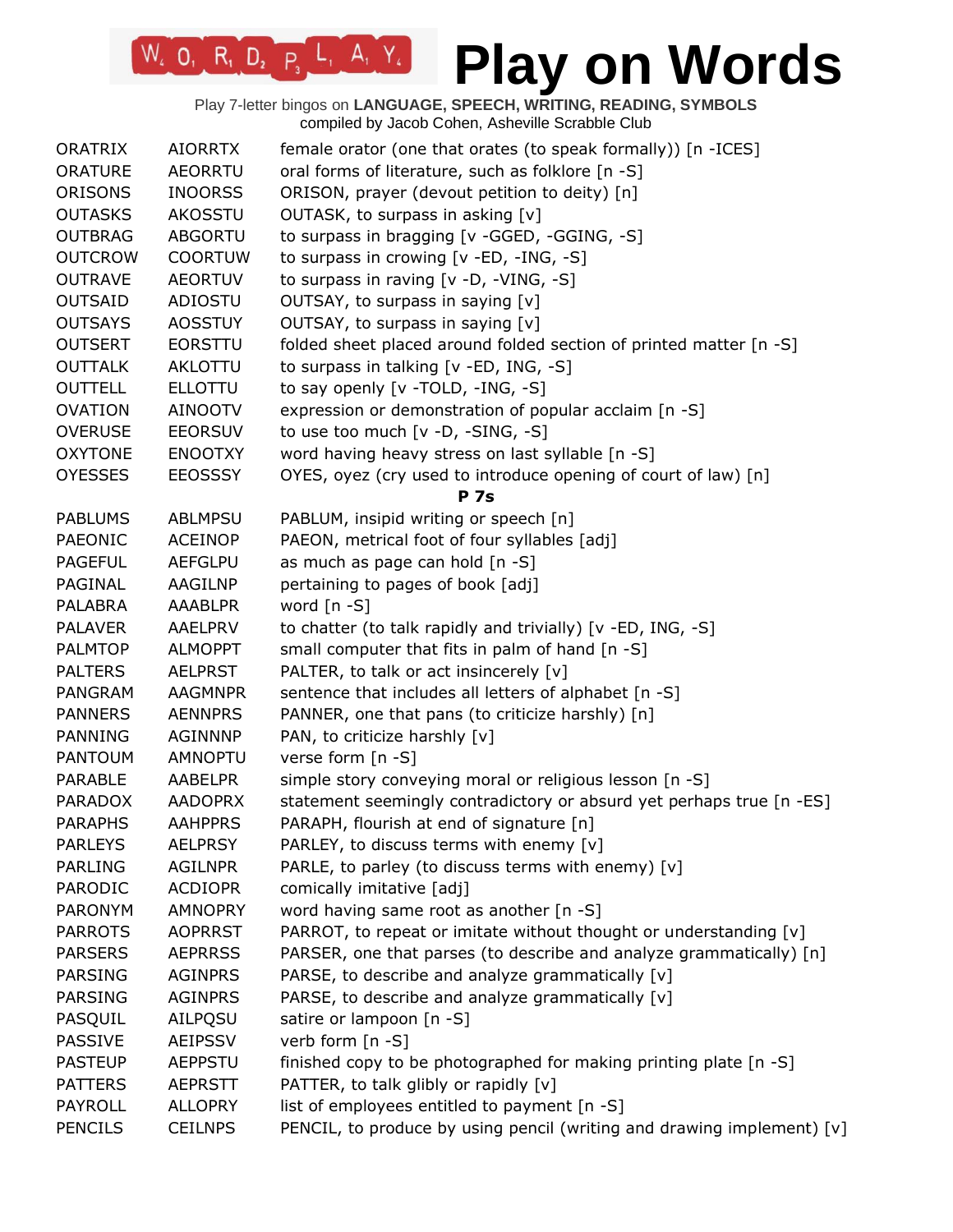Play 7-letter bingos on **LANGUAGE, SPEECH, WRITING, READING, SYMBOLS** compiled by Jacob Cohen, Asheville Scrabble Club

 $W_4$  O, R<sub>1</sub> D<sub>2</sub> P<sub>3</sub> L<sub>1</sub> A<sub>1</sub> Y<sub>4</sub>

| PENNAME        | <b>AEEMNNP</b> | name used by author instead of his real name [n -S]                                                         |
|----------------|----------------|-------------------------------------------------------------------------------------------------------------|
| <b>PENNERS</b> | <b>EENNPRS</b> | PENNER, one that pens (to write with pen (instrument for writing with fluid ink)) [n]                       |
| <b>PENNING</b> | <b>EGINNNP</b> | PEN, to write with pen (instrument for writing with fluid ink) $[v]$                                        |
| <b>PENSTER</b> | <b>EENPRST</b> | writer (one that writes (to form characters or symbols on surface with instrument)) [n -S]                  |
| <b>PENULTS</b> | <b>ELNPSTU</b> | PENULT, next to last syllable in word [n]                                                                   |
| <b>PEPTALK</b> | <b>AEKLPPT</b> | to inspire enthusiasm in by intense, emotional talk [v -ED, -ING, -S]                                       |
| <b>PERJURY</b> | <b>EJPRRUY</b> | willful giving of false testimony under oath in judicial proceeding [n -RIES]                               |
| <b>PERSONA</b> | <b>AENOPRS</b> | character in literary work [n -E, -S]                                                                       |
| <b>PERUSAL</b> | <b>AELPRSU</b> | act of perusing (to read (to look at so as to take in meaning of, as something written or printed)) [n -S]  |
| <b>PERUSED</b> | <b>DEEPRSU</b> | PERUSE, to read (to look at so as to take in meaning of, as something written or printed) [v]               |
| <b>PERUSER</b> | <b>EEPRRSU</b> | one that peruses (to read (to look at so as to take in meaning of, as something written or printed)) [n -S] |
| <b>PERUSES</b> | <b>EEPRSSU</b> | PERUSE, to read (to look at so as to take in meaning of, as something written or printed) [v]               |
| <b>PHONATE</b> | <b>AEHNOPT</b> | to produce speech sounds [v -D, -TING, -S]                                                                  |
| <b>PHONEME</b> | <b>EEHMNOP</b> | unit of speech $[n - S]$                                                                                    |
| <b>PHONEYS</b> | <b>EHNOPSY</b> | PHONEY, to phony (to alter so as to make appear genuine) [v]                                                |
| <b>PHONICS</b> | <b>CHINOPS</b> | science of sound [n PHONICS]                                                                                |
| PHONIED        | <b>DEHINOP</b> | PHONY, to alter so as to make appear genuine [v]                                                            |
| <b>PHONIER</b> | <b>EHINOPR</b> | PHONEY, phony (not genuine or real) [adj] / PHONY [adj]                                                     |
| <b>PHONIES</b> | <b>EHINOPS</b> | PHONY, to alter so as to make appear genuine [v]                                                            |
| <b>PHONILY</b> | <b>HILNOPY</b> | in phony (not genuine or real) manner [adv]                                                                 |
| <b>PHONING</b> | <b>GHINNOP</b> | PHONE, to telephone [v]                                                                                     |
| PHRASAL        | <b>AAHLPRS</b> | pertaining to group of two or more associated words [adj]                                                   |
| <b>PHRASED</b> | <b>ADEHPRS</b> | PHRASE, to express in words [v]                                                                             |
| <b>PHRASES</b> | <b>AEHPRSS</b> | PHRASE, to express in words [v]                                                                             |
| <b>PIDGINS</b> | <b>DGIINPS</b> | PIDGIN, mixed language [n]                                                                                  |
| PIFFLED        | <b>DEFFILP</b> | PIFFLE, to babble (to talk idly or excessively) [v]                                                         |
| PIFFLER        | EFFILPR        | one that babbles (to talk idly or excessively) [n -S]                                                       |
| <b>PIFFLES</b> | <b>EFFILPS</b> | PIFFLE, to babble (to talk idly or excessively) [v]                                                         |
| <b>PINGERS</b> | <b>EGINPRS</b> | PINGER, device for producing pulses of sound [n]                                                            |
| <b>PINYINS</b> | <b>IINNPSY</b> | PINYIN, system for romanizing Chinese ideograms [n]                                                         |
| <b>PISHING</b> | <b>GHIINPS</b> | PISH, to express contempt [v]                                                                               |
| <b>PITHIER</b> | <b>EHIIPRT</b> | PITHY, concise (succinct (clearly expressed in few words)) [adj]                                            |
| PITHILY        | HIILPTY        | PITHY, concise (succinct (clearly expressed in few words)) [adv]                                            |
| <b>PLACARD</b> | <b>AACDLPR</b> | to publicize by means of posters [v -ED, -ING, -S]                                                          |
| PLAINED        | ADEILNP        | PLAIN, to complain (to express discontent) [v]                                                              |
| <b>PLANNED</b> | <b>ADELNNP</b> | PLAN, to formulate plan (method for achieving end) [v]                                                      |
| <b>PLANNER</b> | <b>AELNNPR</b> | one that plans (to formulate plan (method for achieving end)) [n -S]                                        |
| <b>PLATENS</b> | <b>AELNPST</b> | PLATEN, roller of typewriter [n]                                                                            |
| <b>PLAUDIT</b> | ADILPTU        | expression of praise [n -S]                                                                                 |
| PLEADED        | <b>ADDEELP</b> | PLEAD, to ask for earnestly [v]                                                                             |
| <b>PLEADER</b> | <b>ADEELPR</b> | one that pleads (to ask for earnestly) [n -S]                                                               |
| <b>PLOSION</b> | <b>ILNOOPS</b> | release of breath after articulation of certain consonants [n -S]                                           |
| PLUGOLA        | <b>AGLLOPU</b> | free incidental advertising on radio or television [n -S]                                                   |
| <b>PLURALS</b> | <b>ALLPRSU</b> | PLURAL, word that expresses more than one [n]                                                               |
| <b>POESIES</b> | <b>EEIOPSS</b> | POESY, poetry (literary work in metrical form) [n]                                                          |
| <b>POETESS</b> | <b>EEOPSST</b> | female poet (one who writes poems) [n -ES]                                                                  |
|                |                |                                                                                                             |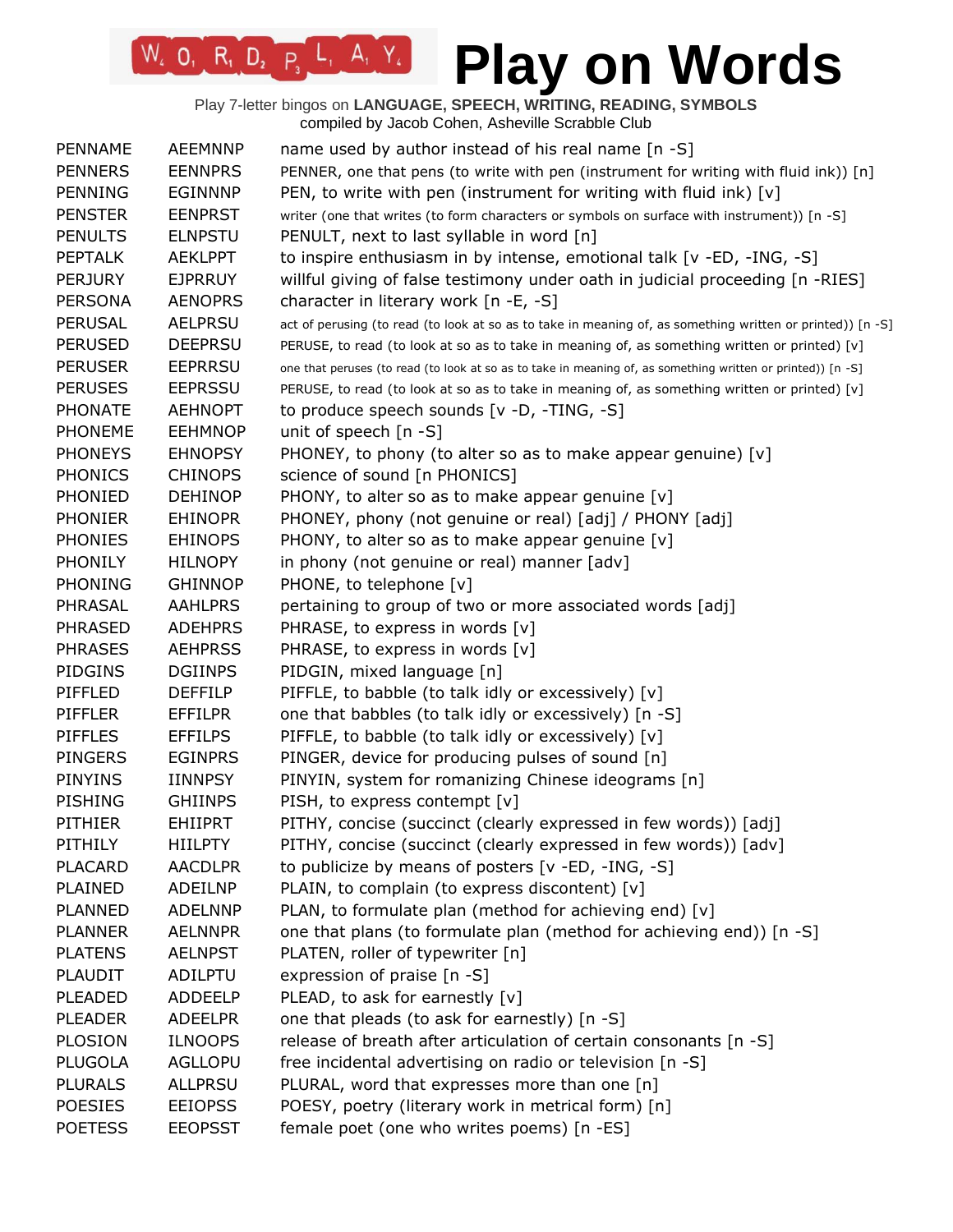| <b>POETISE</b> | <b>EEIOPST</b> | to poetize (to write poetry) [v -D, -SING, -S]                            |
|----------------|----------------|---------------------------------------------------------------------------|
| POETIZE        | <b>EEIOPTZ</b> | to write poetry [v -D, -ZING, -S]                                         |
| <b>POLEMIC</b> | CEILMOP        | controversial argument [n -S]                                             |
| <b>PONYING</b> | <b>GINNOPY</b> | PONY, to prepare lessons with aid of literal translation [v]              |
| <b>POOHING</b> | <b>GHINOOP</b> | POOH, to express contempt for [v]                                         |
| <b>PORNIER</b> | <b>EINOPRR</b> | PORNY, pornographic [adj]                                                 |
| <b>POSTAGE</b> | <b>AEGOPST</b> | charge for mailing item [n -S]                                            |
| <b>POSTALS</b> | <b>ALOPSST</b> | POSTAL, postcard (card for use in mail) [n]                               |
| <b>POSTBAG</b> | <b>ABGOPST</b> | mailbag (bag for carrying mail (postal material)) [n -S]                  |
| <b>POSTBOX</b> | <b>BOOPSTX</b> | mailbox (box for depositing mail) [n -ES]                                 |
| <b>POSTBOY</b> | <b>BOOPSTY</b> | boy who carries mail [n -S]                                               |
| <b>POSTIES</b> | <b>EIOPSST</b> | POSTIE, letter carrier [n]                                                |
| <b>POSTMAN</b> | <b>AMNOPST</b> | mailman (man who carries and delivers mail) [n -MEN]                      |
| POTBOIL        | <b>BILOOPT</b> | to produce inferior literary or artistic work [v -ED, -ING, -S]           |
| <b>PRAISED</b> | <b>ADEIPRS</b> | PRAISE, to express approval or admiration of [v]                          |
| <b>PRAISER</b> | <b>AEIPRRS</b> | one that praises (to express approval or admiration of) [n -S]            |
| <b>PRAISES</b> | <b>AEIPRSS</b> | PRAISE, to express approval or admiration of $[v]$                        |
| <b>PRATERS</b> | <b>AEPRRST</b> | PRATER, one that prates (to chatter (to talk rapidly and trivially)) [n]  |
| <b>PRATING</b> | <b>AGINPRT</b> | PRATE, to chatter (to talk rapidly and trivially) [v]                     |
| <b>PRATTLE</b> | <b>AELPRTT</b> | to babble (to talk idly or excessively) [v -D, -LING, -S]                 |
| <b>PREACHY</b> | <b>ACEHPRY</b> | tending to preach [adj -HIER, -HIEST]                                     |
|                |                |                                                                           |
| <b>PREAVER</b> | <b>AEEPRRV</b> | to aver or assert beforehand [v -RRED, -RRING, -S]                        |
| <b>PREBADE</b> | <b>ABDEEPR</b> | PREBID, to bid beforehand [v]                                             |
| <b>PREBIDS</b> | <b>BDEIPRS</b> | PREBID, to bid beforehand [v]                                             |
| PREBIND        | <b>BDEINPR</b> | to bind beforehand [v -BOUND, -ING, -S]                                   |
| <b>PRECIPE</b> | <b>CEEIPPR</b> | praecipe (legal writ) [n -S]                                              |
| <b>PRECISE</b> | <b>CEEIPRS</b> | sharply and clearly defined or stated [adj -R, -ST]                       |
| PREEDIT        | <b>DEEIPRT</b> | to edit beforehand [v -ED, -ING, -S]                                      |
| <b>PREFACE</b> | <b>ACEEFPR</b> | to provide with introductory statement [v -D, -CING, -S]                  |
| <b>PRELECT</b> | <b>CEELPRT</b> | to lecture (to expound on specific subject) [v -ED, -ING, -S]             |
| PREMISE        | <b>EEIMPRS</b> | to state in advance [v -D, -SING, -S]                                     |
| <b>PREMISS</b> | <b>EIMPRSS</b> | proposition in logic [n -ES]                                              |
| <b>PRENAME</b> | <b>AEEMNPR</b> | forename (first name) [n -S]                                              |
| <b>PREQUEL</b> | EELPQRU        | book whose story precedes that of earlier work [n -S]                     |
| <b>PRESAGE</b> | <b>AEEGPRS</b> | to foretell (to tell of or about in advance) [v -D, -GING, -S]            |
| <b>PRESONG</b> | <b>EGNOPRS</b> | preceding song (musical composition written or adapted for singing) [adj] |
| <b>PRETELL</b> | <b>EELLPRT</b> | to tell beforehand [v -TOLD, -ING, -S]                                    |
| <b>PRETEXT</b> | <b>EEPRTTX</b> | to allege as excuse $[v - ED, -ING, -S]$                                  |
| <b>PRETYPE</b> | <b>EEPPRTY</b> | to type beforehand [v -D, -PING, -S]                                      |
| <b>PREVERB</b> | <b>BEEPRRV</b> | prefix or particle preceding root of verb [n -S]                          |
| <b>PREVIEW</b> | EEIPRVW        | to view or exhibit in advance [v -ED, -ING, -S]                           |
| <b>PRIMERS</b> | <b>EIMPRRS</b> | PRIMER, book that covers basics of subject [n]                            |
| PRIMMED        | <b>DEIMMPR</b> | PRIM, to give prim expression to [v]                                      |
| <b>PRINTED</b> | <b>DEINPRT</b> | PRINT, to produce by pressed type on surface $[v]$                        |
| <b>PRINTER</b> | <b>EINPRRT</b> | one that prints (to produce by pressed type on surface) [n -S]            |
| <b>PRITHEE</b> | <b>EEHIPRT</b> | used to express wish or request [interj]                                  |
|                |                |                                                                           |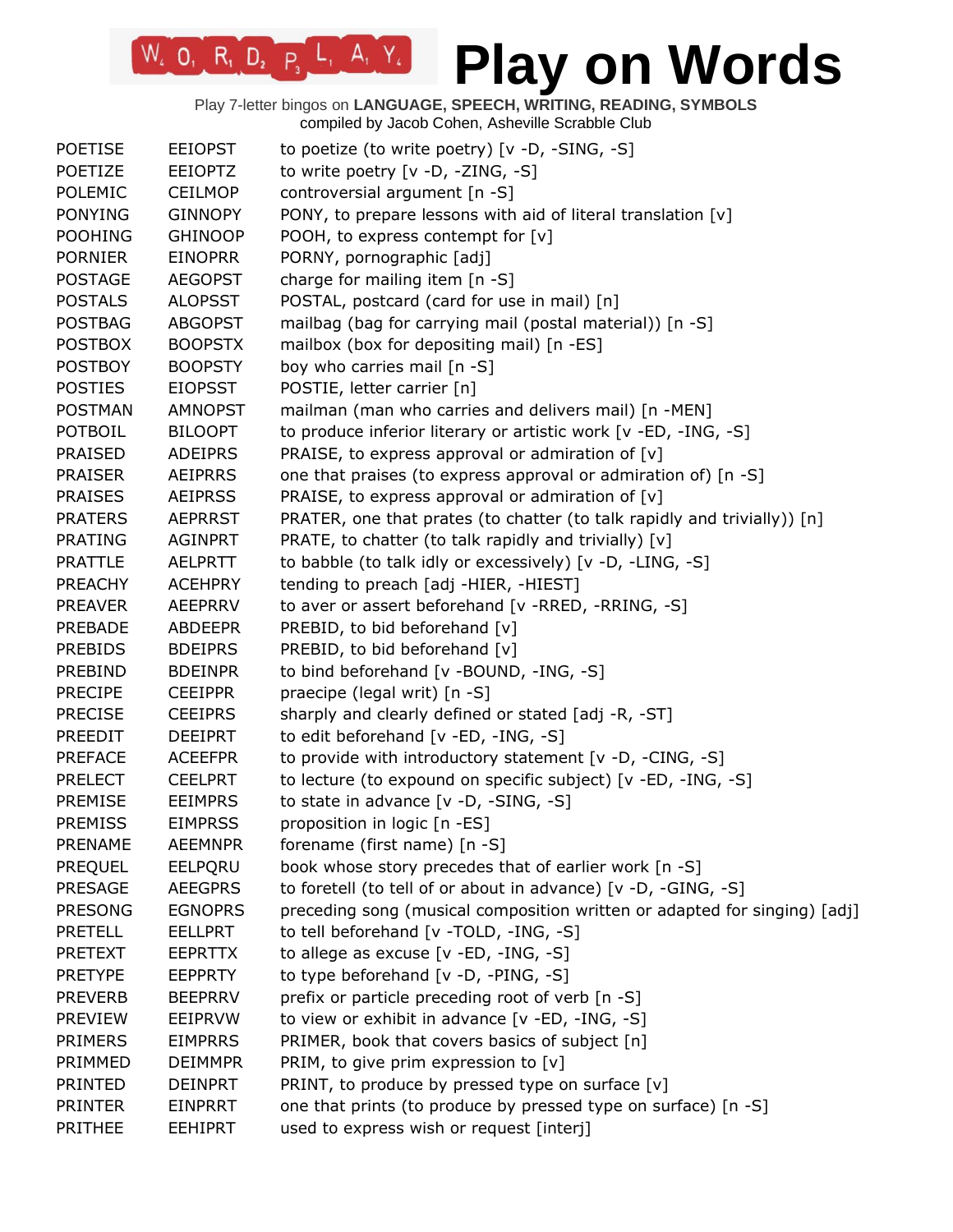| <b>PRIVACY</b> | <b>ACIPRVY</b> | state of being private (not for public use or knowledge) [n -CIES]            |
|----------------|----------------|-------------------------------------------------------------------------------|
| <b>PRIVATE</b> | <b>AEIPRTV</b> | soldier of lower rank [n -S] / not for public use or knowledge [adj -R, -ST]  |
| <b>PRIVIER</b> | EIIPRRV        | PRIVY, private (not for public use or knowledge) [adj]                        |
| <b>PRIVILY</b> | <b>IILPRVY</b> | PRIVY, private (not for public use or knowledge) [adv]                        |
| <b>PRIVITY</b> | <b>IIPRTVY</b> | private knowledge [n -TIES]                                                   |
| <b>PROFESS</b> | <b>EFOPRSS</b> | to affirm openly [v -ED, -ING, -ES]                                           |
| <b>PROLOGS</b> | <b>GLOOPRS</b> | PROLOG, to prologue (to preface (to provide with introductory statement)) [v] |
| <b>PRONOUN</b> | <b>NNOOPRU</b> | word that may be used in place of noun $[n -S]$                               |
| <b>PROOFED</b> | <b>DEFOOPR</b> | PROOF, to examine for errors [v]                                              |
| <b>PROOFER</b> | <b>EFOOPRR</b> | one that proofs (to examine for errors) [n -S]                                |
| <b>PROPONE</b> | <b>ENOOPPR</b> | to propose (to put forward for consideration or acceptance) [v -D, -NING, -S] |
| <b>PROSAIC</b> | <b>ACIOPRS</b> | pertaining to prose [adj]                                                     |
| <b>PROSERS</b> | <b>EOPRRSS</b> | PROSER, prosaist (writer of prose) [n]                                        |
| <b>PROSIER</b> | <b>EIOPRRS</b> | PROSY, prosaic (pertaining to prose) [adj]                                    |
| <b>PROSIFY</b> | <b>FIOPRSY</b> | to turn into prose [v -FIED, -ING, -FIES]                                     |
| <b>PROSILY</b> | <b>ILOPRSY</b> | in prosy (prosaic (pertaining to prose)) manner [adv]                         |
| <b>PROSING</b> | <b>GINOPRS</b> | PROSE, to write prose (writing without metrical structure) [v]                |
| <b>PROSODY</b> | <b>DOOPRSY</b> | study of poetical forms [n -DIES]                                             |
| <b>PROTEST</b> | <b>EOPRSTT</b> | to express strong objection [v -ED, -ING, -S]                                 |
| <b>PROVERB</b> | <b>BEOPRRV</b> | to make byword of [v -ED, -ING, -S]                                           |
| <b>PROVISO</b> | <b>IOOPRSV</b> | clause in document introducing condition or restriction [n -S or -ES]         |
| <b>PRYTHEE</b> | <b>EEHPRTY</b> | prithee (used to express wish or request) [interj]                            |
| <b>PSALTER</b> | <b>AELPRST</b> | book of psalms [n -S]                                                         |
| <b>PSHAWED</b> | <b>ADEHPSW</b> | PSHAW, to utter expression of disapproval [v]                                 |
| <b>PUBLISH</b> | <b>BHILPSU</b> | to print and issue to public [v -ED, -ING, -ES]                               |
| <b>PUFFERY</b> | <b>EFFPRUY</b> | excessive public praise [n -RIES]                                             |
| <b>PUNNERS</b> | <b>ENNPRSU</b> | PUNNER, punster (one who is given to punning) [n]                             |
| <b>PUNNIER</b> | EINNPRU        | PUNNY, being or involving pun [adj]                                           |
| <b>PUNNING</b> | <b>GINNNPU</b> | act of making pun [n -S] / PUN, to make pun (play on words) [v]               |
| <b>PUNSTER</b> | <b>ENPRSTU</b> | one who is given to punning [n -S]                                            |
| <b>PURANAS</b> | <b>AANPRSU</b> | PURANA, Hindu scripture [n]                                                   |
| <b>PURANIC</b> | <b>ACINPRU</b> | PURANA, Hindu scripture [adj]                                                 |
| <b>PUTDOWN</b> | <b>DNOPTUW</b> | disparaging or snubbing remark [n -S]                                         |
| <b>PYRRHIC</b> | <b>CHIPRRY</b> | type of metrical foot [n -S]                                                  |
|                |                | Q 7s                                                                          |
| QUERIED        | DEEIQRU        | QUERY, to question (to put question (inquiry) to) [v]                         |
| QUERIER        | EEIQRRU        | querist (one who queries) [n -S]                                              |
| QUERIES        | EEIQRSU        | QUERY, to question (to put question (inquiry) to) [v]                         |
| QUERIST        | <b>EIQRSTU</b> | one who queries [n -S]                                                        |
| QUESTED        | DEEQSTU        | QUEST, to make search [v]                                                     |
| <b>QUESTER</b> | EEQRSTU        | one that quests (to make search) [n -S]                                       |
| QUIPPED        | DEIPPQU        | QUIP, to make witty remarks [v]                                               |
| QUIPPER        | EIPPQRU        | one that quips (to make witty remarks) [n -S]                                 |
| QUIZZED        | DEIQUZZ        | QUIZ, to test knowledge of by asking questions [v]                            |
| QUIZZER        | EIQRUZZ        | one that quizzes (to test knowledge of by asking questions) [n -S]            |
| QUIZZES        | EIQSUZZ        | QUIZ, to test knowledge of by asking questions [v]                            |
|                |                |                                                                               |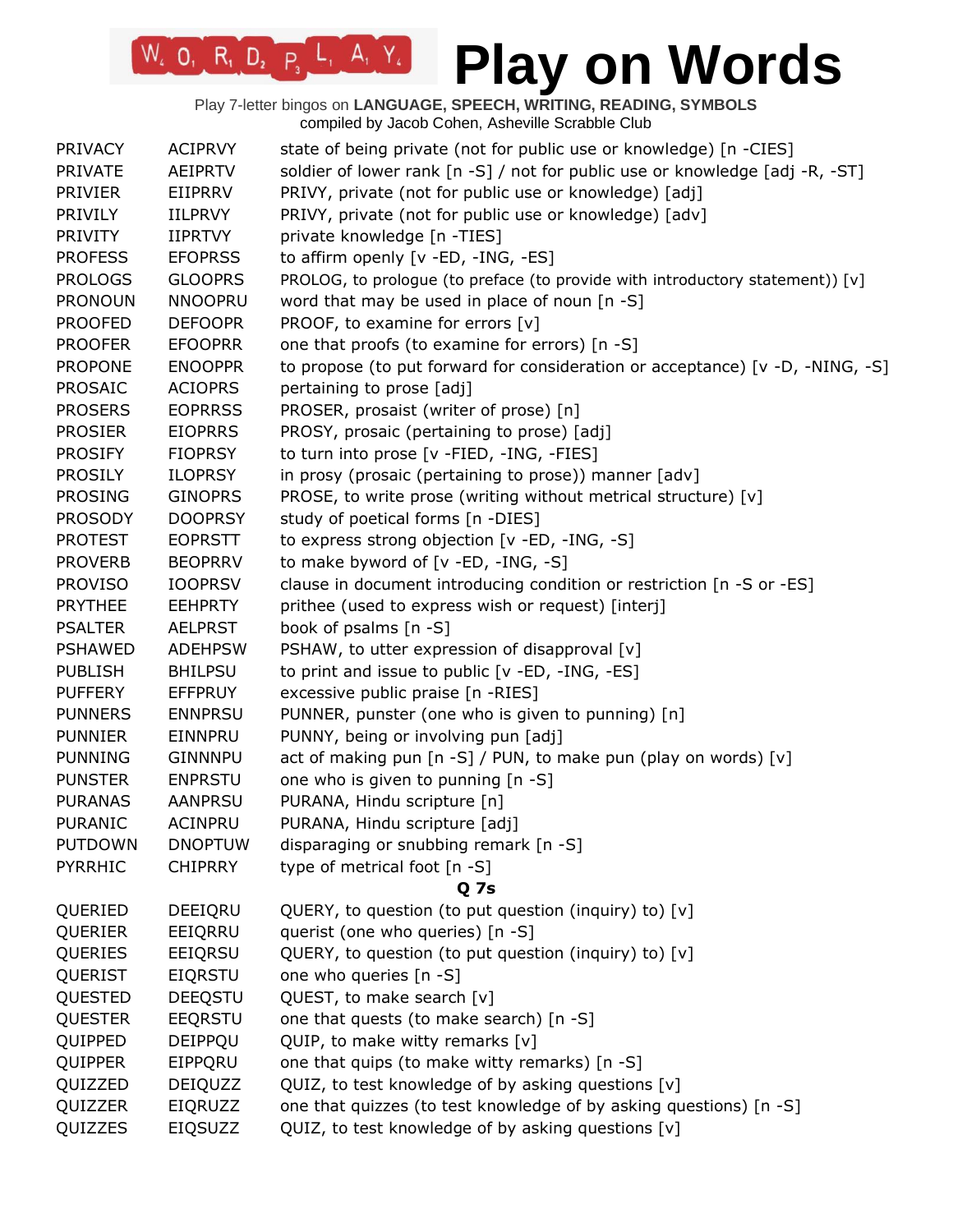| <b>QUOTERS</b> | <b>EOQRSTU</b> | QUOTER, one that quotes (to repeat words of) [n]                                                                 |
|----------------|----------------|------------------------------------------------------------------------------------------------------------------|
| QUOTING        | GINOQTU        | QUOTE, to repeat words of $[v]$                                                                                  |
| QWERTYS        | <b>EQRSTWY</b> | QWERTY, standard keyboard [n]                                                                                    |
|                |                | <b>R</b> 7s                                                                                                      |
| <b>RABBONI</b> | <b>ABBINOR</b> | master; teacher -- used as Jewish title of respect [n -S]                                                        |
| <b>RAILING</b> | <b>AGIILNR</b> | RAIL, to scold in abusive or insolent language [v]                                                               |
| RALLIED        | ADEILLR        | RALLY, to call together for common purpose [v]                                                                   |
| RALLIER        | AEILLRR        | one that rallies (to call together for common purpose) [n -S]                                                    |
| <b>RALLIES</b> | <b>AEILLRS</b> | RALLY, to call together for common purpose [v]                                                                   |
| <b>RANTERS</b> | <b>AENRRST</b> | RANTER, one that rants (to speak in loud or vehement manner) [n]                                                 |
| <b>RANTING</b> | <b>AGINNRT</b> | RANT, to speak in loud or vehement manner [v]                                                                    |
| <b>RAVINGS</b> | <b>AGINRSV</b> | RAVING, irrational, incoherent speech [n]                                                                        |
| <b>READERS</b> | <b>ADEERRS</b> | READER, one that reads (to look at so as to take in meaning of, as something written or printed) [n]             |
| READING        | ADEGINR        | material that is read [n -S] / READ, to look at so as to take in meaning of, as something written or printed [v] |
| <b>REARGUE</b> | AEEGRRU        | to argue again $[v -D, -UING, -S]$                                                                               |
| <b>REBUKED</b> | <b>BDEEKRU</b> | REBUKE, to criticize sharply [v]                                                                                 |
| <b>REBUKER</b> | <b>BEEKRRU</b> | one that rebukes (to criticize sharply) [n -S]                                                                   |
| <b>REBUKES</b> | <b>BEEKRSU</b> | REBUKE, to criticize sharply [v]                                                                                 |
| <b>RECANTS</b> | <b>ACENRST</b> | RECANT, to make formal retraction or disavowal of [v]                                                            |
| <b>RECITED</b> | <b>CDEEIRT</b> | RECITE, to declaim or say from memory [v]                                                                        |
| <b>RECITER</b> | <b>CEEIRRT</b> | one that recites (to declaim or say from memory) [n -S]                                                          |
| <b>RECITES</b> | <b>CEEIRST</b> | RECITE, to declaim or say from memory [v]                                                                        |
| <b>RECLAME</b> | <b>ACEELMR</b> | publicity [n -S]                                                                                                 |
| <b>RECORDS</b> | <b>CDEORRS</b> | RECORD, to set down for preservation [v]                                                                         |
| <b>RECOUNT</b> | <b>CENORTU</b> | to relate in detail [v -ED, -ING, -S]                                                                            |
| <b>REDACTS</b> | <b>ACDERST</b> | REDACT, to prepare for publication $[v]$                                                                         |
| <b>REDBAIT</b> | ABDEIRT        | to denounce as Communist [v -ED, -ING, -S]                                                                       |
| <b>REDRAFT</b> | ADEFRRT        | to make revised copy of [v -ED, -ING, -S]                                                                        |
| <b>REEDITS</b> | <b>DEEIRST</b> | REEDIT, EDIT, to correct and prepare for publication $[v]$                                                       |
| <b>REFUSAL</b> | <b>AEFLRSU</b> | act of refusing (to express oneself as unwilling to accept, do, or comply with) [n -S]                           |
| <b>REFUSED</b> | <b>DEEFRSU</b> | REFUSE, to express oneself as unwilling to accept, do, or comply with $[v]$                                      |
| <b>REFUSER</b> | <b>EEFRRSU</b> | one that refuses (to express oneself as unwilling to accept, do, or comply with) [n -S]                          |
| <b>REFUSES</b> | <b>EEFRSSU</b> | REFUSE, to express oneself as unwilling to accept, do, or comply with $[v]$                                      |
| <b>REHEARD</b> | <b>ADEEHRR</b> | REHEAR, to hear again [v]                                                                                        |
| <b>REHEARS</b> | <b>AEEHRRS</b> | REHEAR, to hear again [v]                                                                                        |
| <b>REINDEX</b> | <b>DEEINRX</b> | to index again [v -ED, -ING, -ES]                                                                                |
| <b>REINKED</b> | <b>DEEIKNR</b> | REINK, INK, to mark with ink (colored fluid used for writing) [v]                                                |
| <b>REISSUE</b> | <b>EEIRSSU</b> | to issue again [v -ED, -UING, -S]                                                                                |
| <b>RELABEL</b> | ABEELLR        | to label again [v -ED, -LLED, -ING, -LLING, -S]                                                                  |
| <b>RELAPSE</b> | <b>AEELPRS</b> | to fall or slip back into former state [v -D, -SING, -S]                                                         |
| <b>RELATED</b> | ADEELRT        | RELATE, to give account of $[v]$                                                                                 |
| <b>RELATER</b> | <b>AEELRRT</b> | one that relates (to give account of) [n -S]                                                                     |
| <b>RELATES</b> | <b>AEELRST</b> | RELATE, to give account of $[v]$                                                                                 |
| <b>RELATOR</b> | <b>AELORRT</b> | relater (one that relates (to give account of)) [n -S]                                                           |
| <b>RELISTS</b> | <b>EILRSST</b> | RELIST, LIST, to write down in particular order [v]                                                              |
| <b>REMARKS</b> | <b>AEKMRRS</b> | REMARK, to say or write briefly or casually [v]                                                                  |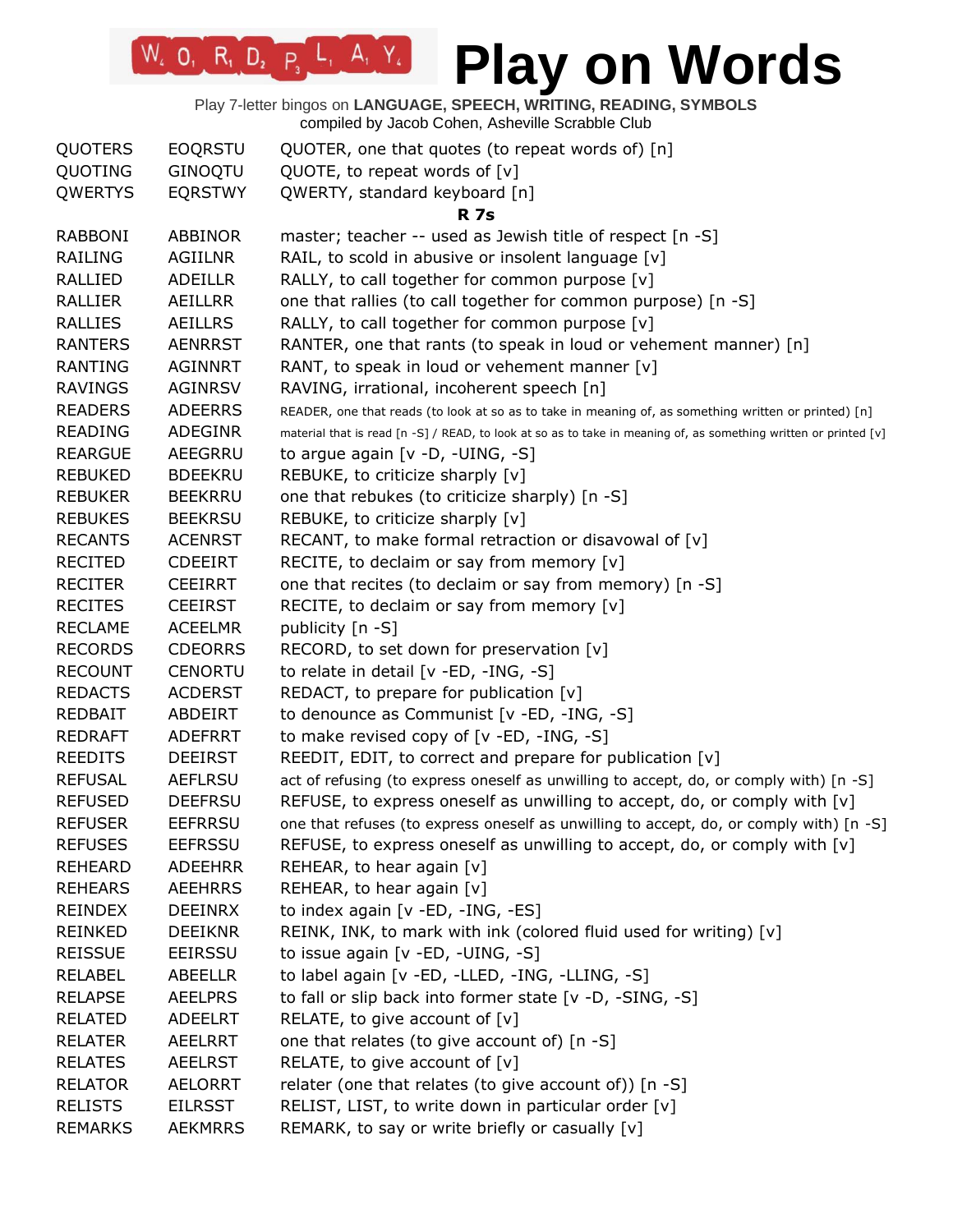Play 7-letter bingos on **LANGUAGE, SPEECH, WRITING, READING, SYMBOLS** compiled by Jacob Cohen, Asheville Scrabble Club

 $W_4$  0, R<sub>1</sub> D<sub>2</sub> P<sub>3</sub> L<sub>1</sub> A<sub>1</sub> Y<sub>4</sub>

| <b>RENAMED</b> | <b>ADEEMNR</b> | RENAME, to name again [v]                                                                   |
|----------------|----------------|---------------------------------------------------------------------------------------------|
| <b>RENAMES</b> | <b>AEEMNRS</b> | RENAME, to name again [v]                                                                   |
| <b>REPEATS</b> | <b>AEEPRST</b> | REPEAT, to say or do again [v]                                                              |
| <b>REPINED</b> | <b>DEEINPR</b> | REPINE, to express discontent [v]                                                           |
| <b>REPINER</b> | <b>EEINPRR</b> | one that repines (to express discontent) [n -S]                                             |
| <b>REPINES</b> | <b>EEINPRS</b> | REPINE, to express discontent [v]                                                           |
| <b>REPLIED</b> | <b>DEEILPR</b> | REPLY, to answer (to say, write, or act in return) $[v]$                                    |
| <b>REPLIER</b> | <b>EEILPRR</b> | one that replies (to answer (to say, write, or act in return)) [n -S]                       |
| <b>REPLIES</b> | <b>EEILPRS</b> | REPLY, to answer (to say, write, or act in return) $[v]$                                    |
| <b>REPRINT</b> | <b>EINPRRT</b> | PRINT, to produce by pressed type on surface [v -ED, -ING, -S]                              |
| <b>REPROOF</b> | <b>EFOOPRR</b> | criticism for fault [n -S]                                                                  |
| <b>REPROVE</b> | <b>EEOPRRV</b> | to rebuke (to criticize sharply) [v -D, -VING, -S]                                          |
| <b>REQUEST</b> | <b>EEQRSTU</b> | to express desire for [v -ED, -ING, -S]                                                     |
| <b>REREADS</b> | <b>ADEERRS</b> | REREAD, READ, to look at so as to take in meaning of, as something written or printed [v]   |
| <b>RESENTS</b> | <b>EENRSST</b> | RESENT, to feel or express annoyance or ill will at [v]                                     |
| <b>RESPEAK</b> | <b>AEEKPRS</b> | SPEAK, to utter words [v -POKE, -POKEN, -ING, -S]                                           |
| <b>RESPELL</b> | <b>EELLPRS</b> | SPELL, to name or write letters of in order [v -ED or -ELT, -ING, -S]                       |
| <b>RESPOND</b> | <b>DENOPRS</b> | to say or act in return [v -ED, -ING, -S]                                                   |
| <b>RETELLS</b> | <b>EELLRST</b> | RETELL, to tell again [v]                                                                   |
| <b>RETITLE</b> | EEILRTT        | to title again $[v -D, -LING, -S]$                                                          |
| <b>RETORTS</b> | <b>EORRSTT</b> | RETORT, to answer back sharply [v]                                                          |
| <b>RETRACT</b> | <b>ACERRTT</b> | to take back [v -ED, -ING, -S]                                                              |
| <b>RETWEET</b> | <b>EEERTTW</b> | to tweet message again [v -ED, -ING, -S]                                                    |
| <b>RETYPED</b> | <b>DEEPRTY</b> | RETYPE, TYPE, to write with typewriter [v]                                                  |
| <b>RETYPES</b> | <b>EEPRSTY</b> | RETYPE, TYPE, to write with typewriter [v]                                                  |
| <b>REUTTER</b> | EERRTTU        | UTTER, to give audible expression to [v -ED, -ING, -S]                                      |
| <b>REVERSO</b> | <b>EEORRSV</b> | verso (left-hand page of book) [n -S]                                                       |
| <b>REVILED</b> | <b>DEEILRV</b> | REVILE, to denounce with abusive language [v]                                               |
| <b>REVILER</b> | EEILRRV        | one that reviles (to denounce with abusive language) [n -S]                                 |
| <b>REVILES</b> | <b>EEILRSV</b> | REVILE, to denounce with abusive language [v]                                               |
| <b>REVISAL</b> | AEILRSV        | revision (revised version) [n -S]                                                           |
| <b>REVISED</b> | <b>DEEIRSV</b> | REVISE, to make new or improved version of [v]                                              |
| <b>REVISER</b> | EEIRRSV        | one that revises (to make new or improved version of) [n -S]                                |
| <b>REVISES</b> | <b>EEIRSSV</b> | REVISE, to make new or improved version of $[v]$                                            |
| <b>REVOICE</b> | <b>CEEIORV</b> | VOICE, to express or utter [v -D, -CING, -S]                                                |
| <b>REVUIST</b> | <b>EIRSTUV</b> | writer of revues [n -S]                                                                     |
| <b>REWORDS</b> | <b>DEORRSW</b> | REWORD, to state again in other words $[v]$                                                 |
| <b>REWRITE</b> | <b>EEIRRTW</b> | WRITE, to form characters or symbols on surface with instrument [v -ROTE, -TTEN, -TING, -S] |
| <b>RHETORS</b> | <b>EHORRST</b> | RHETOR, teacher of rhetoric [n]                                                             |
| <b>RHYMERS</b> | <b>EHMRRSY</b> | RHYMER, one that rhymes (to compose verse with corresponding terminal sounds) [n]           |
| <b>RHYMING</b> | <b>GHIMNRY</b> | RHYME, to compose verse with corresponding terminal sounds [v]                              |
| RIBALDS        | <b>ABDILRS</b> | RIBALD, one who uses crude language [n]                                                     |
| RIDDLED        | <b>DDDEILR</b> | RIDDLE, to pierce with many holes $[v]$                                                     |
| <b>RIDDLER</b> | <b>DDEILRR</b> | one that riddles (to pierce with many holes) [n -S]                                         |
| <b>RIDDLES</b> | <b>DDEILRS</b> | RIDDLE, to pierce with many holes $[v]$                                                     |
| <b>ROGERED</b> | <b>DEEGORR</b> | ROGER, to indicate that message has been received [v]                                       |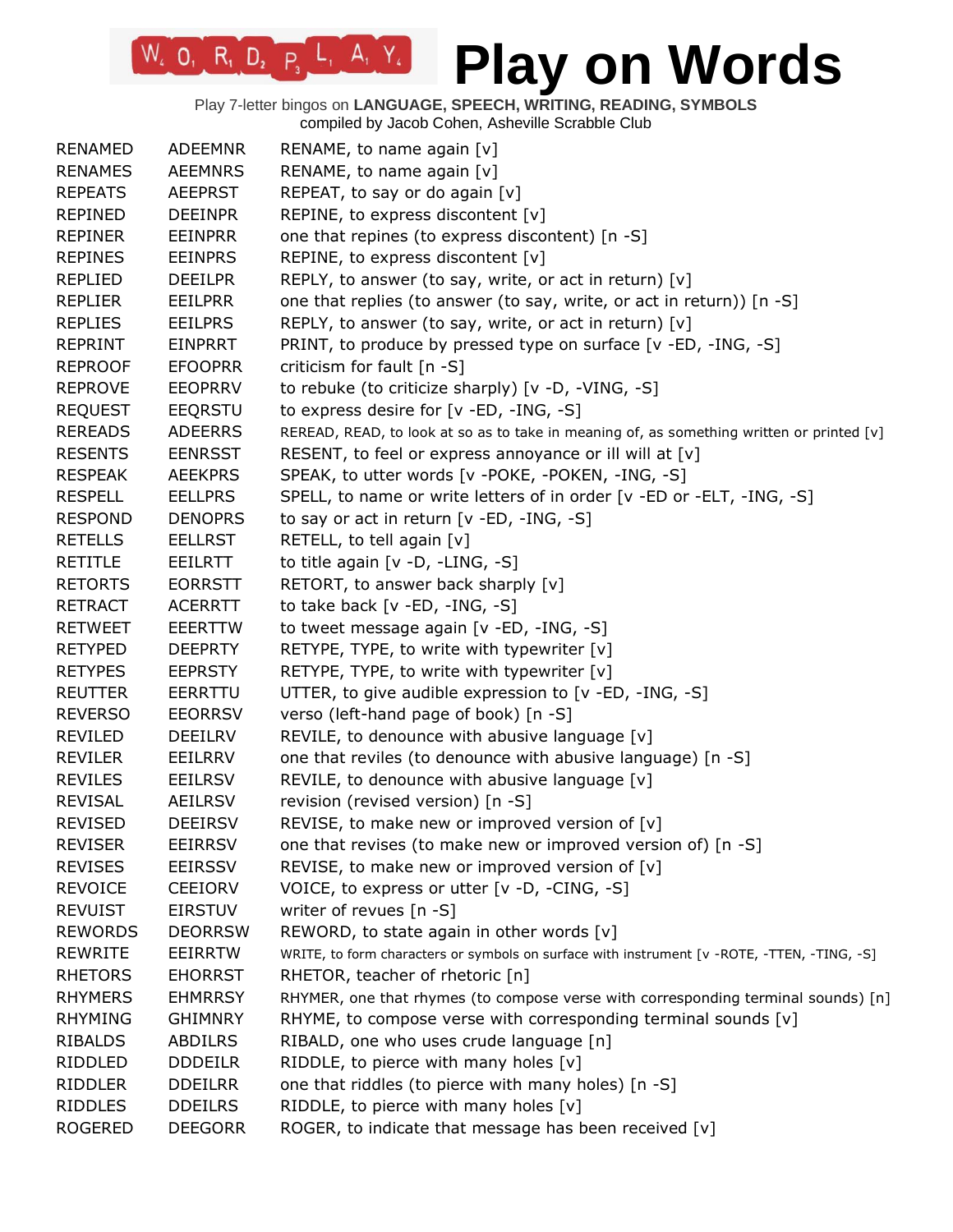Play 7-letter bingos on **LANGUAGE, SPEECH, WRITING, READING, SYMBOLS** compiled by Jacob Cohen, Asheville Scrabble Club

 $W_4$  0, R<sub>1</sub> D<sub>2</sub> P<sub>3</sub> L<sub>1</sub> A<sub>1</sub> Y<sub>4</sub>

| <b>ROMAJIS</b> | <b>AIJMORS</b> | ROMAJI, system of transliterating Japanese into Latin alphabet [n]                |
|----------------|----------------|-----------------------------------------------------------------------------------|
| <b>ROMAUNT</b> | <b>AMNORTU</b> | long, medieval tale $[n - S]$                                                     |
| <b>RONDEAU</b> | ADENORU        | short poem of fixed form [n -X]                                                   |
| <b>RONDELS</b> | <b>DELNORS</b> | RONDEL, rondeau (short poem of fixed form) of 14 lines [n]                        |
| <b>ROOSERS</b> | <b>EOORRSS</b> | ROOSER, one that rooses (to praise (to express approval or admiration of)) [n]    |
| <b>ROOSING</b> | <b>GINOORS</b> | ROOSE, to praise (to express approval or admiration of) [v]                       |
| <b>ROSTERS</b> | <b>EORRSST</b> | ROSTER, to place in list of names $[v]$                                           |
| <b>RUBRICS</b> | <b>BCIRRSU</b> | RUBRIC, part of manuscript or book that appears in red [n]                        |
| <b>RUMORED</b> | DEMORRU        | RUMOR, to spread by hearsay [v]                                                   |
| <b>RUMOURS</b> | <b>MORRSUU</b> | RUMOUR, to rumor (to spread by hearsay) [v]                                       |
| <b>RUNDOWN</b> | <b>DNNORUW</b> | summary (short restatement) [n -S]                                                |
| <b>RUNOVER</b> | <b>ENORRUV</b> | matter for publication that exceeds allotted space [n -S]                         |
| <b>RUSSIFY</b> | <b>FIRSSUY</b> | to make Russian [v -FIED, -ING, -FIES]                                            |
|                |                | <b>S7s</b>                                                                        |
| SAGAMAN        | <b>AAAGMNS</b> | writer of sagas [n -MEN]                                                          |
| <b>SAIYIDS</b> | <b>ADIISSY</b> | SAIYID, sayyid (lord; sir -- used as title of respect for Muslim dignitary) [n]   |
| <b>SAMECHS</b> | <b>ACEHMSS</b> | SAMECH, samek (Hebrew letter) [n]                                                 |
| <b>SAMEKHS</b> | <b>AEHKMSS</b> | SAMEKH, samek (Hebrew letter) [n]                                                 |
| <b>SANDHIS</b> | <b>ADHINSS</b> | SANDHI, process of phonetic modification [n]                                      |
| SAPPHIC        | <b>ACHIPPS</b> | type of verse form [n -S]                                                         |
| SARCASM        | <b>AACMRSS</b> | sharply mocking or contemptuous remark [n -S]                                     |
| <b>SASSING</b> | <b>AGINSSS</b> | SASS, to talk impudently to [v]                                                   |
| <b>SAYABLE</b> | <b>AABELSY</b> | SAY, to utter (to give audible expression to) [adj]                               |
| <b>SAYINGS</b> | <b>AGINSSY</b> | SAYING, maxim (brief statement of general truth or principle) [n]                 |
| SAYYIDS        | ADISSYY        | SAYYID, lord; sir -- used as title of respect for Muslim dignitary [n]            |
| <b>SCANDAL</b> | <b>AACDLNS</b> | to defame (to attack good name of) [v -ED, -LLED, -ING, -LLING, -S]               |
| <b>SCATHED</b> | <b>ACDEHST</b> | SCATHE, to criticize severely [v]                                                 |
| <b>SCATHES</b> | <b>ACEHSST</b> | SCATHE, to criticize severely [v]                                                 |
| <b>SCHMOOS</b> | <b>CHMOOSS</b> | to schmooze (to gossip (to talk idly about affairs of others)) [v -ED, -ING, -ES] |
| <b>SCOFFED</b> | <b>CDEFFOS</b> | SCOFF, to express rude doubt or derision [v]                                      |
| <b>SCOFFER</b> | <b>CEFFORS</b> | one that scoffs (to express rude doubt or derision) [n -S]                        |
| <b>SCOLDED</b> | <b>CDDELOS</b> | SCOLD, to rebuke harshly [v]                                                      |
| <b>SCOLDER</b> | <b>CDELORS</b> | one that scolds (to rebuke harshly) [n -S]                                        |
| <b>SCRAWLS</b> | <b>ACLRSSW</b> | SCRAWL, to write hastily or illegibly [v]                                         |
| <b>SCRAWLY</b> | <b>ACLRSWY</b> | written hastily or illegibly [adj -LIER, -LIEST]                                  |
| <b>SCRIBAL</b> | <b>ABCILRS</b> | pertaining to public clerk or secretary [adj]                                     |
| <b>SCRIPTS</b> | <b>CIPRSST</b> | SCRIPT, to prepare written text for, as play or motion picture [v]                |
| <b>SCROLLS</b> | <b>CLLORSS</b> | SCROLL, to move text across display screen [v]                                    |
| <b>SCURRIL</b> | <b>CILRRSU</b> | scurrile (expressed in coarse and abusive language) [adj]                         |
| <b>SEMATIC</b> | <b>ACEIMST</b> | serving as warning [adj]                                                          |
| <b>SEMEMES</b> | <b>EEEMMSS</b> | SEMEME, meaning of morpheme [n]                                                   |
| <b>SEMEMIC</b> | <b>CEEIMMS</b> | SEMEME, meaning of morpheme [adj]                                                 |
| <b>SERIALS</b> | <b>AEILRSS</b> | SERIAL, literary or dramatic work presented in successive installments [n]        |
| <b>SERIFED</b> | <b>DEEFIRS</b> | SERIF, fine line used to finish off main stroke of letter [adj]                   |
| <b>SERMONS</b> | <b>EMNORSS</b> | SERMON, religious discourse [n]                                                   |
| <b>SESTETS</b> | <b>EESSSTT</b> | SESTET, stanza of six lines [n]                                                   |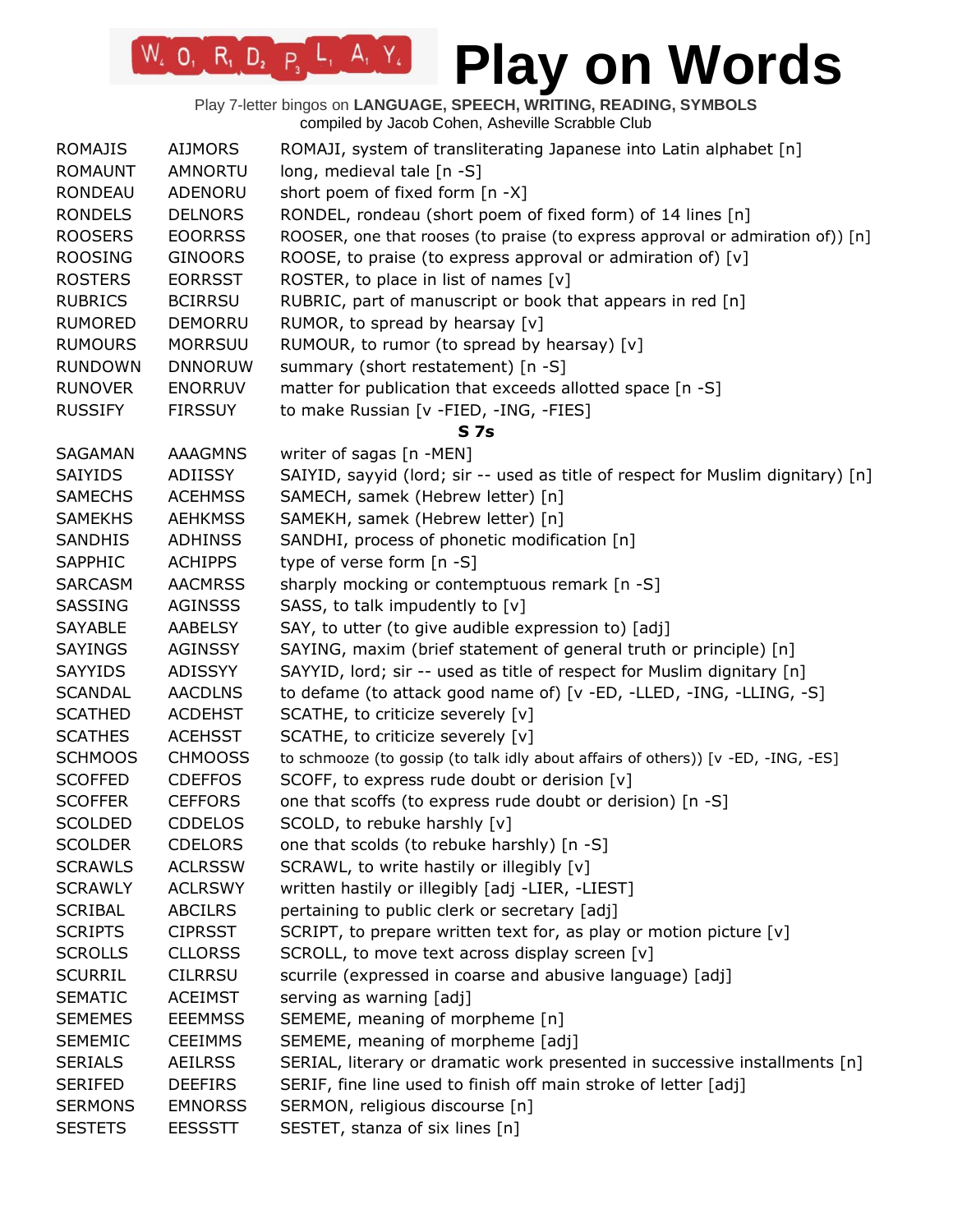Play 7-letter bingos on **LANGUAGE, SPEECH, WRITING, READING, SYMBOLS** compiled by Jacob Cohen, Asheville Scrabble Club

 $W_4$  O, R<sub>1</sub> D<sub>2</sub> P<sub>3</sub> L<sub>1</sub> A<sub>1</sub> Y<sub>4</sub>

| <b>SESTINA</b> | <b>AEINSST</b> | type of verse form [n -S]                                                                       |
|----------------|----------------|-------------------------------------------------------------------------------------------------|
| <b>SESTINE</b> | <b>EEINSST</b> | sestina (type of verse form) [n -S]                                                             |
| <b>SEXTAIN</b> | <b>AEINSTX</b> | stanza of six lines [n -S]                                                                      |
| <b>SEXTING</b> | <b>EGINSTX</b> | sending of sexually explicit messages or images by cell phone [n -S]                            |
| <b>SHADDUP</b> | <b>ADDHPSU</b> | used to silence someone [interj]                                                                |
| <b>SHALOMS</b> | <b>AHLMOSS</b> | SHALOM, word used as Jewish greeting or farewell [n]                                            |
| <b>SHEETED</b> | <b>DEEEHST</b> | SHEET, to cover with sheet (thin, rectangular piece of material) [v]                            |
| <b>SHELTAS</b> | <b>AEHLSST</b> | SHELTA, esoteric jargon of Gaelic [n]                                                           |
| <b>SHIVITI</b> | <b>HIIISTV</b> | plaque with Hebrew verse [n -S]                                                                 |
| <b>SHMOOZE</b> | <b>EHMOOSZ</b> | to schmooze (to gossip (to talk idly about affairs of others)) [v -D, -ZING, -S]                |
| <b>SHOLOMS</b> | <b>HLMOOSS</b> | SHOLOM, shalom (word used as Jewish greeting or farewell) [n]                                   |
| <b>SHOUTED</b> | <b>DEHOSTU</b> | SHOUT, to utter loudly [v]                                                                      |
| <b>SHOUTER</b> | <b>EHORSTU</b> | one that shouts (to utter loudly) [n -S]                                                        |
| <b>SHRIEVE</b> | <b>EEHIRSV</b> | to shrive (to hear confession of and grant absolution to) [v -D, -VING, -S]                     |
| <b>SHRIFTS</b> | <b>FHIRSST</b> | SHRIFT, act of shriving (to hear confession of and grant absolution to) [n]                     |
| <b>SHRIVED</b> | <b>DEHIRSV</b> | SHRIVE, to hear confession of and grant absolution to [v]                                       |
| <b>SHRIVEN</b> | <b>EHINRSV</b> | SHRIVE, to hear confession of and grant absolution to [v]                                       |
| <b>SHRIVER</b> | <b>EHIRRSV</b> | one that shrives (to hear confession of and grant absolution to) [n -S]                         |
| <b>SHRIVES</b> | <b>EHIRSSV</b> | SHRIVE, to hear confession of and grant absolution to [v]                                       |
| <b>SIDDURS</b> | <b>DDIRSSU</b> | SIDDUR, Jewish prayer book [n]                                                                  |
| <b>SIDEBAR</b> | ABDEIRS        | short news story accompanying major story [n -S]                                                |
| <b>SIGMATE</b> | <b>AEGIMST</b> | SIGMA, Greek letter [adj]                                                                       |
| <b>SIGNAGE</b> | <b>AEGGINS</b> | system of signs in community [n -S]                                                             |
| <b>SIGNEES</b> | <b>EEGINSS</b> | SIGNEE, signer of document [n]                                                                  |
| <b>SIGNERS</b> | <b>EGINRSS</b> | SIGNER, one that signs (to write one's name on) [n]                                             |
| <b>SIGNING</b> | <b>GGIINNS</b> | act of writing one's signature on document or in book [n -S] / SIGN, to write one's name on [v] |
| <b>SIGNIOR</b> | <b>GIINORS</b> | signor (Italian title of courtesy for man) [n -I, -S]                                           |
| <b>SIGNORA</b> | <b>AGINORS</b> | Italian title of courtesy for married woman [n -S, -RE]                                         |
| <b>SIGNORI</b> | <b>GIINORS</b> | SIGNOR, Italian title of courtesy for man [n]                                                   |
| <b>SIGNORS</b> | <b>GINORSS</b> | SIGNOR, Italian title of courtesy for man [n]                                                   |
| <b>SIMILES</b> | <b>EIILMSS</b> | SIMILE, figure of speech [n]                                                                    |
| <b>SIMPLEX</b> | <b>EILMPSX</b> | simple word [n -ES or -LICES or -LICIA]                                                         |
| <b>SIRRAHS</b> | AHIRRSS        | SIRRAH, form of address used to inferiors [n]                                                   |
| <b>SLANDER</b> | <b>ADELNRS</b> | to defame (to attack good name of) [v -ED, -ING, -S]                                            |
| <b>SLANGED</b> | <b>ADEGLNS</b> | SLANG, to use slang (extremely informal or vulgar language) [v]                                 |
| <b>SLIPOUT</b> | <b>ILOPSTU</b> | insert in newspaper [n -S]                                                                      |
| <b>SLOGANS</b> | <b>AGLNOSS</b> | SLOGAN, motto adopted by group [n]                                                              |
| <b>SLURRED</b> | <b>DELRRSU</b> | SLUR, to pass over lightly or carelessly [v]                                                    |
| <b>SMATTER</b> | <b>AEMRSTT</b> | to speak with little knowledge [v -ED, -ING, -S]                                                |
| <b>SMATTER</b> | <b>AEMRSTT</b> | to speak with little knowledge [v -ED, -ING, -S]                                                |
| <b>SNASHES</b> | <b>AEHNSSS</b> | SNASH, abusive language [n]                                                                     |
| <b>SNEAPED</b> | <b>ADEENPS</b> | SNEAP, to chide (to scold (to rebuke harshly)) [v]                                              |
| <b>SNIGLET</b> | <b>EGILNST</b> | word coined for something not having name [n -S]                                                |
|                |                | to deliver informal impassioned speech on street [v -ED, -ING, -ES]                             |
| <b>SOAPBOX</b> | <b>ABOOPSX</b> |                                                                                                 |
| <b>SOLICIT</b> | <b>CIILOST</b> | to ask for earnestly [v -ED, -ING, -S]                                                          |
| <b>SOLVERS</b> | <b>ELORSSV</b> | SOLVER, one that solves (to find answer or explanation for) [n]                                 |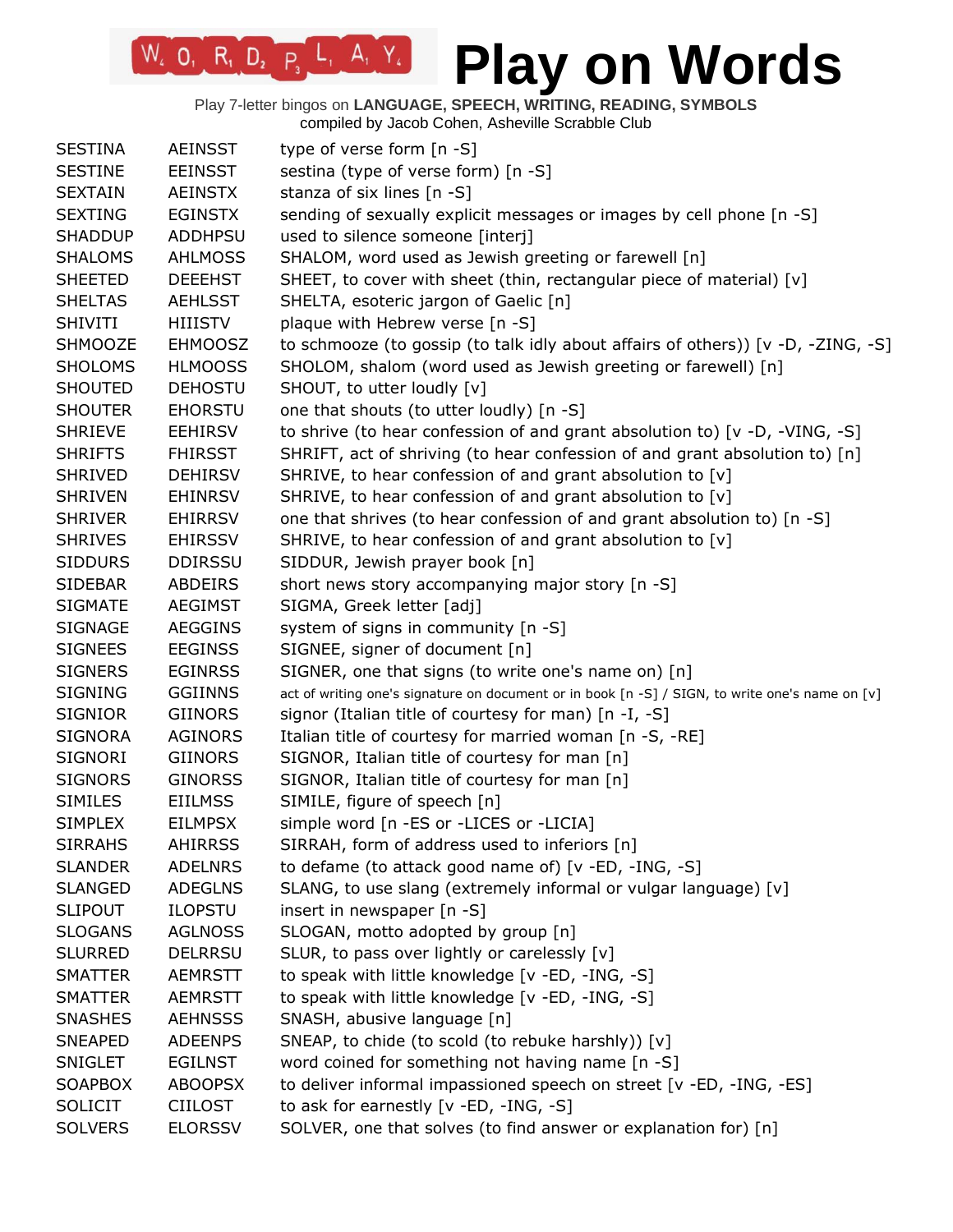| <b>SOLVING</b> | <b>GILNOSV</b> | SOLVE, to find answer or explanation for $[v]$                           |
|----------------|----------------|--------------------------------------------------------------------------|
| <b>SONNETS</b> | <b>ENNOSST</b> | SONNET, to compose sonnet (type of poem) [v]                             |
| <b>SORITES</b> | <b>EIORSST</b> | type of argument used in logic [n SORITES]                               |
| SORITIC        | <b>CIIORST</b> | SORITES, type of argument used in logic [adj]                            |
| <b>SPEAKER</b> | <b>AEEKPRS</b> | one that speaks (to utter words) [n -S]                                  |
| <b>SPECCED</b> | <b>CCDEEPS</b> | SPEC, to write specifications for $[v]$                                  |
| <b>SPEERED</b> | <b>DEEEPRS</b> | SPEER, to inquire (to ask about) [v]                                     |
| SPEIRED        | <b>DEEIPRS</b> | SPEIR, to speer (to inquire (to ask about)) [v]                          |
| <b>SPELLED</b> | <b>DEELLPS</b> | SPELL, to name or write letters of in order [v]                          |
| <b>SPELLER</b> | <b>EELLPRS</b> | one that spells words [n -S]                                             |
| <b>SPIELED</b> | <b>DEEILPS</b> | SPIEL, to talk at length [v]                                             |
| <b>SPIELER</b> | <b>EEILPRS</b> | one that spiels (to talk at length) [n -S]                               |
| <b>SPIERED</b> | <b>DEEIPRS</b> | SPIER, to speer (to inquire (to ask about)) [v]                          |
| <b>SPIRANT</b> | AINPRST        | speech sound produced by forcing of breath through narrow passage [n -S] |
| <b>SPOKING</b> | <b>GIKNOPS</b> | SPOKE, SPEAK, to utter words [v]                                         |
| <b>SPONDEE</b> | <b>DEENOPS</b> | type of metrical foot [n -S]                                             |
| <b>SQUIRLS</b> | <b>ILQRSSU</b> | SQUIRL, ornamental curve in handwriting [n]                              |
| <b>STAMMER</b> | <b>AEMMRST</b> | to speak with involuntary breaks and pauses [v -ED, -ING, -S]            |
| <b>STANZAS</b> | <b>AANSSTZ</b> | STANZA, division of poem [n]                                             |
| <b>STATERS</b> | <b>AERSSTT</b> | STATER, one that states (to set forth in words) [n]                      |
| <b>STATING</b> | AGINSTT        | STATE, to set forth in words [v]                                         |
| <b>STATIVE</b> | AEISTTV        | verb that expresses condition [n -S]                                     |
| <b>STELENE</b> | <b>EEELNST</b> | STELA, inscribed slab used as monument [adj]                             |
| <b>STEMMAS</b> | <b>AEMMSST</b> | STEMMA, scroll recording genealogy of family in ancient Rome [n]         |
| <b>STEREOS</b> | <b>EEORSST</b> | STEREO, to make type of printing plate [v]                               |
| <b>STETTED</b> | <b>DEESTTT</b> | STET, to cancel previously made printing correction [v]                  |
| <b>STICKER</b> | <b>CEIKRST</b> | to attach adhesive label to [v -ED, -ING, -S]                            |
| <b>STICKIE</b> | <b>CEIIKST</b> | sticky (slip of notepaper having adhesive strip on back) [n -S]          |
| <b>STICKLE</b> | <b>CEIKLST</b> | to argue stubbornly [v -D, -LING, -S]                                    |
| <b>STOOLIE</b> | <b>EILOOST</b> | informer (one that informs (to supply with information)) [n -S]          |
| <b>STORIED</b> | <b>DEIORST</b> | STORY, to relate as story (account of event or series of events) [v]     |
| <b>STORIES</b> | <b>EIORSST</b> | STORY, to relate as story (account of event or series of events) [v]     |
| <b>STRINES</b> | <b>EINRSST</b> | STRINE, English as spoken in Australia [n]                               |
| <b>STUTTER</b> | <b>ERSTTTU</b> | to speak with spasmodic repetition [v -ED, -ING, -S]                     |
| <b>STYLERS</b> | <b>ELRSSTY</b> | STYLER, one that styles (to name (to give title to)) [n]                 |
| <b>STYLING</b> | <b>GILNSTY</b> | STYLE, to name (to give title to) [v]                                    |
| <b>STYLIST</b> | <b>ILSSTTY</b> | one who is master of literary or rhetorical style [n -S]                 |
| <b>SUASION</b> | AINOSSU        | persuasion [n -S]                                                        |
| <b>SUASIVE</b> | <b>AEISSUV</b> | SUASION, persuasion [adj]                                                |
| <b>SUASORY</b> | <b>AORSSUY</b> | SUASION, persuasion [adj]                                                |
| <b>SUBEDIT</b> | <b>BDEISTU</b> | to act as assistant editor of [v -ED, -ING, -S]                          |
| <b>SUBFILE</b> | <b>BEFILSU</b> | subdivision of file [n -S]                                               |
| <b>SUBHEAD</b> | <b>ABDEHSU</b> | heading of subdivision [n -S]                                            |
| <b>SUBIDEA</b> | ABDEISU        | inferior idea [n -S]                                                     |
| <b>SUBITEM</b> | <b>BEIMSTU</b> | item that forms subdivision of larger topic [n -S]                       |
| <b>SUBPLOT</b> | <b>BLOPSTU</b> | secondary literary plot [n -S]                                           |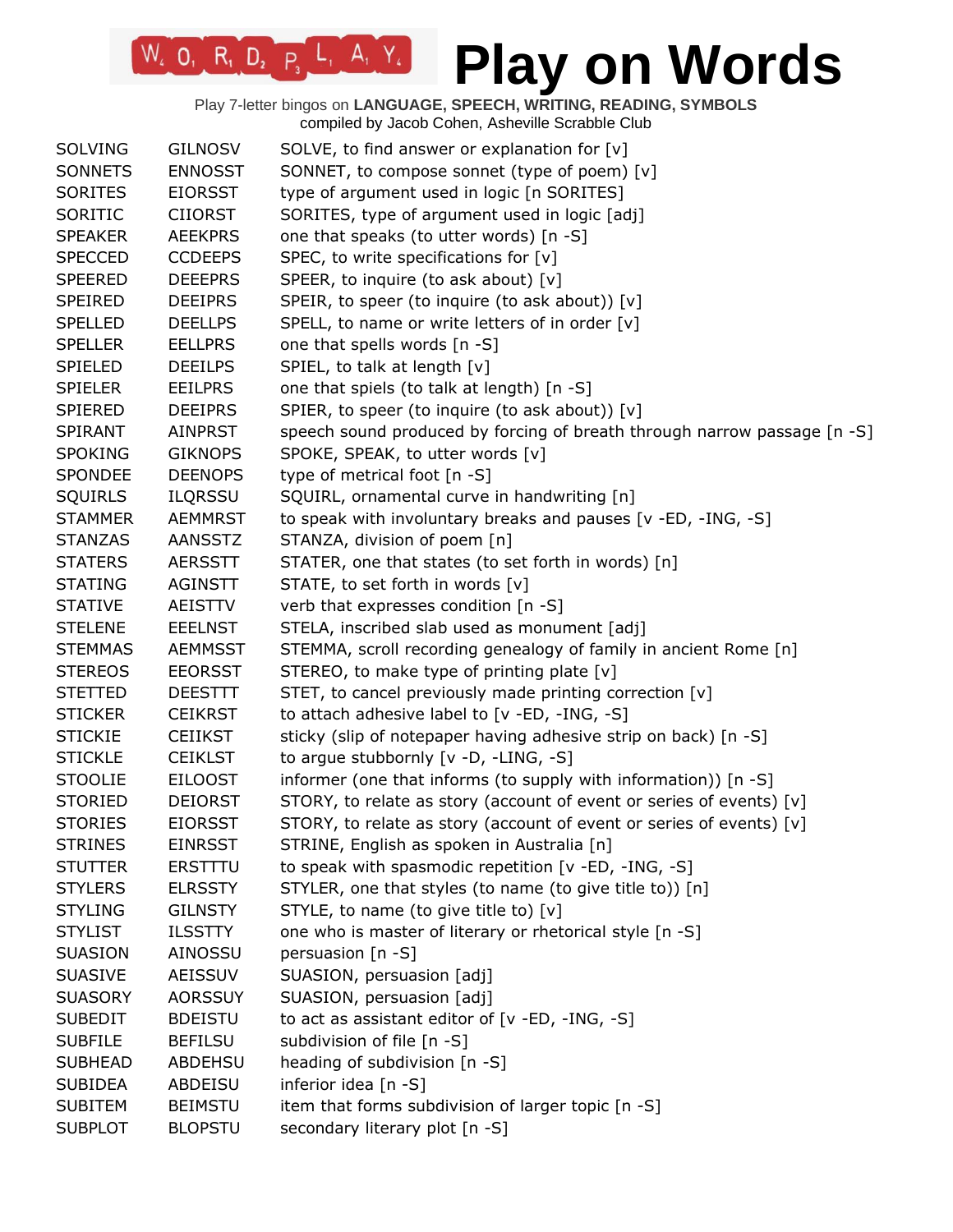| <b>SUBTEXT</b> | <b>BESTTUX</b> | written or printed matter under more general text [n -S]                    |
|----------------|----------------|-----------------------------------------------------------------------------|
| <b>SUMMARY</b> | <b>AMMRSUY</b> | short restatement [n -RIES]                                                 |
| <b>SUPERED</b> | <b>DEEPRSU</b> | SUPER, to reinforce with thin cotton mesh, as book [v]                      |
| <b>SUPINES</b> | <b>EINPSSU</b> | SUPINE, Latin verbal noun [n]                                               |
| <b>SURNAME</b> | <b>AEMNRSU</b> | to give family name to $[v -D, -MING, -S]$                                  |
| SWANNED        | <b>ADENNSW</b> | SWAN, to swear (to utter solemn oath) [v]                                   |
| <b>SWEARER</b> | <b>AEERRSW</b> | one that swears (to utter solemn oath) [n -S]                               |
| <b>SYMBOLS</b> | <b>BLMOSSY</b> | SYMBOL, to serve as symbol (representation) of [v]                          |
| <b>SYNCOPE</b> | <b>CENOPSY</b> | contraction of word by omitting one or more sounds from middle [n -S]       |
| <b>SYNESIS</b> | <b>EINSSSY</b> | type of grammatical construction [n -ES]                                    |
| <b>SYNONYM</b> | <b>MNNOSYY</b> | word having same meaning as another [n -S]                                  |
| <b>SYNTAGM</b> | <b>AGMNSTY</b> | syntagma (syntactic element) [n -S]                                         |
| <b>SYNTYPE</b> | <b>ENPSTYY</b> | each of set of type specimens on which name of new species is based [n -S]  |
|                |                | T 7s                                                                        |
| <b>TABBING</b> | ABBGINT        | TAB, to name or designate [v]                                               |
| <b>TABLETS</b> | <b>ABELSTT</b> | TABLET, to inscribe on small, flat surface [v]                              |
| <b>TABLOID</b> | ABDILOT        | small newspaper [n -S]                                                      |
| <b>TABULAR</b> | <b>AABLRTU</b> | of or pertaining to list [adj]                                              |
| <b>TACITLY</b> | <b>ACILTTY</b> | TACIT, unspoken [adv]                                                       |
| <b>TAGGERS</b> | <b>AEGGRST</b> | TAGGER, one that tags (to provide with tag (identifying marker)) [n]        |
| <b>TAGGING</b> | AGGGINT        | TAG, to provide with tag (identifying marker) $[v]$                         |
| <b>TAGLIKE</b> | AEGIKLT        | resembling tag [adj]                                                        |
| <b>TAGLINE</b> | <b>AEGILNT</b> | final line of play or joke that makes point [n -S]                          |
| <b>TAGMEME</b> | <b>AEEGMMT</b> | smallest unit of meaningful grammatical relation [n -S]                     |
| <b>TALKERS</b> | <b>AEKLRST</b> | TALKER, one that talks (to communicate by speaking) [n]                     |
| <b>TALKIER</b> | AEIKLRT        | TALKY, tending to talk great deal [adj]                                     |
| <b>TALKING</b> | <b>AGIKLNT</b> | conversation [n -S] / TALK, to communicate by speaking [v]                  |
| <b>TANTRAS</b> | <b>AANRSTT</b> | TANTRA, one of class of Hindu religious writings [n]                        |
| <b>TANTRIC</b> | <b>ACINRTT</b> | TANTRA, one of class of Hindu religious writings [adj]                      |
| <b>TAUNTED</b> | ADENTTU        | TAUNT, to challenge or reproach sarcastically [v]                           |
| <b>TAUNTER</b> | AENRTTU        | one that taunts (to challenge or reproach sarcastically) [n -S]             |
| <b>TAXEMES</b> | <b>AEEMSTX</b> | TAXEME, minimum grammatical feature of selection [n]                        |
| <b>TAXEMIC</b> | <b>ACEIMTX</b> | TAXEME, minimum grammatical feature of selection [adj]                      |
| <b>TELEXED</b> | <b>DEEELTX</b> | TELEX, to send message by type of telegraphic system [v]                    |
| <b>TELEXES</b> | <b>EEELSTX</b> | TELEX, to send message by type of telegraphic system [v]                    |
| <b>TELLERS</b> | EELLRST        | TELLER, one that tells (to give detailed account of) [n]                    |
| <b>TELLING</b> | <b>EGILLNT</b> | TELL, to give detailed account of $[v]$                                     |
| <b>TERCETS</b> | <b>CEERSTT</b> | TERCET, group of three lines of verse [n]                                   |
| <b>TERMING</b> | <b>EGIMNRT</b> | TERM, to give name to $[v]$                                                 |
| <b>TERSELY</b> | <b>EELRSTY</b> | TERSE, succinct (clearly expressed in few words) [adv]                      |
| <b>TERSEST</b> | <b>EERSSTT</b> | TERSE, succinct (clearly expressed in few words) [adj]                      |
| <b>TESTIFY</b> | <b>EFISTTY</b> | to make declaration of truth under oath [v -FIED, -ING, -FIES]              |
| <b>TEXTERS</b> | <b>EERSTTX</b> | TEXTER, one that texts (to send message from one cell phone to another) [n] |
| <b>TEXTING</b> | <b>EGINTTX</b> | TEXT, to send message from one cell phone to another [v]                    |
| <b>TEXTUAL</b> | <b>AELTTUX</b> | pertaining to text [adj]                                                    |
| <b>THANKED</b> | <b>ADEHKNT</b> | THANK, to express gratitude to [v]                                          |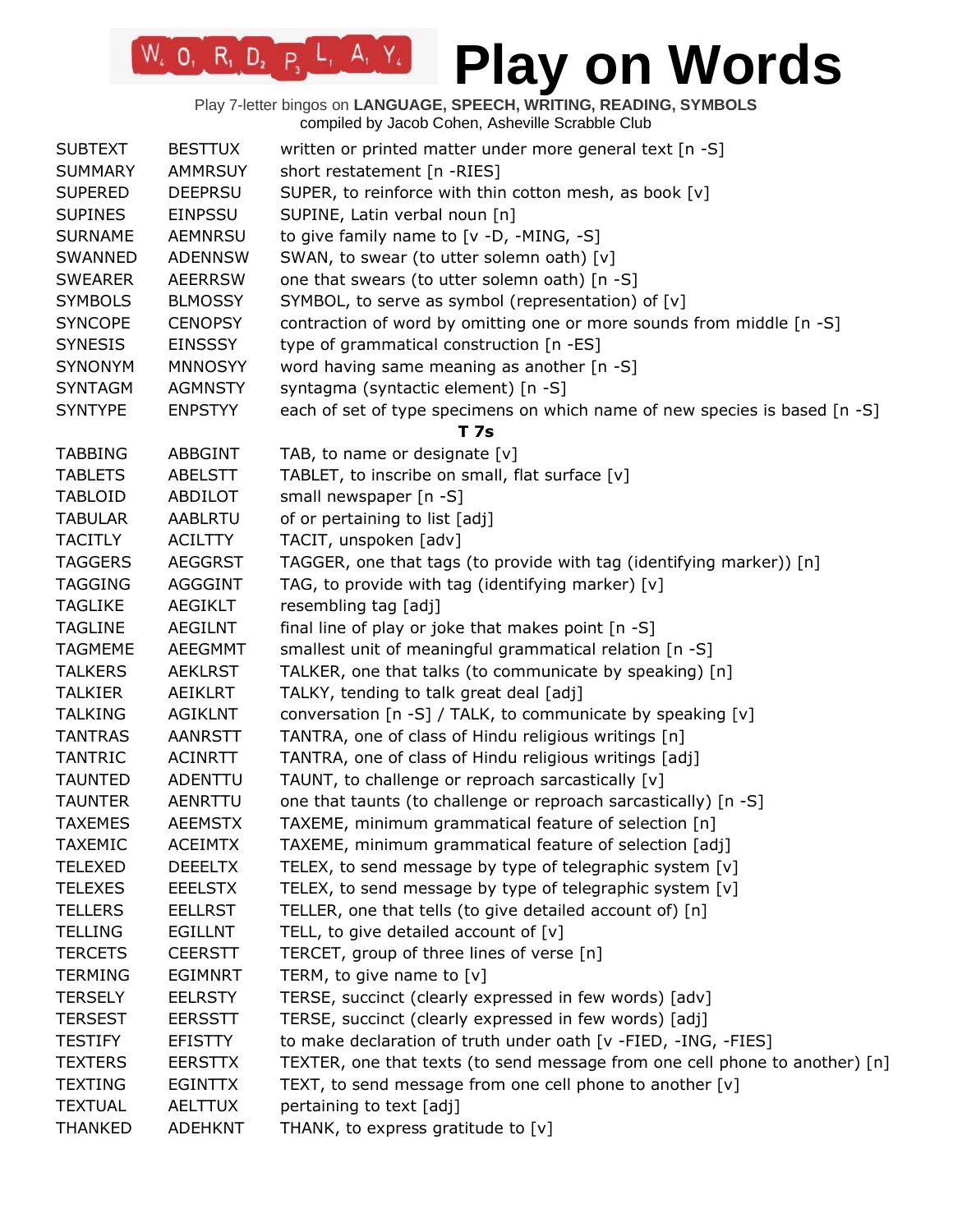# **Play on Words**

| <b>THANKER</b> | <b>AEHKNRT</b> | one that thanks (to express gratitude to) [n -S]                                 |
|----------------|----------------|----------------------------------------------------------------------------------|
| <b>THOUING</b> | <b>GHINOTU</b> | THOU, to address as "thou" (2d person sing. pronoun in nominative case) [v]      |
| <b>THREAPS</b> | <b>AEHPRST</b> | THREAP, to dispute (to argue about) [v]                                          |
| <b>THREEPS</b> | <b>EEHPRST</b> | THREEP, to threap (to dispute (to argue about)) [v]                              |
| <b>TIDINGS</b> | <b>DGIINST</b> | TIDING, piece of news [n]                                                        |
| <b>TIFFING</b> | <b>FFGIINT</b> | TIFF, to have petty quarrel [v]                                                  |
| <b>TIPOFFS</b> | <b>FFIOPST</b> | TIPOFF, hint or warning [n]                                                      |
| <b>TIRADES</b> | <b>ADEIRST</b> | TIRADE, long, vehement speech [n]                                                |
| <b>TITLING</b> | GIILNTT        | TITLE, to furnish with title (distinctive appellation) [v]                       |
| <b>TITTLES</b> | <b>EILSTTT</b> | TITTLE, very small mark in writing or printing [n]                               |
| <b>TITULAR</b> | AILRTTU        | one who holds title [n -S]                                                       |
| <b>TONEMES</b> | <b>EEMNOST</b> | TONEME, tonal unit of speech [n]                                                 |
| <b>TONEMIC</b> | <b>CEIMNOT</b> | TONEME, tonal unit of speech [adj]                                               |
| <b>TONETIC</b> | <b>CEINOTT</b> | TONETICS, phonetic study of tone in language [adj]                               |
| <b>TOPONYM</b> | <b>MNOOPTY</b> | name of place $[n - S]$                                                          |
| <b>TOUTERS</b> | <b>EORSTTU</b> | TOUTER, one that touts (to solicit brazenly) [n]                                 |
| <b>TOUTING</b> | <b>GINOTTU</b> | TOUT, to solicit brazenly [v]                                                    |
| <b>TRADUCE</b> | <b>ACDERTU</b> | to defame (to attack good name of) [v -D, -CING, -S]                             |
| <b>TRIFFID</b> | <b>DFFIIRT</b> | fictional predatory plant [n -S]                                                 |
| <b>TRIGRAM</b> | <b>AGIMRRT</b> | cluster of three successive letters [n -S]                                       |
| <b>TRILOGY</b> | <b>GILORTY</b> | group of three related literary works [n -GIES]                                  |
| <b>TRIOLET</b> | <b>EILORTT</b> | short poem of fixed form [n -S]                                                  |
| <b>TRIPODY</b> | <b>DIOPRTY</b> | verse of three metrical feet [n -DIES]                                           |
| <b>TRISEME</b> | <b>EEIMRST</b> | type of metrical foot [n -S]                                                     |
| <b>TROCHEE</b> | <b>CEEHORT</b> | type of metrical foot [n -S]                                                     |
| <b>TUSHERY</b> | <b>EHRSTUY</b> | pretentious writing [n -RIES]                                                    |
| <b>TUTOYER</b> | <b>EORTTUY</b> | to address familiarly [v TUTOYED, -ED, -ING, -S]                                 |
| <b>TWADDLE</b> | <b>ADDELTW</b> | to talk foolishly [v -D, -LING, -S]                                              |
| <b>TWATTLE</b> | <b>AELTTTW</b> | to twaddle (to talk foolishly) [v -D, -LING, -S]                                 |
| <b>TYPABLE</b> | <b>ABELPTY</b> | TYPE, to write with typewriter [adj]                                             |
| <b>TYPEBAR</b> | <b>ABEPRTY</b> | part of typewriter [n -S]                                                        |
| <b>TYPESET</b> | <b>EEPSTTY</b> | to set in type [v TYPESET, -TTING, -S]                                           |
| <b>TYPINGS</b> | <b>GINPSTY</b> | TYPING, activity of writing with typewriter [n]                                  |
| <b>TYPISTS</b> | <b>IPSSTTY</b> | TYPIST, one who types [n]                                                        |
|                |                | <b>U</b> 7s                                                                      |
| <b>ULTIMAS</b> | <b>AILMSTU</b> | ULTIMA, last syllable of word [n]                                                |
| <b>UNASKED</b> | <b>ADEKNSU</b> | not asked (to put question to) [adj]                                             |
| <b>UNCIALS</b> | <b>ACILNSU</b> | UNCIAL, style of writing [n]                                                     |
| <b>UNCODED</b> | CDDENOU        | not coded (to convert into symbols) [adj]                                        |
| <b>UNMEANT</b> | <b>AEMNNTU</b> | not meant (to intend (to have as specific aim or purpose)) [adj]                 |
| <b>UNNAMED</b> | ADEMNNU        | not named (to give title to) [adj]                                               |
| <b>UNNOTED</b> | <b>DENNOTU</b> | NOTED, NOTE, to write down [adj]                                                 |
| <b>UNPAGED</b> | ADEGNPU        | having no page numbers [adj]                                                     |
| <b>UNQUOTE</b> | <b>ENOQTUU</b> | to close quotation [v -D, -TING, -S]                                             |
| UNRIMED        | DEIMNRU        | not rimed (to rhyme (to compose verse with corresponding terminal sounds)) [adj] |
| <b>UNROUND</b> | <b>DNNORUU</b> | to articulate without rounding lips [v -ED, -ING, -S]                            |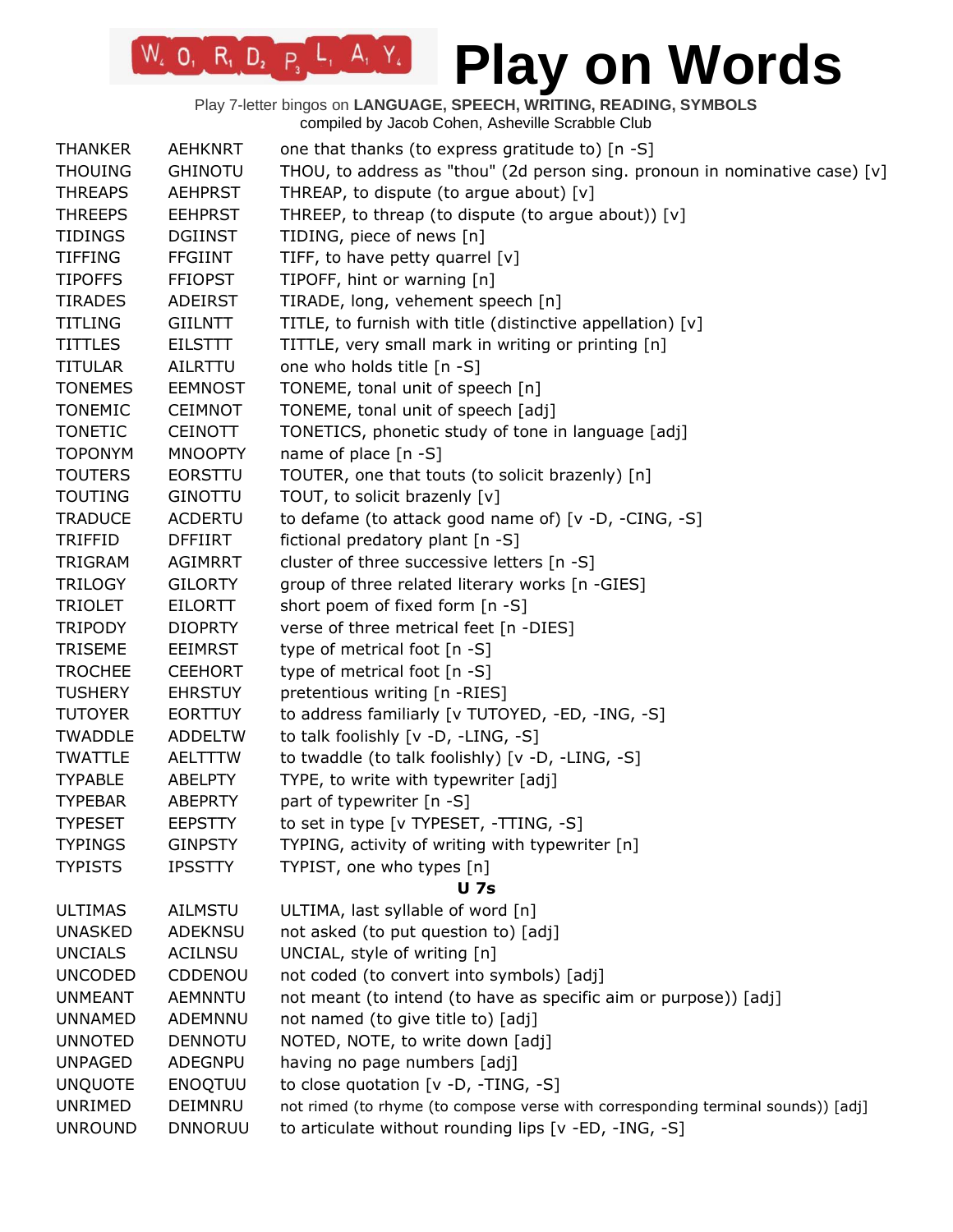# **Play on Words**

| <b>UNSHIFT</b> | <b>FHINSTU</b> | to release shift key on typewriter [v -ED, -ING, -S]                                    |
|----------------|----------------|-----------------------------------------------------------------------------------------|
| <b>UNSPEAK</b> | <b>AEKNPSU</b> | to unsay (to retract something said) [v -POKE, -POKEN, -ING, -S]                        |
| <b>UPSILON</b> | <b>ILNOPSU</b> | Greek letter [n -S]                                                                     |
| <b>UPTALKS</b> | <b>AKLPSTU</b> | UPTALK, to speak with rising intonation [v]                                             |
| <b>URTEXTE</b> | <b>EERTTUX</b> | URTEXT, original text [n]                                                               |
| <b>URTEXTS</b> | <b>ERSTTUX</b> | URTEXT, original text [n]                                                               |
| <b>USANCES</b> | <b>ACENSSU</b> | USANCE, usage (firmly established and generally accepted practice or procedure) [n]     |
| <b>USAUNCE</b> | <b>ACENSUU</b> | usance (usage (firmly established and generally accepted practice or procedure)) [n -S] |
| <b>UTTERED</b> | <b>DEERTTU</b> | UTTER, to give audible expression to [v]                                                |
| <b>UTTERER</b> | EERRTTU        | one that utters (to give audible expression to) [n -S]                                  |
|                |                | <b>V</b> 7s                                                                             |
| <b>VAGUELY</b> | <b>AEGLUVY</b> | VAGUE, not clearly expressed or understood [adv]                                        |
| <b>VAGUEST</b> | <b>AEGSTUV</b> | VAGUE, not clearly expressed or understood [adj]                                        |
| VAGUISH        | <b>AGHISUV</b> | VAGUE, not clearly expressed or understood [adj]                                        |
| <b>VANITAS</b> | <b>AAINSTV</b> | still-life painting having symbols of death or change [n -ES]                           |
| <b>VAUNTED</b> | <b>ADENTUV</b> | VAUNT, to brag (to speak vainly of one's deeds) [v]                                     |
| <b>VAUNTER</b> | <b>AENRTUV</b> | one that vaunts (to brag (to speak vainly of one's deeds)) [n -S]                       |
| <b>VEEJAYS</b> | <b>AEEJSVY</b> | VEEJAY, announcer on program of music videos [n]                                        |
| <b>VELLUMS</b> | <b>ELLMSUV</b> | VELLUM, fine parchment [n]                                                              |
| <b>VERBALS</b> | <b>ABELRSV</b> | VERBAL, word derived from verb [n]                                                      |
| <b>VERBIDS</b> | <b>BDEIRSV</b> | VERBID, verbal (word derived from verb) [n]                                             |
| <b>VERBIFY</b> | <b>BEFIRVY</b> | to use as verb [v -FIED, -ING, -FIES]                                                   |
| <b>VERBILE</b> | <b>BEEILRV</b> | one whose mental imagery consists of words [n -S]                                       |
| <b>VERBOSE</b> | <b>BEEORSV</b> | wordy (using many or too many words) [adj]                                              |
| <b>VERSALS</b> | <b>AELRSSV</b> | VERSAL, ornate capital letter used to begin verse or paragraph [n]                      |
| <b>VERSERS</b> | <b>EERRSSV</b> | VERSER, verseman (one who versifies) [n]                                                |
| <b>VERSETS</b> | <b>EERSSTV</b> | VERSET, versicle (short line of metrical writing) [n]                                   |
| <b>VERSIFY</b> | <b>EFIRSVY</b> | to change from prose into metrical form [v -FIED, -ING, -FIES]                          |
| <b>VERSING</b> | <b>EGINRSV</b> | VERSE, to versify (to change from prose into metrical form) [v]                         |
| <b>VERSION</b> | <b>EINORSV</b> | to create new account or description from particular point of view [v -ED, -ING, -S]    |
| VIRELAI        | AEIILRV        | virelay (medieval French verse form) [n -S]                                             |
| <b>VIRELAY</b> | <b>AEILRVY</b> | medieval French verse form [n -S]                                                       |
| <b>VIRGULE</b> | <b>EGILRUV</b> | diagonal printing mark used to separate alternatives [n -S]                             |
| <b>VOCABLE</b> | ABCELOV        | word $[n - S]$                                                                          |
| <b>VOCODER</b> | <b>CDEOORV</b> | electronic device used in transmitting speech signals [n -S]                            |
| <b>VOICERS</b> | <b>CEIORSV</b> | VOICER, one that voices (to express or utter) [n]                                       |
| <b>VOICING</b> | CGIINOV        | VOICE, to express or utter [v]                                                          |
| <b>VOLUBLE</b> | <b>BELLOUV</b> | talkative [adj]                                                                         |
| <b>VOLUBLY</b> | <b>BLLOUVY</b> | VOLUBLE, talkative [adv]                                                                |
| <b>VOWELED</b> | <b>DEELOVW</b> | VOWEL, type of speech sound [adj]                                                       |
| <b>VULGATE</b> | <b>AEGLTUV</b> | common speech of people [n -S]                                                          |
|                |                | <b>W</b> 7s                                                                             |
| <b>WAESUCK</b> | <b>ACEKSUW</b> | waesucks (used to express pity) [interj]                                                |
|                |                |                                                                                         |
| <b>WAFFLED</b> | <b>ADEFFLW</b> | WAFFLE, to talk vaguely or indecisively [v]                                             |
| <b>WAFFLER</b> | <b>AEFFLRW</b> | one that waffles (to talk vaguely or indecisively) [n -S]                               |
| <b>WAFFLES</b> | <b>AEFFLSW</b> | WAFFLE, to talk vaguely or indecisively [v]                                             |